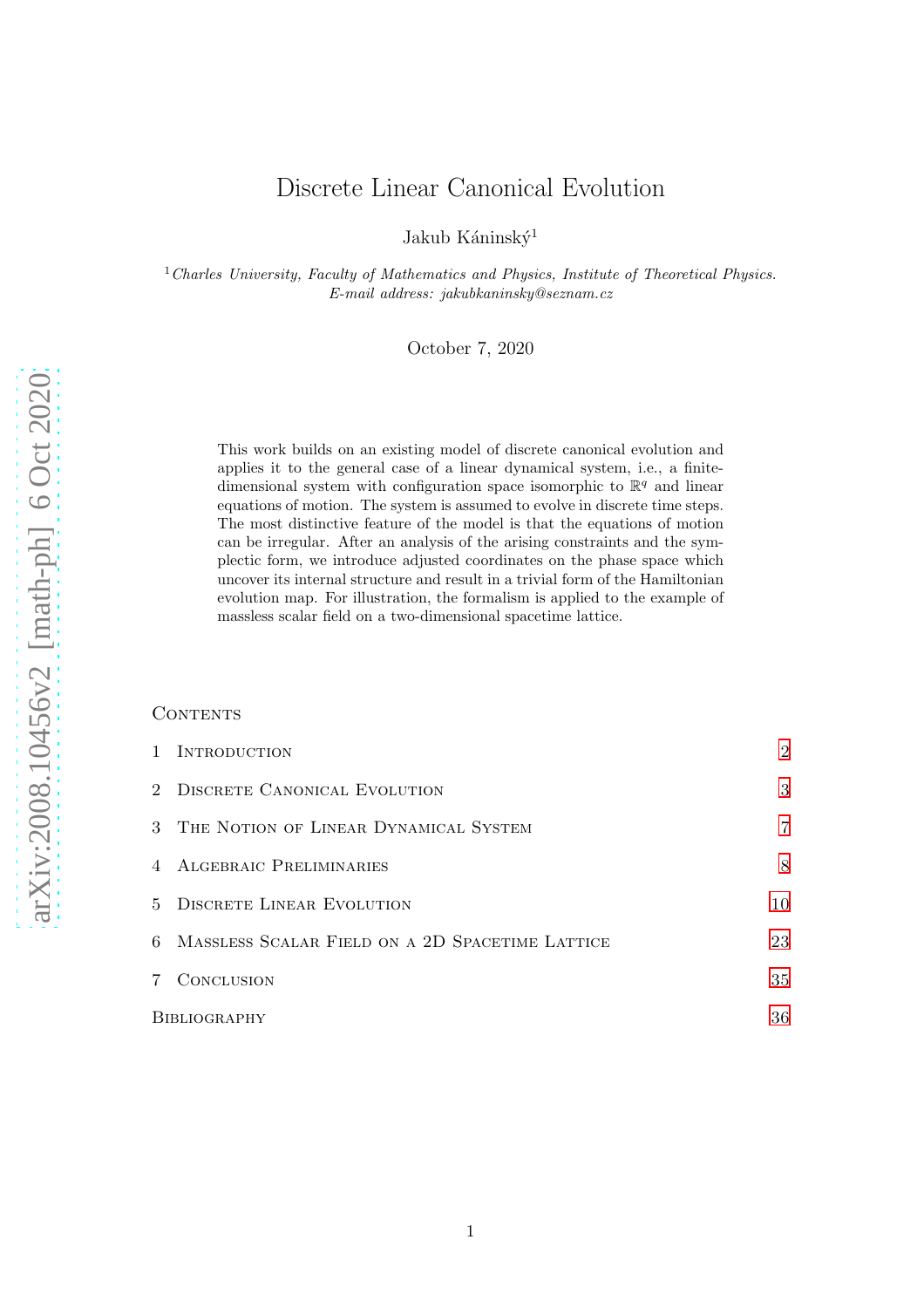# <span id="page-1-0"></span>1 INTRODUCTION

Discrete dynamical systems have wide use in many areas of science including physics, engineering, biology, demography, finance and economics [\[1](#page-35-0), [2](#page-35-1), [3\]](#page-35-2). Sometimes this is because the problem at hand is naturally described in the discrete setting, sometimes rather because such formulation is far easier and better suited for an automated computation. Over the past decades, the latter reason have given rise to a vast body of mathematics and computer science concerned with discretization [\[4\]](#page-36-0). In the most general regard, we can define a discrete dynamical system to be any system whose evolution happens in a series of discrete time steps. This is often realized by iterations of a single fixed function on the phase space; where the function may be linear or non-linear in the phase-space coordinates and the phase space may have one or more dimensions [\[5](#page-36-1)]. However, one may consider a slightly richer setting, in which one allows the evolution to be governed by a set of parameters which change in time.

In this work we study discrete dynamical systems of arbitrary finite dimension with linear evolution mappings and time-varying parameters. In doing so, we adopt an approach which is profoundly physical. The evolution of our system will be defined by an action functional, which gives rise to equations of motion in the canonical, Hamiltonian language, and a phase space endowed with canonical coordinates as well as the symplectic form. The discrete linear canonical evolution advertised by the title is meant in exactly this context: as a classical discrete Hamiltonian evolution of a linear dynamical system well known from physics. Our interest in this particular setting is motivated by discrete models of spacetime which represent an important complement to the standard formulation of general relativity based on continuous differential manifolds. These can be used to study the behavior of classical and quantum fields on simplicial manifolds [\[6,](#page-36-2) [7](#page-36-3), [8](#page-36-4), [9,](#page-36-5) [10](#page-36-6), [11](#page-36-7)]. Discrete spacetime models have also proven powerful for studying certain aspects of gravitation and are central to a few well-established approaches to quantum gravity [\[6](#page-36-2), [12,](#page-36-8) [13](#page-36-9), [14,](#page-36-10) [15](#page-36-11), [16\]](#page-36-12).

Our starting point is the model of discrete canonical evolution introduced by B. Dittrich and P. A. Höhn in a series of articles  $[16, 17, 18]$  $[16, 17, 18]$  $[16, 17, 18]$  motivated by an application to simplicial gravity. Among other things, the authors provide two versions of the discrete canonical evolution, a global and a local one, and a key theorem about the conservation of the symplectic form. Notably, the formalism allows for irregular evolution which need not always provide one-to-one correspondence between initial and final states. Thanks to that, it extends to systems with degenerate action or time-varying number of degrees of freedom. The irregularity induces constraints as well as nonuniqueness of the classical evolution: a feature which is otherwise generally not very common in physics. Consequently, conservation of the symplectic form is only limited. The authors give an analysis of the arising constraints [\[18](#page-36-14)] which follows the path of the original Dirac's classification [\[19](#page-36-15)].

The problematics of discrete linear evolution was subsequently addressed in the article [\[20](#page-36-16)] where the author performed a detailed classification of constraints for this special case. Therein, both constraints and degrees of freedom were classified into eight types according to their dynamical behavior, and a new basis on the phase space was defined which separates first class and second class constraints. A notion of reduced phase space was introduced, followed by an analysis and classification of so-called *effective* actions. All these concepts are very useful in helping us understand the Hamiltonian evolution of discrete linear systems. The present work has the same aim, it only takes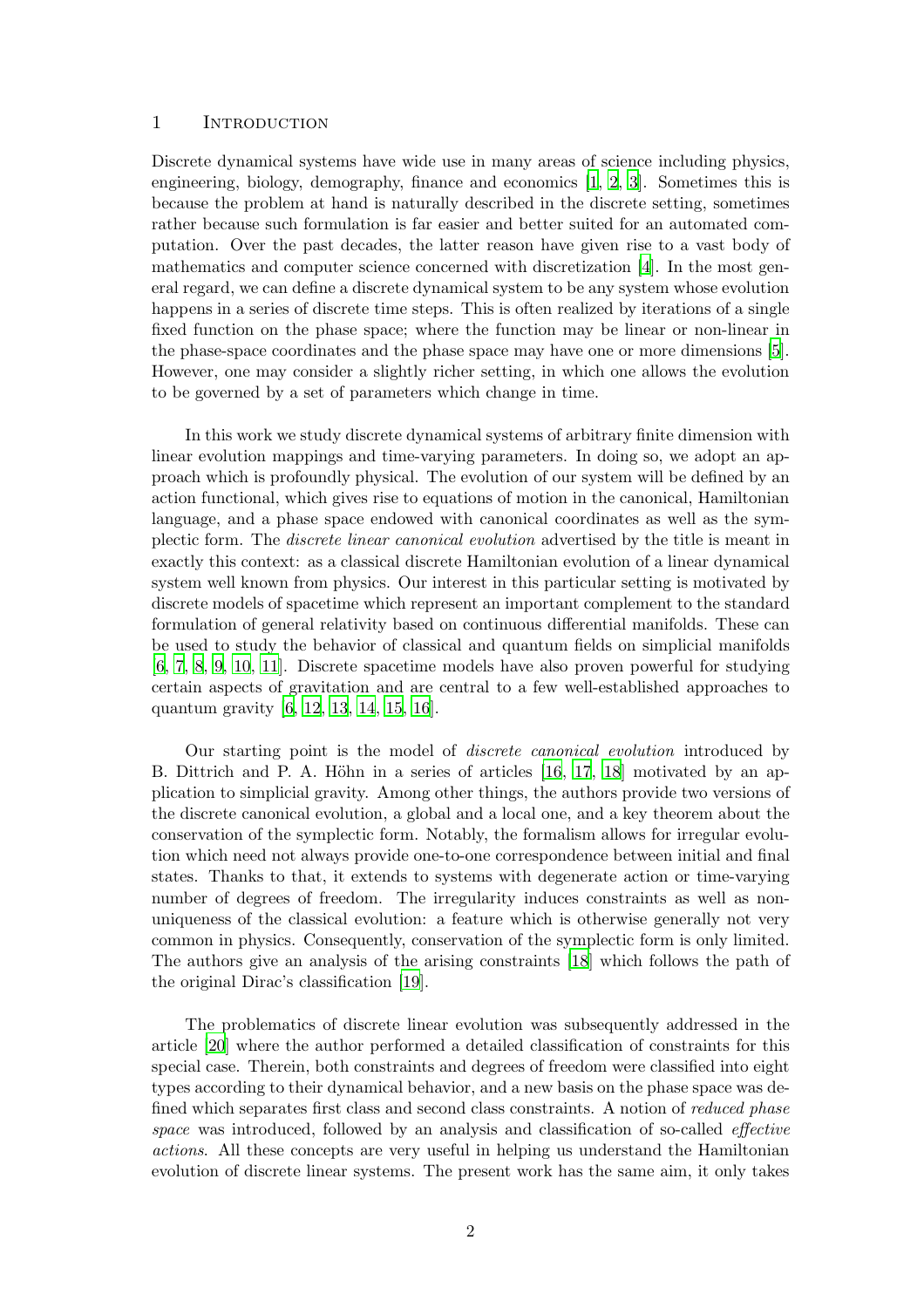a different path in pursuing it. Instead of constraints, we put the symplectic structure into the foreground. We also limit our analysis to a single time-step, which allows for a much simpler viewpoint. There are number of places where the parallel between our work and [\[20](#page-36-16)] becomes significant, these will be pointed out in the text. Eventually, let us mention that the article [\[20](#page-36-16)] treats in its last section also the quantum case which is beyond the scope of the present work.

Within the paper, we only consider the global version of the discrete canonical evolution. Its brief review can be found in Sec. 2. It will be applied strictly to the special case of linear dynamical system: a system of finite dimension, vector configuration space and linear equations of motion. On one hand, the assumption of linearity is very restrictive; on the other hand, it allows us to analyze the evolution efficiently by means of standard linear-algebraic tools. We recall the definition of linear dynamical system along with a couple of important details in Sec. 3. The only thing we alter about this classical definition is that we exchange the (implicit assumption of) continuous time for discrete time steps. The next Sec. 4 summarizes some essentials from linear algebra. We will take advantage of these throughout the work.

Sec. 5 contains the main body of the work. As in [\[20](#page-36-16)], we use the assumption of linearity to further develop the formalism given in the original papers [\[17,](#page-36-13) [18\]](#page-36-14) and explore the impact of irregularity on the dynamics of the system. However, unlike in [\[20](#page-36-16)], we employ singular value decomposition to describe the Hamiltonian evolution map and all the constraints explicitly. We provide an elementary rewriting of the linear canonical evolution in terms of matrices, followed by an analysis of constraints with respect to the symplectic structure. We further take the opportunity to build two special coordinate frames on the phase space which are fundamentally different from the frame described in [\[20\]](#page-36-16). These are adapted to the constraint surfaces of the time-step in question and result in a trivial evolution prescription. Both the previously existing and newly introduced notions are given an explicit matrix form, and together constitute an effective framework well suited for an immediate implementation. In the final part of the section, we discuss global solutions.

Eventually, in Sec. 6 we provide a simple yet physically sound illustration of the theoretical concepts introduced before. In order to do that, we consider a particular instance of a discrete linear system: massless scalar field on a fixed two-dimensional spacetime lattice. Similar models [\[6,](#page-36-2) [7](#page-36-3), [11](#page-36-7)] have been studied since the pioneering work by Regge [\[21](#page-36-17)]. In our classical case, the formalism of discrete linear evolution applies straightforwardly. After a brief general description of the system, we offer a few mini-examples of time-slice lattices and work out the corresponding evolution moves in detail. It is shown how the dynamics of the field is shaped by the geometry and causal structure of the underlying spacetime, here described solemnly by its lattice representation.

# <span id="page-2-0"></span>2 DISCRETE CANONICAL EVOLUTION

For a treatment of the canonical evolution of a discrete system we refer to the formalism originally built to describe the evolution of simplicial gravity [\[16](#page-36-12), [17,](#page-36-13) [18\]](#page-36-14). Its functioning is briefly reviewed in this section. For more details, we suggest the reader consult the original articles.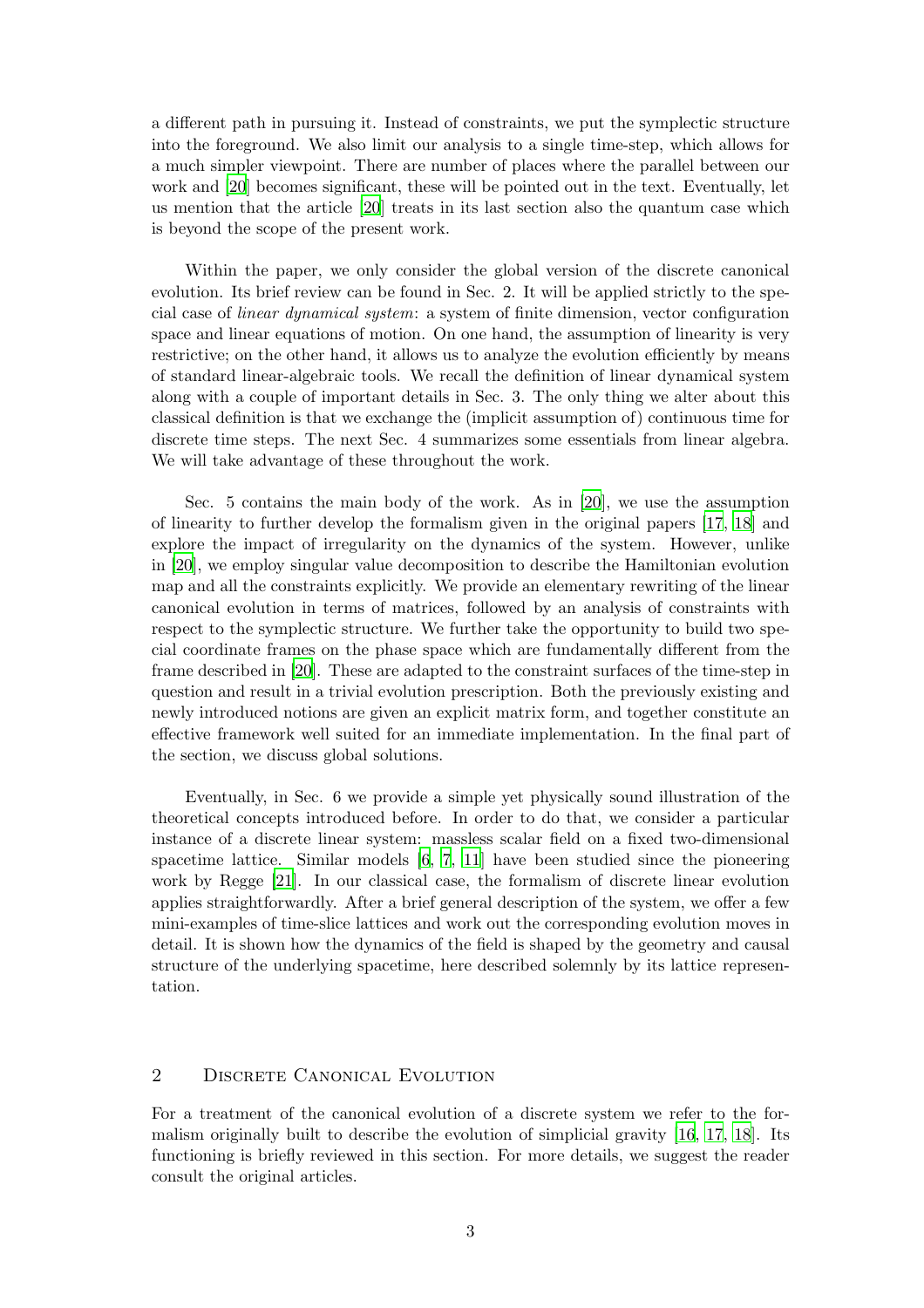Let  $\mathcal{Q}_n$  be the configuration space of a discrete system at time-slice n with coordinates  $x_{nA}$  (we will occasionally omit the index A). Note that the configuration spaces at different time-slices need not be of the same dimension  $\dim(\mathcal{Q}_n) \equiv q_n$ . The dynamics of the system shall be described by the action

<span id="page-3-0"></span>
$$
S = \sum_{n=0}^{t-1} S_{n+1}(x_n, x_{n+1})
$$
\n(2.1)

where the sum ranges over the individual time-slices n. The action contribution  $S_{n+1}$ governs the discrete time evolution move during the time-step between n and  $n + 1$ . We assume that the action is additive, so that the sum in [\(2.1\)](#page-3-0) makes sense. (This is a restrictive condition since one could in principle consider non-additive actions; for instance those that include interactions between more than two consecutive time-slices. These are ruled out by our additivity requirement.)

Let us treat *global* time evolution moves, i.e., such moves that each of the variables at a given time-slice is involved in the move and only occurs at this one time-slice, so that neighboring time-slices do not overlap. For example, evolution moves in simplicial gravity which evolve between disjoint spacial hypersurfaces are global.

Consider three consecutive time-slices  $n-1, n, n+1$  and the boundary value problem defined by the data at times  $n-1$  and  $n+1$ . That is, we are given the boundary data  $x_{n-1}$  and  $x_{n+1}$  and ought to extremize  $S = S_n(x_{n-1}, x_n) + S_{n+1}(x_n, x_{n+1})$  with respect to  $x_n$ . This yields the equations of motion

$$
0 = \frac{\partial S_n}{\partial x_n} + \frac{\partial S_{n+1}}{\partial x_n} \tag{2.2}
$$

which may or may not be uniquely solvable for  $x_n$  as a function of  $x_{n-1}, x_{n+1}$ , depending on whether the system under consideration is regular or irregular. An initial value problem can be treated in analogy by computing  $x_{n+1}$  from  $x_{n-1}, x_n$ ; then the equations of motion provide the Lagrangian time evolution  $\mathbb{L}_n$ :  $\mathcal{Q}_{n-1} \times \mathcal{Q}_n \to \mathcal{Q}_n \times \mathcal{Q}_{n+1}$ . It may not, however, be defined on all of  $\mathcal{Q}_{n-1} \times \mathcal{Q}_n$ , nor map to all of  $\mathcal{Q}_n \times \mathcal{Q}_{n+1}$ , nor be unique in the presence of constraints.

In order to describe the dynamics in canonical language, one may introduce *discrete* Legendre transformations. For an arbitrary time-slice n, we have  $S_n$ :  $\mathcal{Q}_{n-1} \times \mathcal{Q}_n \to \mathbb{R}$ where  $\mathcal{Q}_{n-1} \times \mathcal{Q}_n$  is a fibre bundle. Pick a point  $q_{n-1}$  in  $\mathcal{Q}_{n-1}$ . We denote the fibre over  $q_{n-1}$  by  $\mathscr{F}_n(q_{n-1})$ . Notice that  $\mathscr{F}_n \cong \mathscr{Q}_n$ . Choose a point  $f_n$  in  $\mathscr{F}_n$  and a curve  $\gamma(\varepsilon)$  in  $\mathscr{F}_n$  such that  $\gamma(0) = f_n$ . This allows us to define the post-Legendre transform  $\mathbb{F}^+S_n: \mathcal{Q}_{n-1} \times \mathcal{Q}_n \to T^*\mathcal{Q}_n$  by

$$
\mathbb{F}^+ S_n(f_n) \cdot \left. \frac{d\gamma(\varepsilon)}{d\varepsilon} \right|_{\varepsilon=0} = \left. \frac{dS_n(\gamma(\varepsilon))}{d\varepsilon} \right|_{\varepsilon=0} \tag{2.3}
$$

Here it should be understood that  $\frac{d\gamma(\varepsilon)}{d\varepsilon}\Big|_{\varepsilon=0}$  is a vector in the tangent space  $T_{f_n}\mathcal{Q}_n$ , and is being contracted with the covector  $\mathbb{F}^{\mathbb{H}} S_n(f_n)$  belonging to the cotangent space  $T_{f_n}^* \mathcal{Q}_n$ . The point  $q_{n-1}$  is implicit in the equation, entering both the  $f_n$  and  $\gamma(\varepsilon)$ . Now exchange the roles of  $\mathcal{Q}_{n-1}$  and  $\mathcal{Q}_n$  and choose  $f_{n-1}$  in  $\mathcal{F}_{n-1}(q_n)$ . Let  $\eta(\varepsilon)$  be a curve in  $\mathcal{F}_{n-1}$  such that  $\eta(0) = f_{n-1}$ . In analogy, we define the pre-Legendre transform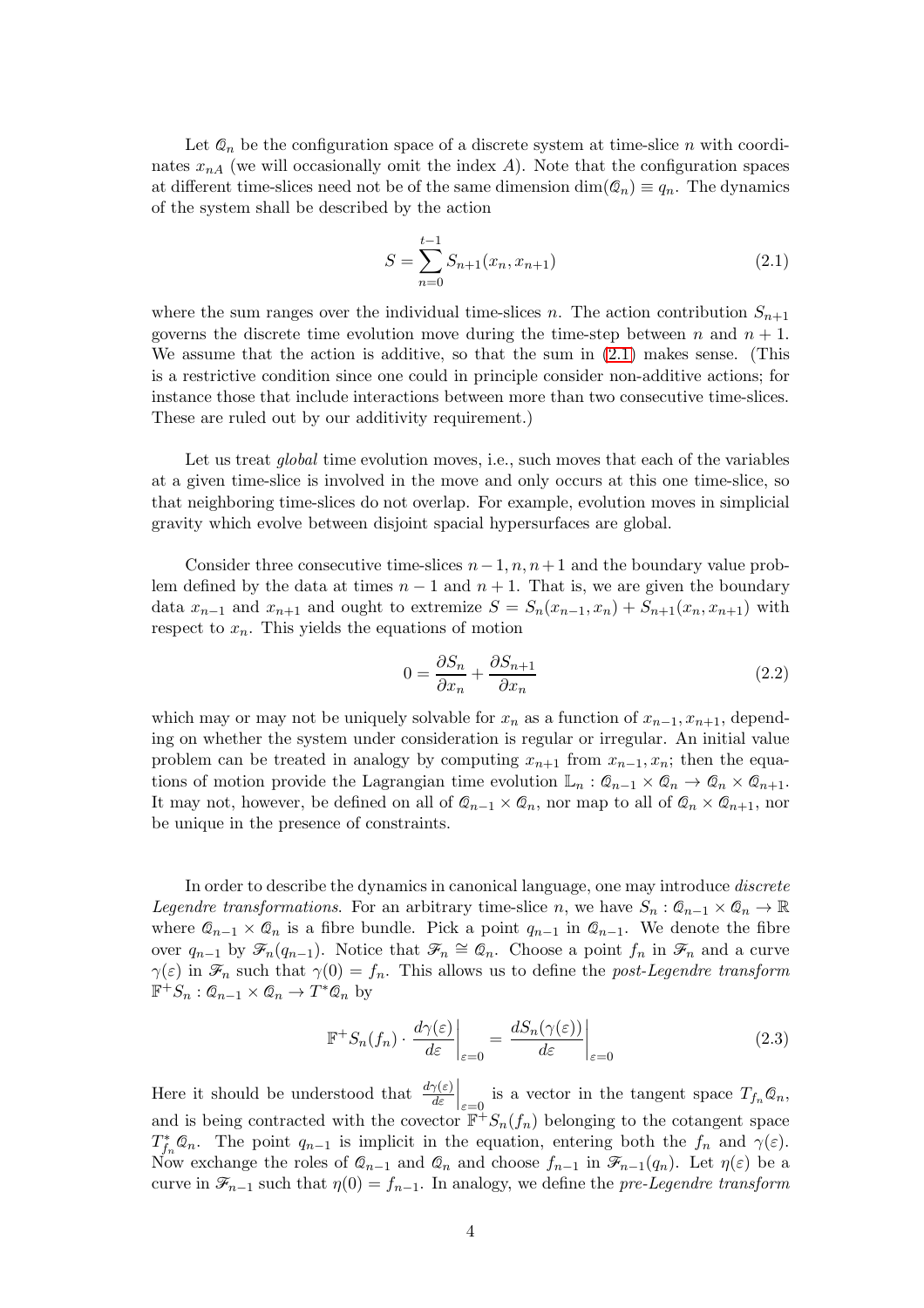$\mathbb{F}^{-}S_n: \mathcal{Q}_{n-1} \times \mathcal{Q}_n \to T^*\mathcal{Q}_{n-1}$  by

$$
\mathbb{F}^{-}S_n(f_n) \cdot \frac{d\eta(\varepsilon)}{d\varepsilon}\bigg|_{\varepsilon=0} = -\frac{dS_n(\eta(\varepsilon))}{d\varepsilon}\bigg|_{\varepsilon=0} \tag{2.4}
$$

The cotangent bundles  $\mathcal{P}_{n-1} = T^*\mathcal{Q}_{n-1}$  and  $\mathcal{P}_n = T^*\mathcal{Q}_n$  are the phase spaces upon which we base the canonical formalism. The transforms are depicted in the following diagram.

$$
\begin{array}{ccc}\n\mathcal{Q}_n & \xrightarrow{\mathbb{F}^+S_n} \mathcal{P}_n = T^*\mathcal{Q}_n \\
\downarrow{\mathcal{Q}_{n-1}} & \times \mathcal{Q}_n & \xrightarrow{\mathbb{F}^-S_n} \\
\mathcal{Q}_{n-1} & & \mathcal{P}_{n-1} = T^*\mathcal{Q}_{n-1}\n\end{array}
$$

The coordinate versions of the post- and pre-Legendre transformations are

$$
\mathbb{F}^{+}S_{n}(x_{n-1}, x_{n}) = (x_{n}, ^{+} p_{n}) \qquad \text{where} \qquad ^{+} p_{n} = \frac{\partial S_{n}}{\partial x_{n}} \n\mathbb{F}^{-}S_{n}(x_{n-1}, x_{n}) = (x_{n-1}, ^{-} p_{n-1}) \qquad \text{where} \qquad ^{-} p_{n-1} = -\frac{\partial S_{n}}{\partial x_{n-1}} \qquad (2.5)
$$

Note that in context of discrete evolution, the time-step action contribution  $S_{n+1}$  has the role of Lagrangian. Then, its variation enables one to define so-called Lagrange two-forms. They are given as

$$
\Omega_{n+1}(x_n, x_{n+1}) = -\frac{\partial^2 S_{n+1}}{\partial x_{nA} \partial x_{n+1B}} dx_{nA} \wedge dx_{n+1B}
$$
\n(2.6)

We remark that this form is not fully analogical to the classical Lagrange two-form, see e.g. Chap. 7 of [\[22](#page-37-0)], since it is built purely out of coordinates and does not contain velocities (at least not explicitly). This is convenient, since there is no canonical notion of velocity to start with. One can check that the Lagrange two-forms arise from pulling back the canonical two-forms

<span id="page-4-0"></span>
$$
\omega_n = \sum_{A=1}^{q_n} dx_{nA} \wedge dp_{nA} \tag{2.7}
$$

with the Legendre transformation,

$$
\Omega_n = \mathbb{F}^+ S_n^* \omega_n, \qquad \Omega_{n+1} = \mathbb{F}^- S_{n+1}^* \omega_n \tag{2.8}
$$

In [\(2.7\)](#page-4-0),  $p_n$  stands either for  $p_n^+$  (in case we use  $\mathbb{F}^+S_n^*$ ) or  $p_n^-$  (in case we use  $\mathbb{F}^-S_{n+1}^*$ ).

Now that we have passed to the canonical language, we may go on and use it to give a formulation of the equations of motion. To do that, we only need the above given equations

<span id="page-4-1"></span>
$$
^{-}p_{n-1} = -\frac{\partial S_n}{\partial x_{n-1}}, \qquad {}^{+}p_n = \frac{\partial S_n}{\partial x_n}
$$
\n(2.9)

We shall refer to  $\neg p$  as pre-momenta and to  $\neg p$  as post-momenta. By virtue of the equations [\(2.9\)](#page-4-1), we implicitly define the global one-step Hamiltonian evolution map  $\mathbb{H}_n : \mathscr{P}_{n-1} \to \mathscr{P}_n$ , acting as

<span id="page-4-2"></span>
$$
\mathbb{H}_n(x_{n-1}, \bar{p}_{n-1}) = (x_n, \bar{p}_n) \tag{2.10}
$$

In practice, one can use the equation for pre-momenta in  $(2.9)$  to determine  $x_n$  (if possible) and use this result in the post-momenta equation in [\(2.9\)](#page-4-1) to determine  $^+p_n$ .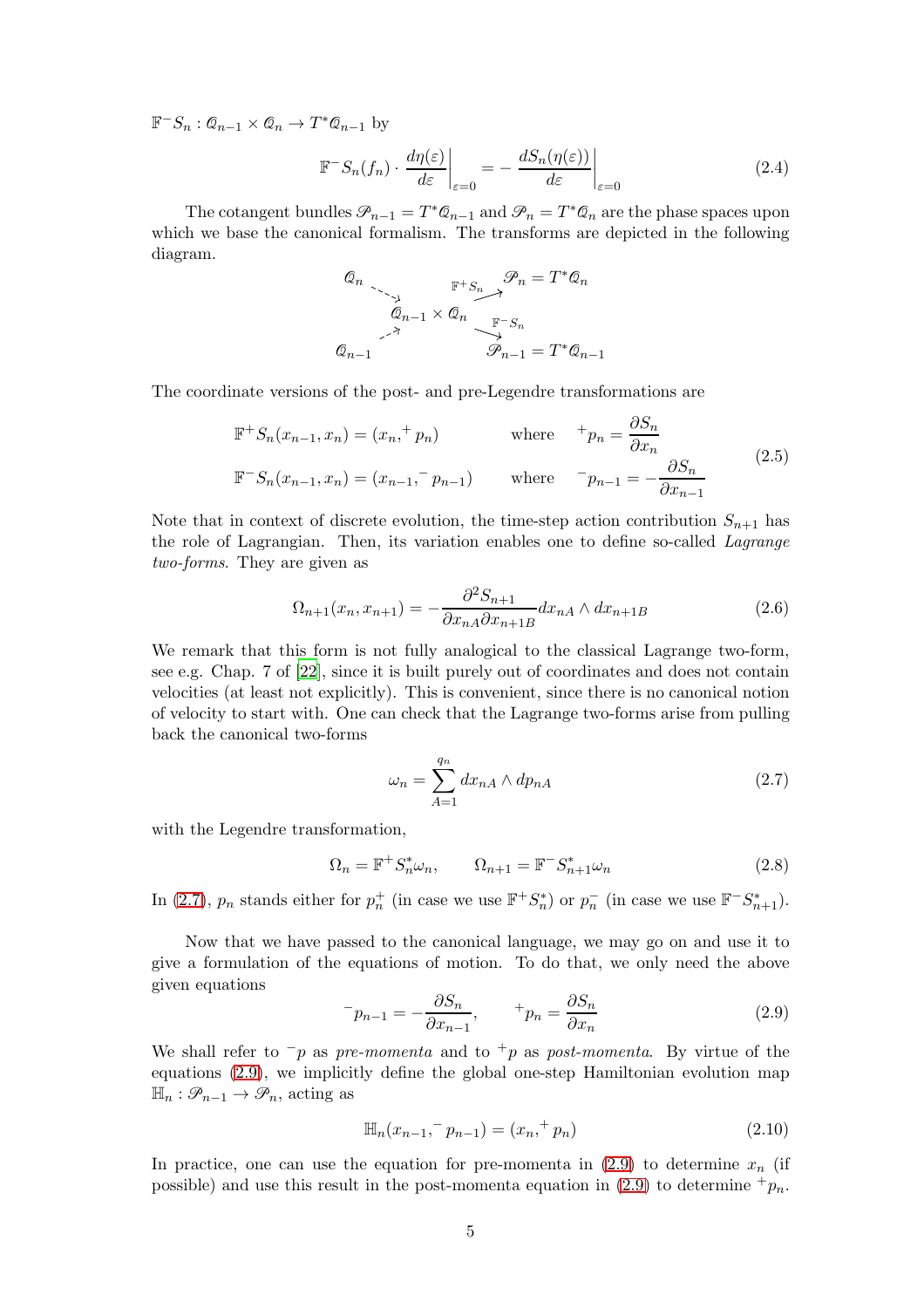The definition of  $\mathbb{H}_n$  does not require equations of motion. However, the equations of motion are present in the canonical picture as the momentum-matching of pre- and post-momenta,

<span id="page-5-1"></span>
$$
+p_n = -p_n \tag{2.11}
$$

We can omit the superindices  $+$  and  $-$ , assuming that momentum-matching holds.

In the latter, we will discuss the special case in which the dimensions of the configuration spaces at consecutive steps are equal,  $\dim(\mathcal{Q}_n) = \dim(\mathcal{Q}_n) = q$ , but the system is irregular, meaning that

$$
\det \frac{\partial^2 S_{n+1}}{\partial x_n \partial x_{n+1}} = 0 \tag{2.12}
$$

Then, an equal number  $s_n$  of left and right null vectors  $L_{nI}$ ,  $R_{n+1,I}$ , respectively, of the Lagrange two-form arises in an open neighborhood in  $\mathcal{Q}_n \times \mathcal{Q}_{n+1}$ ,

<span id="page-5-0"></span>
$$
L_{nI} \frac{\partial^2 S_{n+1}}{\partial x_{nI} \partial x_{n+1J}} = 0, \qquad \frac{\partial^2 S_{n+1}}{\partial x_{nI} \partial x_{n+1J}} R_{n+1J} = 0 \tag{2.13}
$$

Above,  $I, J = 1, ..., s_n$ . This case is of interest because it is possible to treat systems with temporally varying numbers of degrees of freedom in this irregular fashion.

The definitions of pre- and post-Legendre transforms are directly applicable to singular systems. The rank of both is  $2q - s_n$ . The Legendre transformations thus fail to be onto, and their images form submanifolds of dimension  $2q - s_n$  in the phase spaces  $\mathcal{P}_n$ ,  $\mathcal{P}_{n+1}$ . We call  $\mathcal{C}_n^- = \text{Im}(\mathbb{F}^{-}S_{n+1}) \subset \mathcal{P}_n$  the pre-constraint surface and  $\mathscr{C}_{n+1}^+ = \text{Im}(\mathbb{F}^+S_{n+1}) \subset \mathscr{P}_{n+1}$  the post-constraint surface.

We choose  $s_n$  irreducible pre-constraints  ${}^{\top}C_{nL}$ ,  $L = 1, ..., s_n$  to describe  $\mathscr{C}_n^-$ . They are automatically satisfied by the pre-momenta  $-p_n$  (because these arise from the corresponding Legendre transform), but impose (through momentum-matching) non-trivial conditions on post-momenta  $+p_n$  resulting from the previous evolution move between  $n-1$  and n. Analogically, the  $s_n$  irreducible post-constraints  ${}^+C_{n+1}^R$ ,  $R = 1, ..., s_n$ are automatically satisfied by the post-momenta  $+p_{n+1}$  but will provide non-trivial conditions for the pre-momenta  $-p_{n+1}$  by momentum-matching. The pre- and postconstraint surfaces at a time-step  $n$  generally do not coincide, we thus have to restrict the evolution to  $\mathcal{C}_n = \mathcal{C}_n^- \cap \mathcal{C}_n^+$  at each time-slice. We remark that the constraints can be subjected to analysis analogical to the standard Dirac's classification [\[19](#page-36-15)]; the authors provide such analysis in [\[18](#page-36-14)].

For singular systems, the Hamiltonian evolution map can be only defined between the corresponding constraint surfaces, that is,  $\mathbb{H}_{n+1} : \mathscr{C}_n^- \to \mathscr{C}_{n+1}^+$ . On the other hand, as a consequence of the right null vectors in [\(2.13\)](#page-5-0), we are also no longer able to solve the pre-momentum equation in [\(2.9\)](#page-4-1) uniquely for  $x_{n+1}$ . Therefore, we must specify  $s_n$ additional a priori free parameters  $\lambda_{n+1R}$  to uniquely determine  $x_{n+1}(x_n, \bar{p}_n, \lambda_{n+1})$ . The post-momenta  $+p_{n+1}$  will in general depend on the parameters  $\lambda_{n+1R}$ . Likewise, on account of the left null vectors in  $(2.13)$ , we can no longer uniquely express  $x_n$  as a function of  $x_{n+1}$  and  $\pm p_{n+1}$ . Then, if we want to evolve the system backwards, we must specify  $s_n$  a posteriori free parameters  $\mu_{nL}$  in order to determine  $x_n(x_{n+1},^+ p_{n+1}, \mu_n)$ . We have one a priori free  $\lambda_{nR}$  per post-constraint and one a posteriori free  $\mu_{nL}$  per pre-constraint. The arbitrariness arising in the form of these free parameters may be, however, later reduced by subsequent constraints at later time-slices.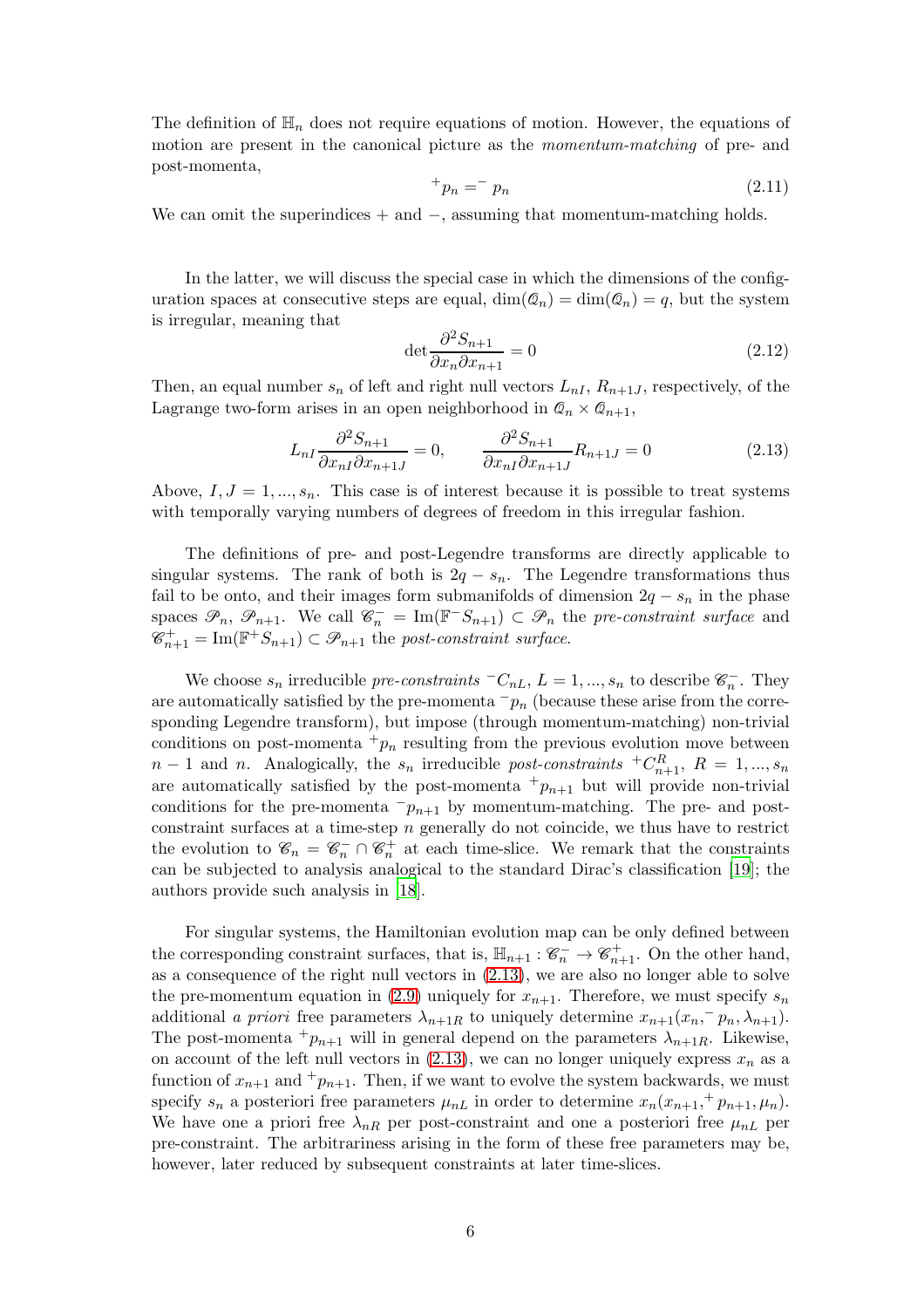In consequence of restricting the Hamiltonian evolution to the constraint hypersurfaces, it cannot be a symplectic map. Nonetheless, a slightly weaker assertion holds:

<span id="page-6-1"></span>**Theorem 2.1.** Let  $\iota_n^- : \mathscr{C}_n^- \to \mathscr{P}_n$  and  $\iota_{n+1}^+ : \mathscr{C}_{n+1}^+ \to \mathscr{P}_{n+1}$  be embeddings of the constraint surfaces into the corresponding phase spaces, and  $(\iota_n^-)^*$ ,  $(\iota_{n+1}^+)^*$  the associated pullbacks. Then

$$
(\iota_n^-)^* \omega_n = \mathbb{H}_{n+1}^*(\iota_{n+1}^+)^* \omega_{n+1}
$$
\n(2.14)

 $\Box$ 

Proof. See the proof of Theorem 6.1 in [\[17](#page-36-13)].

# <span id="page-6-0"></span>3 The Notion of Linear Dynamical System

Before giving a definition of the linear dynamical system, let us remind that for a general classical system of finite dimension, the configuration space  $\mathcal Q$  is a q-dimensional manifold, and one may define the phase space  $\mathcal{P} = \mathbf{T}^*(\mathcal{Q})$  to be the cotangent bundle over  $\&$  which is a symplectic manifold of dimension  $2q$ . It is equipped with the symplectic two-form

$$
\omega = \sum_{A=1}^{q} dx_A \wedge dp_A \tag{3.1}
$$

where  $(x_1, ..., x_q)$  are some local coordinates on  $\mathcal Q$  and  $(p_1, ..., p_q)$  are components of the cotangent vectors in the coordinate basis associated with  $(x_1, ..., x_q)$ . So far the general case. Now, borrowing from Chap. 2 of [\[23\]](#page-37-1), we give the anticipated definition.

**Definition 3.1.** A *linear dynamical system* satisfies the following two conditions:

- (1) Its configuration space Q has a natural vector space structure. Then we can choose a basis in  $Q$  and use the basis components of vectors in  $Q$  to define *linear* coordinates  $(x_1, ..., x_q)$  globally on  $\mathcal Q$ . These coordinates then give rise to globally well defined linear canonical coordinates  $(x_1, ..., x_q, p_1, ..., p_q)$  on  $\mathscr{P}$ .
- (2) The Hamiltonian H is a quadratic function on  $\mathscr P$  so that the equations of motion  $\dot{x}_A = \frac{\partial H}{\partial n_A}$  $\frac{\partial H}{\partial p_A},\,\, \dot{p}_A = -\frac{\partial H}{\partial x_A}$  $\frac{\partial H}{\partial x_A}$  are linear in the linear canonical coordinates.

For simplicity we shall denote the canonical (symplectic) basis of  $\mathscr P$  as  $\{e_I\}_{I=1}^{2q}$  $I=1$ and the linear canonical coordinates of a point  $y \in \mathcal{P}$  by  $(y_1, ..., y_q, y_{q+1}, ..., y_{2q})$ . Then it is understood that  $y = y_I e_I$  with an implicit summation over  $I = 1, ..., 2q$ .

A key consequence of the vector space structure of  $\mathscr P$  given by the property (1) is that one may identify the tangent space  $T_x\mathscr{P}$  at any point  $x \in \mathscr{P}$  with  $\mathscr{P}$  itself. Under this identification, the symplectic form  $\omega$  becomes a bilinear function  $\omega : \mathcal{P} \times \mathcal{P} \to \mathbb{R}$ . Furthermore, since the components of the symplectic form are constant in the canonical coordinate basis, the corresponding bilinear map is independent of the choice of point x used to make the identification. We shall refer to  $\omega : \mathcal{P} \times \mathcal{P} \to \mathbb{R}$  as the symplectic structure on  $\mathscr{P}$ . For  $y, u \in \mathscr{P}$ , it is given by

$$
\omega(y, u) = y_A u_{A+q} - y_{A+q} u_A \tag{3.2}
$$

with an implicit summation over  $A = 1, ..., q$ ; and we will also take advantage of an alternative form  $\omega(y, u) = y^T \sigma u = y_I \sigma_{IJ} u_J$  with summation over  $I, J = 1, ..., 2q$  and the matrix

$$
\sigma = \begin{pmatrix} 0 & 1 \\ -1 & 0 \end{pmatrix} \tag{3.3}
$$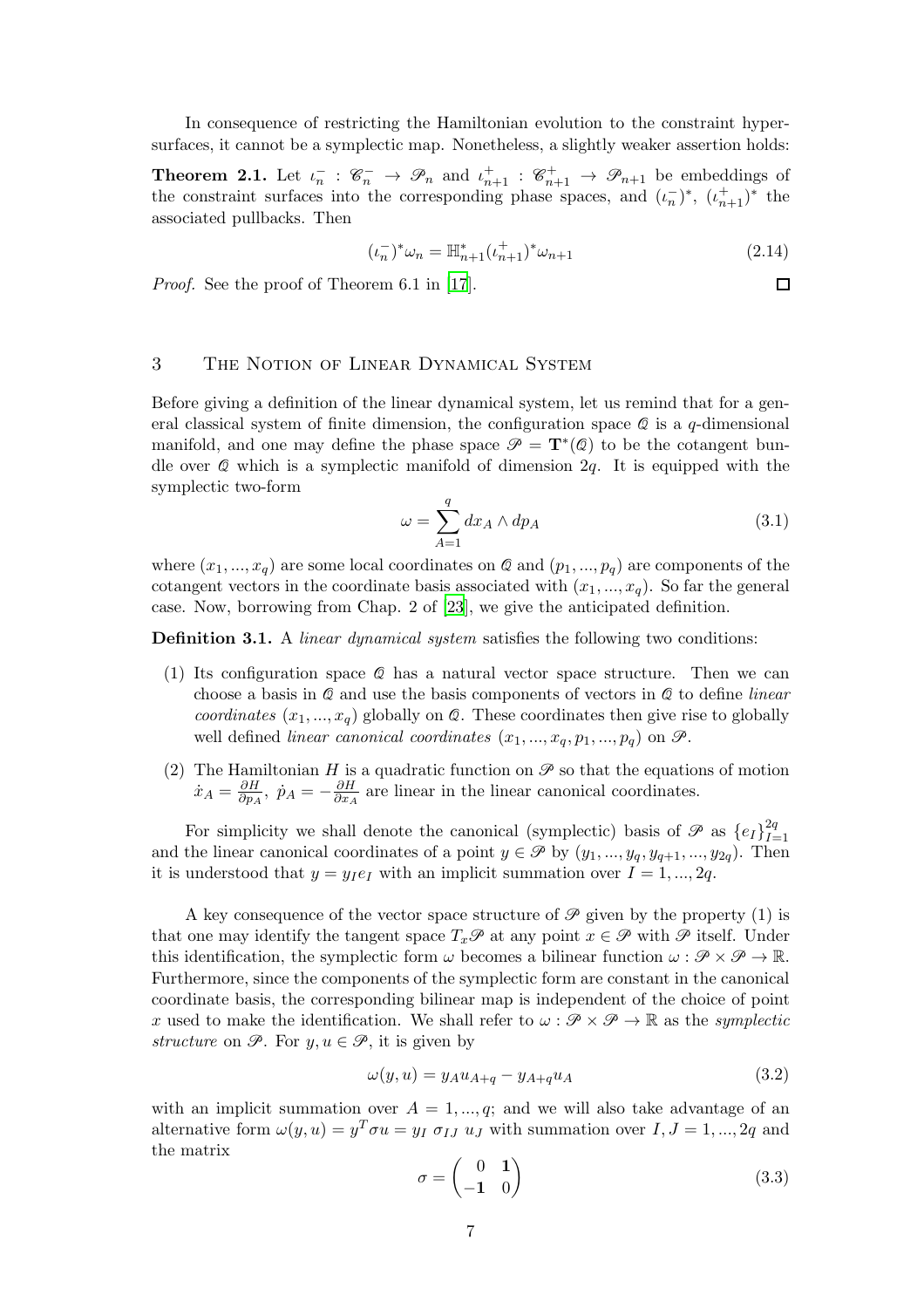Although the phase space  $\mathscr P$  is generally a symplectic manifold, we see that in case of a linear dynamical system, it may be viewed as a symplectic vector space  $(\mathscr{P}, \omega)$ , i.e., a vector space on which is defined a non-degenerate, antisymmetric, bilinear map  $\omega$ .

Thanks to the property (2) of the linear dynamical system, the Hamiltonian function  $H$  on  $\mathscr{P}$  takes the form

$$
H(t, y) = \frac{1}{2} y_I K(t)_{IJ} y_J
$$
\n(3.4)

(again, summing over  $I, J = 1, ..., 2q$ ) where  $K(t)$  is a symmetric  $2q \times 2q$  matrix. The Hamilton's equations of motion then turn out as

<span id="page-7-1"></span>
$$
\dot{y}_I = \sigma_{IJ} \frac{\partial H}{\partial y_J} = \sigma_{IJ} K_{JK} y_K \tag{3.5}
$$

now, let  $y(t)$ ,  $u(t)$  be two solutions of the equations of motion [\(3.5\)](#page-7-1) and let

$$
s(t) = \omega(y(t), u(t)) = \sigma_{IJ} y(t)_I u(t)_J
$$
\n(3.6)

Then we have

<span id="page-7-2"></span>
$$
\dot{s} = 0 \tag{3.7}
$$

Thus, for a linear dynamical system, the *symplectic product s* of two solutions is conserved. (This result is really a consequence of a much more general fact for nonlinear systems that dynamical evolution defines a canonical transformation on phase space.) Thus, the symplectic structure  $\omega : \mathscr{P} \times \mathscr{P} \to \mathbb{R}$  gives rise to a natural symplectic structure  $\omega$  on the vector space of solutions  $\mathcal S$  to the equations of motion, since the symplectic structure on S obtained by identifying  $\mathscr P$  and S does not depend upon the choice of initial time t under which the identification is made.

# <span id="page-7-0"></span>4 Algebraic Preliminaries

Let us take a moment to remind a few basic tools from linear algebra which will prove very useful for our work. The following is an adaptation of Section 3 of [\[24](#page-37-2)]. We first look at the singular value decomposition and Moore-Penrose pseudoinverse, as defined in [\[25](#page-37-3)]. Then we shortly mention symplectic matrices.

**Theorem 4.1.** Let  $A \in \mathbb{R}^{m \times n}$  be an  $m \times n$  matrix with  $m \geq n$ . Then there exist orthogonal matrices  $U \in \mathbb{R}^{m \times m}$  and  $V \in \mathbb{R}^{n \times n}$  and a matrix  $\Sigma = \begin{pmatrix} \text{diag}(\sigma_1, ..., \sigma_n) \\ 0 \end{pmatrix}$ 0  $\setminus$ ∈  $\mathbb{R}^{m \times n}$  with  $\sigma_1 \ge \sigma_2 \ge \dots \ge \sigma_n \ge 0$ , such that

$$
A = U\Sigma V^T \tag{4.1}
$$

The numbers  $\sigma_1, ..., \sigma_n$  are called *singular values* of A. If  $\sigma_r > 0$  is the smallest nonzero singular value, then the matrix  $A$  has rank  $r$ .

The singular value decomposition exists for any matrix, we use  $m \geq n$  for simplicity. Note that the decomposition is not unique—only the matrix  $\Sigma$  is in general uniquely determined by A. In the following, we will adopt the notation  $U = (U_1 U_2)$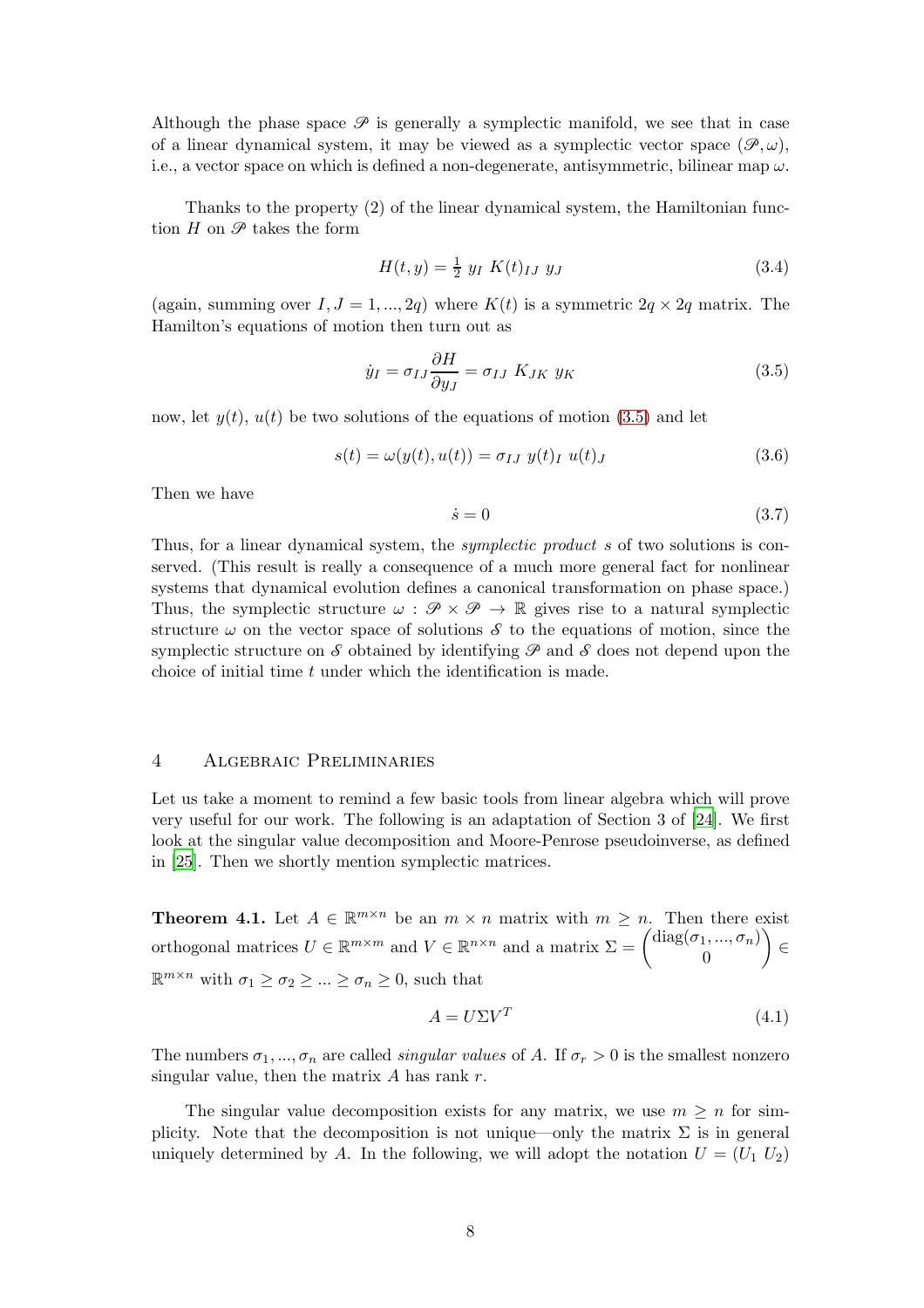and  $V = (V_1 \ V_2)$  with  $U_1 \in \mathbb{R}^{m \times r}$ ,  $U_2 \in \mathbb{R}^{m \times m-r}$ ,  $V_1 \in \mathbb{R}^{n \times r}$  and  $V_2 \in \mathbb{R}^{n \times n-r}$ . We further denote  $\Sigma_r = \text{diag}(\sigma_1, ..., \sigma_r) \in \mathbb{R}^{r \times r}$ . Then one can write

$$
A = \begin{pmatrix} U_1 & U_2 \end{pmatrix} \begin{pmatrix} \Sigma_r & 0 \\ 0 & 0 \end{pmatrix} \begin{pmatrix} V_1^T \\ V_2^T \end{pmatrix} = U_1 \Sigma_r V_1^T \tag{4.2}
$$

This form will be called narrowed singular value decomposition. It is useful for defining the pseudoinverse:

**Definition 4.1.** Let  $A \in \mathbb{R}^{m \times n}$  be an  $m \times n$  matrix and  $A = U \Sigma V^T = U_1 \Sigma_r V_1^T$  its (narrowed) singular value decomposition. Then the matrix  $A^+ = V\Sigma^+ U^T = V_1 \Sigma^+_r U_1^T$ with  $\Sigma^+ = \begin{pmatrix} \Sigma_r^+ & 0 \\ 0 & 0 \end{pmatrix} \in \mathbb{R}^{n \times m}$  and  $\Sigma_r^+ = \text{diag}(\sigma_1^{-1}, ..., \sigma_r^{-1}) \in \mathbb{R}^{r \times r}$  is called the *Moore-*Penrose pseudoinverse of A.

In the next we remind the fundamental spaces associated to the matrix A.

<span id="page-8-0"></span>Definition 4.2. We define the following fundamental spaces:

- (1)  $\mathcal{R}(A) = \{y \mid \exists x \in \mathbb{R}^n : y = Ax\} \subset \mathbb{R}^m$  is the *range* or *column space*.
- (2)  $\mathcal{R}(A^T) = \{z \mid \exists y \in \mathbb{R}^n : z = A^T y\} \subset \mathbb{R}^n$  is the row space.
- (3)  $\mathcal{N}(A) = \{x \mid Ax = 0\} \subset \mathbb{R}^n$  is the *null space*.

Note that since  $\mathcal{R}(A)^{\perp} = \mathcal{N}(A^T)$ , it holds that  $\mathbb{R}^m = \mathcal{R}(A) \oplus \mathcal{N}(A^T)$ . Analogically, one has  $\mathcal{R}(A^T)^{\perp} = \mathcal{N}(A)$ , therefore  $\mathbb{R}^n = \mathcal{R}(A^T) \oplus \mathcal{N}(A)$ . With the help of the narrowed singular value decomposition  $A = U_1 \Sigma_r V_1^T$  and the Moore-Penrose pseudoinverse, one can easily write down the projectors to these spaces:

Theorem 4.2. The projectors to the spaces of Definition [4.2](#page-8-0) are given by

$$
P_{\mathcal{R}(A)} = AA^{+} = U_1 U_1^T
$$
  
\n
$$
P_{\mathcal{R}(A^T)} = A^{+}A = V_1 V_1^T
$$
  
\n
$$
P_{\mathcal{N}(A^T)} = 1 - AA^{+} = U_2 U_2^T
$$
  
\n
$$
P_{\mathcal{N}(A)} = 1 - A^{+}A = V_2 V_2^T
$$
\n(4.3)

The above described tools can be readily used to write an explicit solution to a general linear set of equations. Consider the matrix problem

<span id="page-8-1"></span>
$$
Ax = b \tag{4.4}
$$

with  $A \in \mathbb{R}^{m \times n}$  a matrix,  $x \in \mathbb{R}^n$  and  $b \in \mathbb{R}^m$ . Obviously, the equation only has a solution for x if  $b \in \mathcal{R}(A)$ . This condition (or *constraint*) can be equivalently stated as

<span id="page-8-2"></span>
$$
U_2 U_2^T b = 0 \t\t(4.5)
$$

where we assumed  $A = U_1 \Sigma_r V_1^T$  and projected the right hand side of [\(4.4\)](#page-8-1) onto  $\mathcal{N}(A^T)$ with  $P_{\mathcal{N}(A^T)} = U_2 U_2^T$ . If the constraint [\(4.5\)](#page-8-2) holds, there is a family of solutions for x of the form

$$
x = A^+b + V_2c \tag{4.6}
$$

where  $c \in \mathbb{R}^s$  is an arbitrary vector of dimension  $s \equiv n - r$ . By the way, this is the solution of the linear least squares problem  $Ax \approx b$  which comes around by projecting the right-hand side of [\(4.4\)](#page-8-1) onto  $\mathcal{R}(A)$  and thus solving the equation  $Ax = AA^{+}b$ rather than [\(4.4\)](#page-8-1). Considering the linear least squares problem is equivalent to simply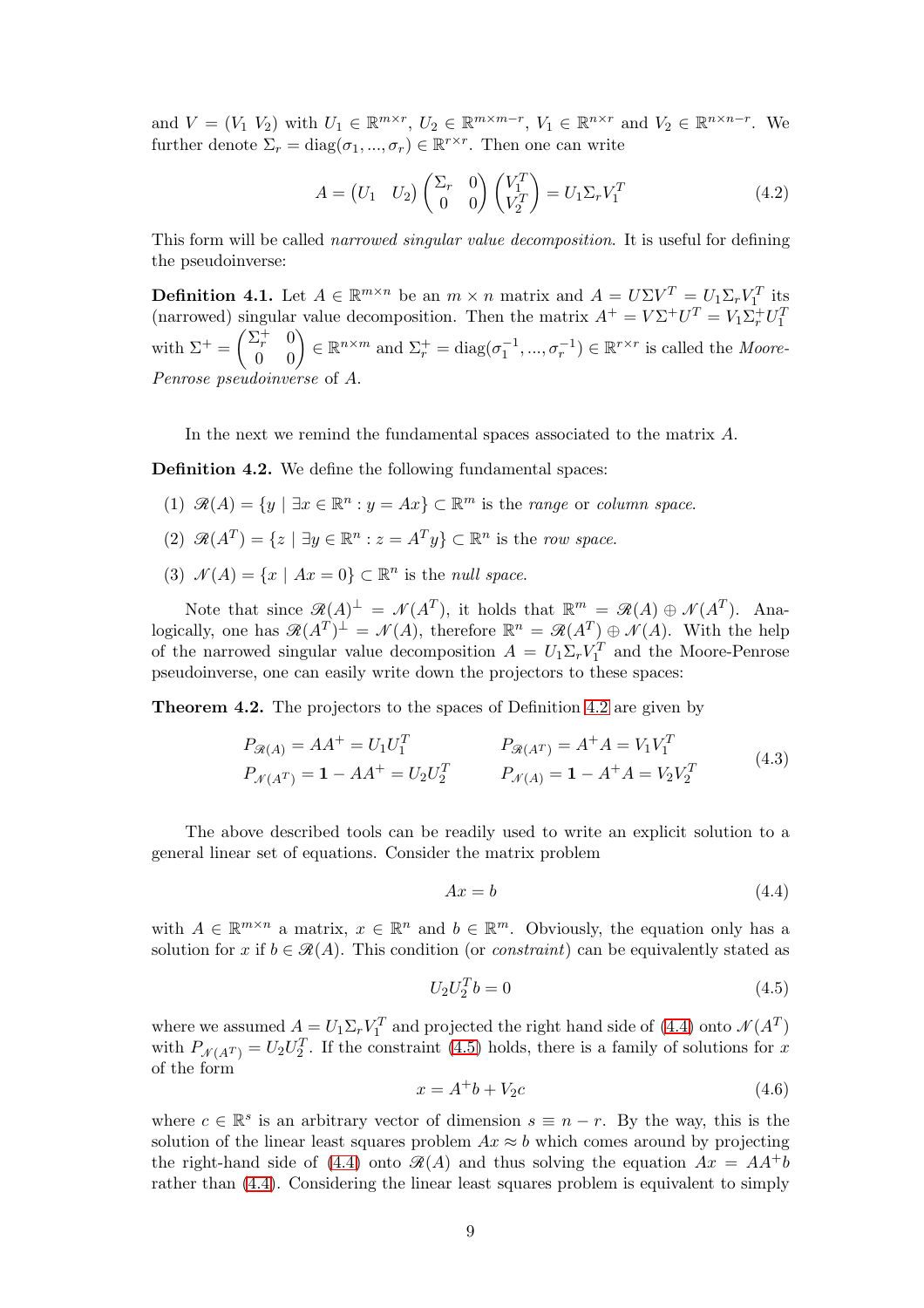ignoring the constraint [\(4.5\)](#page-8-2).

In the rest, we shall very briefly recall the definition of a symplectic matrix and review its elementary properties. For more information, we refer to [\[26\]](#page-37-4).

**Definition 4.3.** A symplectic matrix W is a real  $2q \times 2q$  matrix satisfying

$$
W^T \sigma W = \sigma \tag{4.7}
$$

with

$$
\sigma = \begin{pmatrix} 0 & 1 \\ -1 & 0 \end{pmatrix} \tag{4.8}
$$

<span id="page-9-1"></span>Theorem 4.3. Let us denote

$$
W = \begin{pmatrix} E & F \\ G & H \end{pmatrix} \tag{4.9}
$$

where  $E, F, G, H$  are real  $q \times q$  matrices. Then the following conditions are equivalent:

- 1. The matrix  $W$  is symplectic.
- 2.  $E^T G$ ,  $F^T H$  are symmetric and  $E^T H G^T F = \mathbf{1}$
- 3.  $EF^T$ ,  $GH^T$  are symmetric and  $EH^T FG^T = 1$

It follows from condition 2. that the inverse of a symplectic matrix  $W$  is

<span id="page-9-2"></span>
$$
W^{-1} = \begin{pmatrix} H^T & -F^T \\ -G^T & E^T \end{pmatrix} \tag{4.10}
$$

# <span id="page-9-0"></span>5 DISCRETE LINEAR EVOLUTION

We shall now apply the discrete canonical evolution formalism to the case of a linear dynamical system, using a matrix formulation of the problem. All the distinctive features of the (irregular) discrete evolution then become very clear, translated into the properties of the corresponding matrices.

We will consider the set  $\{0, ..., t\}$   $\ni$  *n* of finite number of time-slices. We require that the maximum number  $q$  of degrees of freedom at any time-slice is finite, therefore, the system in question has a finite number N of degrees of freedom bounded by  $q(t+1)$ . We define a *solution* to be a point in the total phase space  $\mathscr{P}_{0t} = \bigotimes_{n=0}^{t} \mathscr{P}_{n}$  satisfying the evolution equations; in particular, it must satisfy all the constraints. The set of solutions shall be denoted by  $\mathcal{S}_{0t}$ . To obtain the time-slice data of a solution, one may use the projection  $\mathbb{P}_n : \mathscr{P}_{0t} \to \mathscr{P}_n$ , given naturally as  $\mathbb{P}_n y = y_n$ . Often the projection will be implicit. It may of course happen that the constraints are so severe that no solution on the whole interval  $\{0, ..., t\}$  exists; we are however more interested in the case when the solutions are plentiful.

Let us give a short remark on the action of the discussed system. In accordance with [\(2.1\)](#page-3-0), we are assuming that it is additive so that  $S(x) = \sum_{n=0}^{t-1} S_{n+1}(x_n, x_{n+1})$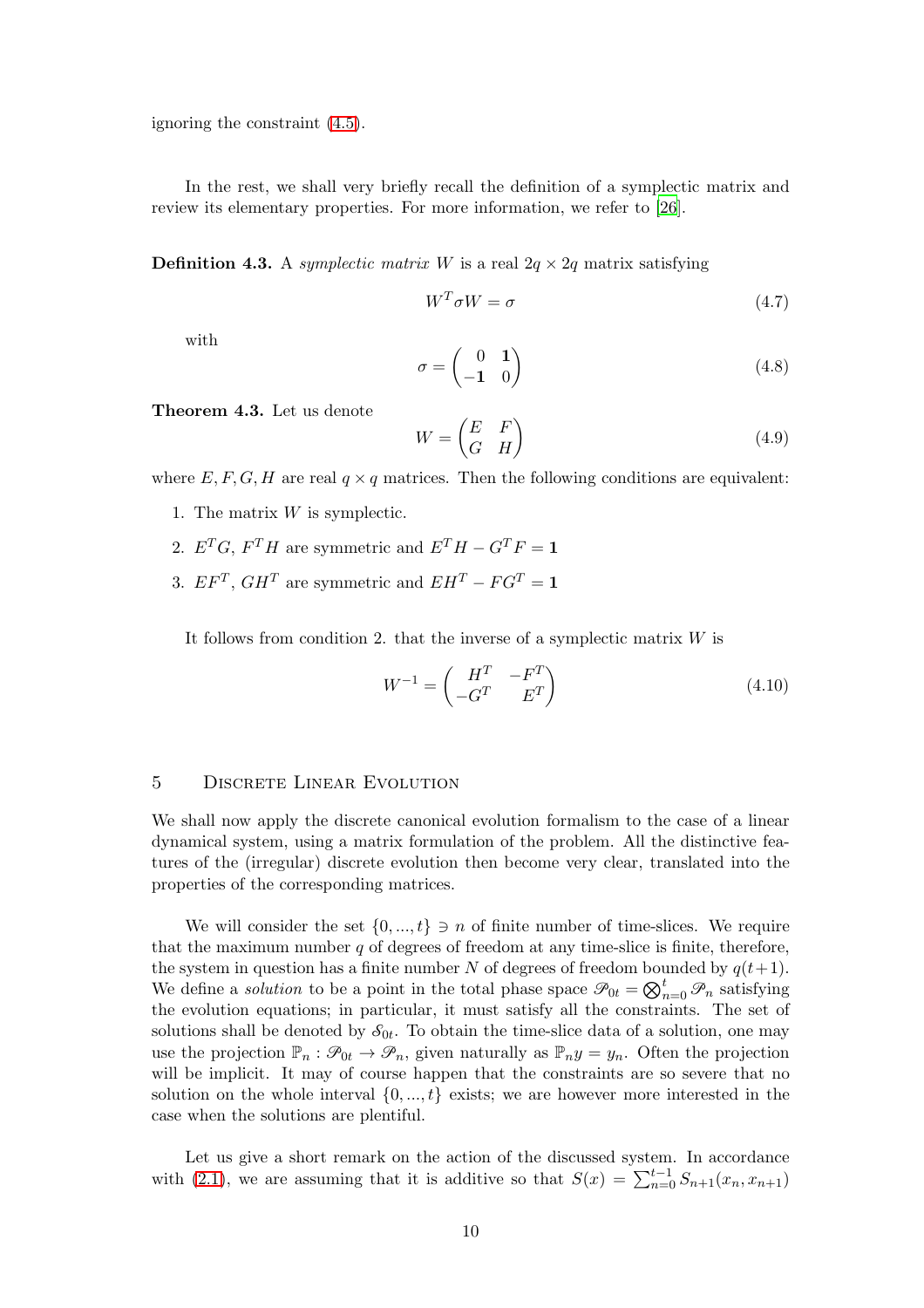where  $S_{n+1}(x_n, x_{n+1})$  is the action contribution corresponding to the time-step between n and  $n + 1$ . We know that the variation of  $S_{n+1}(x_n, x_{n+1})$  produces the equations of motion in the form of momentum-matching [\(2.11\)](#page-5-1). However, if we do not limit ourselves to solutions, we may as well consider any coordinate configuration and rewrite the action in terms of coordinates, pre-momenta and post-momenta. The single time-step action contribution then amounts to (in matrix notation)

<span id="page-10-2"></span>
$$
S_{n+1} = \frac{1}{2} \left( x_{n+1}^T + p_{n+1} - x_n^T - p_n \right) \tag{5.1}
$$

The validity of this formula will become clear in a moment. In the terms used, the overall action between time-slices  $0$  and  $t$  is

$$
S = \frac{1}{2} \left( x_t^T + p_t - x_0^T - p_0 \right) + \frac{1}{2} \sum_{n=1}^{t-1} x_n^T \left( x_p - p_n \right) \tag{5.2}
$$

For solutions  $y \in \mathcal{S}_{0t}$ , we can rewrite the action as a function on the solution space  $\mathcal{S}$ ,

$$
S(y) = \frac{1}{2} \left( x_t^T p_t - x_0^T p_0 \right) \tag{5.3}
$$

which, upon plugging in for momenta, can be seen as a discrete analogue of the Hamilton's principal function. Note that the Hamilton's principal function is given attention in Sections 7 and 9 of [\[20](#page-36-16)].

Eventually let us define the symplectic structure  $\omega_n$  on  $\mathscr{P}_n \times \mathscr{P}_n$  by the usual prescription

<span id="page-10-3"></span>
$$
\omega_n(y_n, z_n) = x_n(y)^T p_n(z) - x_n(z)^T p_n(y) \tag{5.4}
$$

i.e., we confirm that  $(x_n, p_n)$  are canonical coordinates on  $\mathscr{P}_n$ .

# 5.1 MATRIX FORMULATION

For a linear dynamical system, the equations [\(2.9\)](#page-4-1) can be written in matrix form

<span id="page-10-0"></span>
$$
{}^{-}p_{n} = -\frac{\partial S_{n+1}}{\partial x_{n}} = L_{n}x_{n} + R_{n}x_{n+1}
$$
  
+
$$
p_{n+1} = \frac{\partial S_{n+1}}{\partial x_{n+1}} = \bar{L}_{n+1}x_{n} + \bar{R}_{n+1}x_{n+1}
$$
\n(5.5)

where  $^-p_n$ ,  $^+p_{n+1}$ ,  $x_n$ ,  $x_{n+1}$  are coordinate vectors of dimension q and  $L_n$ ,  $R_n$ ,  $\bar{L}_{n+1}$ ,  $\bar{R}_{n+1}$ are  $q \times q$  matrices. If we consider a solution to the equations of motion, we may drop the − and + indices of the momenta, enforcing momentum matching. We remark that [\(5.5\)](#page-10-0) are identical to the equations (3.3) in [\[20](#page-36-16)] although we employ a slightly different notation for the matrices.

In connection to [\(5.5\)](#page-10-0), one should recall a well known fact that for linear systems, the second partial derivatives of action are symmetric; this is merely a consequence of the Young's (or Clairaut's, or Schwarz's) Theorem [\[27\]](#page-37-5). Taking this into account, one asserts that  $\frac{\partial S_{n+1}}{\partial x_{nA}\partial x_{n+1B}} = \frac{\partial S_{n+1}}{\partial x_{n+1B}\partial x_{n}}$  $\frac{\partial S_{n+1}}{\partial x_{n+1}B}\partial x_{nA}$ . Computing  $\frac{\partial S_{n+1}}{\partial x_{nA}}$  $\partial S_{n+1}$  $\frac{\partial S_{n+1}}{\partial x_{n+1B}} = \bar{L}_{n+1BA}$  and ∂  $\partial x_{n+1B}$  $\partial S_{n+1}$  $\frac{\partial \mathcal{S}_{n+1}}{\partial x_{nA}} = R_{nAB}$ , one finds

<span id="page-10-1"></span>
$$
\bar{L}_{n+1} = -R_n^T \tag{5.6}
$$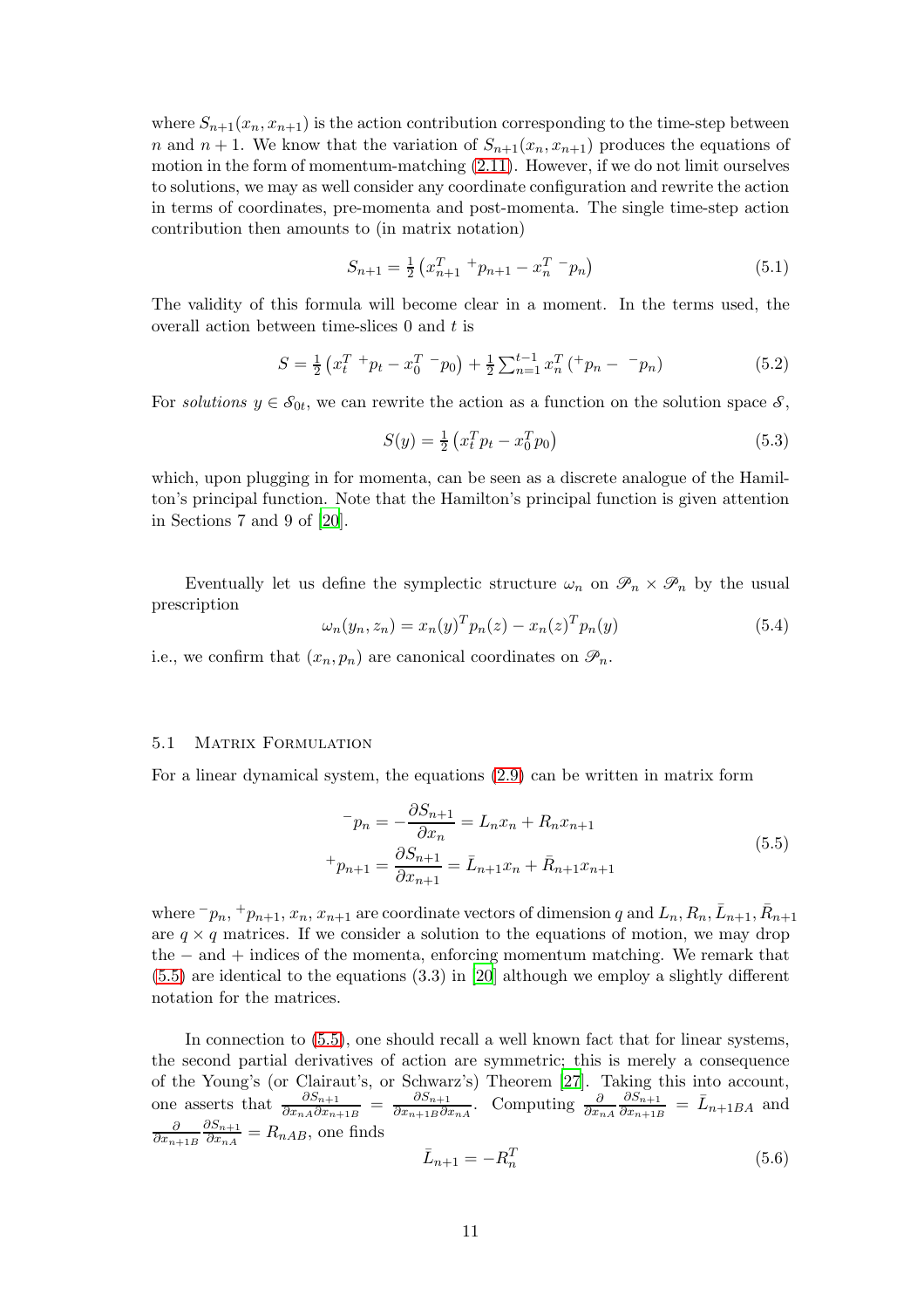The similar assertions  $\frac{\partial S_{n+1}}{\partial x_{nA}\partial x_{nB}} = \frac{\partial S_{n+1}}{\partial x_{nB}\partial x_{nB}}$  $\frac{\partial S_{n+1}}{\partial x_{nB} \partial x_{nA}}, \, \frac{\partial S_{n+1}}{\partial x_{n+1A} \partial x_n}$  $\frac{\partial S_{n+1}}{\partial x_{n+1A}\partial x_{n+1B}} = \frac{\partial S_{n+1}}{\partial x_{n+1B}\partial x_n}$  $\frac{\partial s_{n+1}}{\partial x_{n+1}B}\overline{\partial x_{n+1}A}$  imply

<span id="page-11-4"></span>
$$
L_n = L_n^T, \qquad \bar{R}_{n+1} = \bar{R}_{n+1}^T \tag{5.7}
$$

i.e., the matrices  $L_n$  and  $\bar{R}_{n+1}$  are *symmetric*. This will make our later work substantially easier.

One may deduce from [\(5.5\)](#page-10-0) the general form of the action contribution  $S_{n+1}(x_n, x_{n+1}),$ 

<span id="page-11-0"></span>
$$
S_{n+1} = \frac{1}{2} \left( x_{n+1}^T \bar{L}_{n+1} x_n + x_{n+1}^T \bar{R}_{n+1} x_{n+1} - x_n^T L_n x_n - x_n^T R_n x_{n+1} \right) =
$$
  
= 
$$
-\frac{1}{2} \left( x_n^T L_n x_n + 2x_n^T R_n x_{n+1} - x_{n+1}^T \bar{R}_{n+1} x_{n+1} \right)
$$
(5.8)

where we have used the identity  $(5.6)$  to simplify the expression. Turning once again to [\(5.5\)](#page-10-0), one can easily express this quantity in mixed variables as [\(5.1\)](#page-10-2). Let us stress out that although quite convenient, the form [\(5.1\)](#page-10-2) is not relevant form the perspective of Hamiltonian mechanics, since it is not given in terms of canonical coordinates. Note that we have not provided any Hamiltonian function at all. Therefore, the best we can do is to employ [\(5.8\)](#page-11-0) which can be viewed as the Lagrangian and express the Hamiltonian evolution map directly from it. This is what we are going to do in the next paragraph. Meanwhile, let us point out that [\(5.8\)](#page-11-0) has its equivalent in eq. (3.1) of [\[20](#page-36-16)]. The two expressions for action are related via  $L_n \equiv -a^{n+1}$ ,  $R_n \equiv -c^{n+1}$  and  $\overline{R}_{n+1} \equiv b^n$ .

We will now give an explicit formulation of the (forward) Hamiltonian evolution in terms of the matrices introduced in [\(5.5\)](#page-10-0). We start by solving the pre-momentum equation

$$
R_n x_{n+1} = p_n - L_n x_n \tag{5.9}
$$

The matrix  $R_n$  is generally singular. Upon using the narrowed singular value decomposition, we find that the solution exists when

<span id="page-11-1"></span>
$$
P_{\mathcal{N}(R_n^T)}(p_n - L_n x_n) = 0 \tag{5.10}
$$

with the projector to the null space of  $R_n^T$  given by

$$
P_{\mathcal{N}(R_n^T)} = U_2(R_n)U_2(R_n)^T
$$
\n(5.11)

Next, if the solution does exist, it is of the form

<span id="page-11-2"></span>
$$
x_{n+1} = R_n^+ (p_n - L_n x_n) + V_2(R_n) \lambda_{n+1}
$$
\n(5.12)

where

$$
R_n^+ = V_1(R_n) \Sigma_r(R_n)^{-1} U_1(R_n)^T
$$
\n(5.13)

is the Moore-Penrose pseudoinverse of  $R_n$  and  $\lambda_{n+1}$  is an arbitrary vector of dimension  $s_n \equiv q - r_n$  with  $r_n \equiv \text{rank}(R_n)$ . Note that the equation [\(5.10\)](#page-11-1) is a matrix form of the pre-constraint, defining the linear pre-constraint subspace  $\mathscr{C}_n^- \subset \mathscr{P}_n$ . We can rewrite it in a more compact form

<span id="page-11-3"></span>
$$
C_n y_n = 0, \qquad C_n = \left( -P_{\mathcal{N}(R_n^T)} L_n \qquad P_{\mathcal{N}(R_n^T)} \right) \tag{5.14}
$$

where

$$
y_n = \begin{pmatrix} x_n \\ p_n \end{pmatrix} \tag{5.15}
$$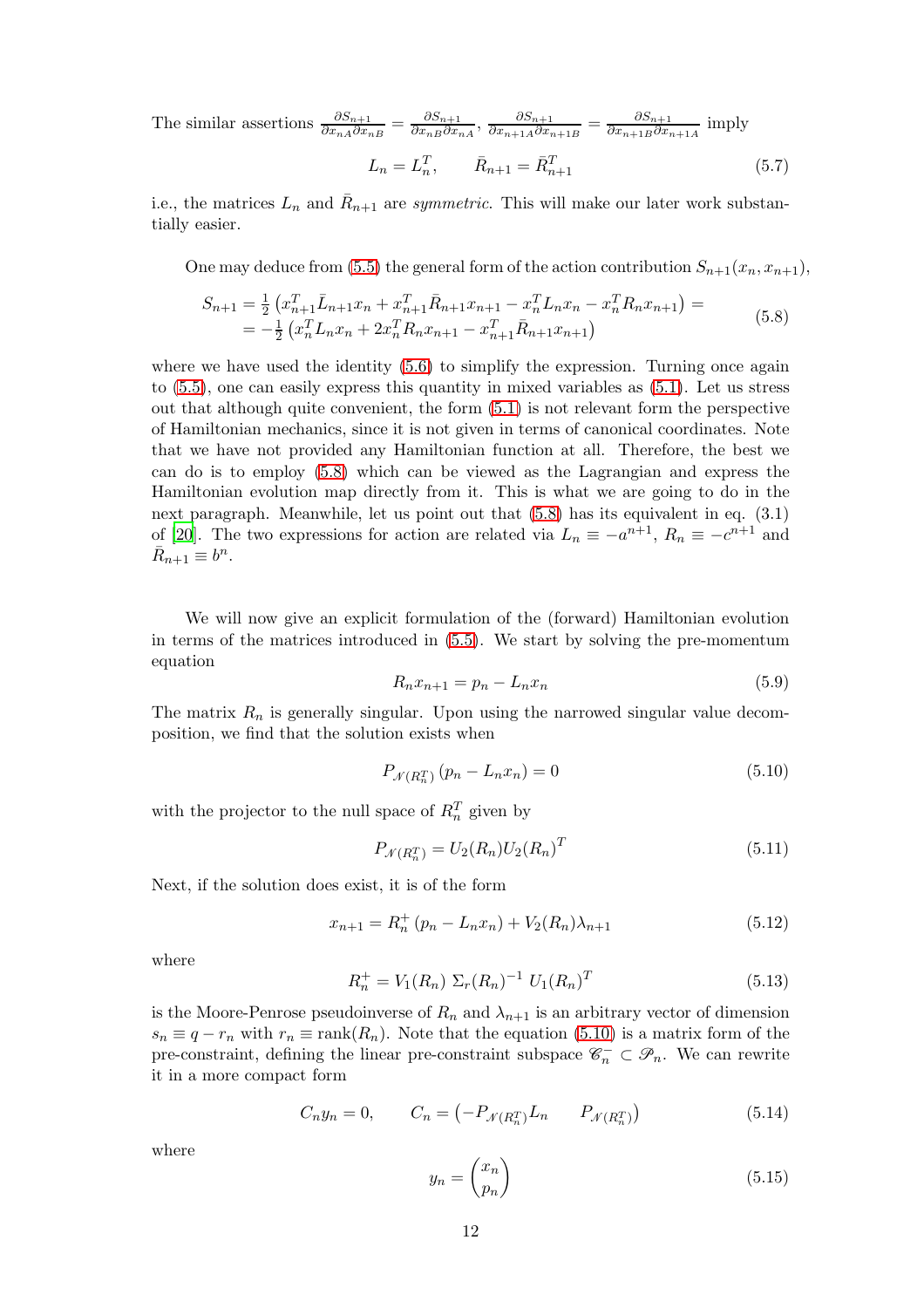is a coordinate vector of dimension 2q representing a point  $y_n \in \mathcal{P}_n$  and the twoblock matrix  $C_n$  has dimensions  $q \times 2q$ . Upon plugging the solution [\(5.12\)](#page-11-2) into the post-momenta equation in [\(5.5\)](#page-10-0), one finds

<span id="page-12-1"></span>
$$
y_{n+1} = E_n y_n + F_{n+1} \lambda_{n+1} \tag{5.16}
$$

with

<span id="page-12-2"></span>
$$
E_n = \begin{pmatrix} -R_n^+ L_n & R_n^+ \\ \bar{L}_{n+1} - \bar{R}_{n+1} R_n^+ L_n & \bar{R}_{n+1} R_n^+ \end{pmatrix} = \begin{pmatrix} -R_n^+ L_n & R_n^+ \\ -R_n^- - \bar{R}_{n+1} R_n^+ L_n & \bar{R}_{n+1} R_n^+ \end{pmatrix} \quad (5.17)
$$

and

<span id="page-12-3"></span>
$$
F_{n+1} = \begin{pmatrix} V_2(R_n) \\ \bar{R}_{n+1} V_2(R_n) \end{pmatrix}
$$
 (5.18)

The matrix  $E_n$  has dimensions  $2q \times 2q$  and the matrix  $F_{n+1}$  has dimensions  $2q \times$ s<sub>n</sub>. The coordinate vectors  $y_{n+1}$  are elements of the post-constraint surface  $\mathscr{C}^+_{n+1} \subset$  $\mathscr{P}_{n+1}$ . The matrix formulation has made explicit the dependence of the evolution on a free parameter  $\lambda_{n+1} \in \mathbb{R}^{s_n}$ . We shall acknowledge this by denoting the *Hamiltonian* evolution map, originally introduced in [\(2.10\)](#page-4-2), by  $\mathbb{H}_{n+1}(\lambda_{n+1}): \mathscr{C}_n^- \to \mathscr{C}_{n+1}^+$ . Viewed in this way, the map is unique, but *not onto*, because the parameter  $\lambda_{n+1}$  picks a particular subspace  $\mathscr{C}_{n+1}^{+(\lambda_{n+1})} \equiv \mathbb{H}_{n+1}(\lambda_{n+1})\mathscr{C}_n^- \subset \mathscr{C}_{n+1}^+$  as the image. Thanks to the linearity of the evolution equations, the post-constraint surface  $\mathscr{C}^+_{n+1}$  can be viewed as an affine space over  $\mathscr{C}_{n+1}^{+(0)} \equiv \mathbb{H}_{n+1}(0)\mathscr{C}_n^-$  with the point-set  $\Lambda_{n+1} \equiv \{F_{n+1}\lambda_{n+1} \mid \lambda_{n+1} \in \mathbb{R}^{s_n}\}.$  It is very much correct to treat it this way, distinguishing between vectors  $E_n y_n \in \mathscr{C}_{n+1}^{+(0)}$  $n+1$ and points  $F_{n+1}\lambda_{n+1} \in \Lambda_{n+1}$ . Note that both  $\mathcal{C}_{n+1}^{+(0)}$  and  $\Lambda_{n+1}$  are linear subspaces of  $\mathscr{P}_{n+1}$ . However, one can say more:

**Observation 5.1.** The subspaces  $\mathcal{C}_{n+1}^{+(0)}$  and  $\Lambda_{n+1}$  have zero intersection.

*Proof.* It suffices to look at the coordinate parts of  $E_n y_n$  and  $F_{n+1}\lambda_{n+1}$ . These are given simply by the two terms in [\(5.12\)](#page-11-2). Since  $R_n^+ = V_1(R_n) \Sigma_r(R_n)^{-1} U_1(R_n)^T$  and the columns of  $V_1(R_n)$  are by definition orthogonal to the columns of  $V_2(R_n)$ , it follows that the two parts are orthogonal. The assertion is implied.

As a consequence of the above observation, the post-constraint surface  $\mathscr{C}^+_{n+1}$  can be viewed as a linear subspace  $\mathcal{C}_{n+1}^+ = \mathcal{C}_{n+1}^{+(0)} \oplus \Lambda_{n+1}$  of  $\mathcal{P}_{n+1}$ , rather than an affine space. This further simplifies our work.

For completeness, we provide also the explicit form of the backward Hamiltonian evolution. It is fully analogical to the preceding case. To express the evolution from time-step  $n + 1$  to time-step n, one has to solve the post-momentum equation in [\(5.5\)](#page-10-0), which yields a constraint

<span id="page-12-0"></span>
$$
P_{\mathcal{N}(\bar{L}_{n+1}^T)}\left(p_{n+1} - \bar{R}_{n+1}x_{n+1}\right) = 0\tag{5.19}
$$

with the projector

$$
P_{\mathcal{N}(\bar{L}_{n+1}^T)} = U_2(\bar{L}_{n+1})U_2(\bar{L}_{n+1})^T
$$
\n(5.20)

and a solution

$$
x_n = \bar{L}_{n+1}^+ (p_{n+1} - \bar{R}_{n+1} x_{n+1}) + V_2(\bar{L}_{n+1}) \mu_n \tag{5.21}
$$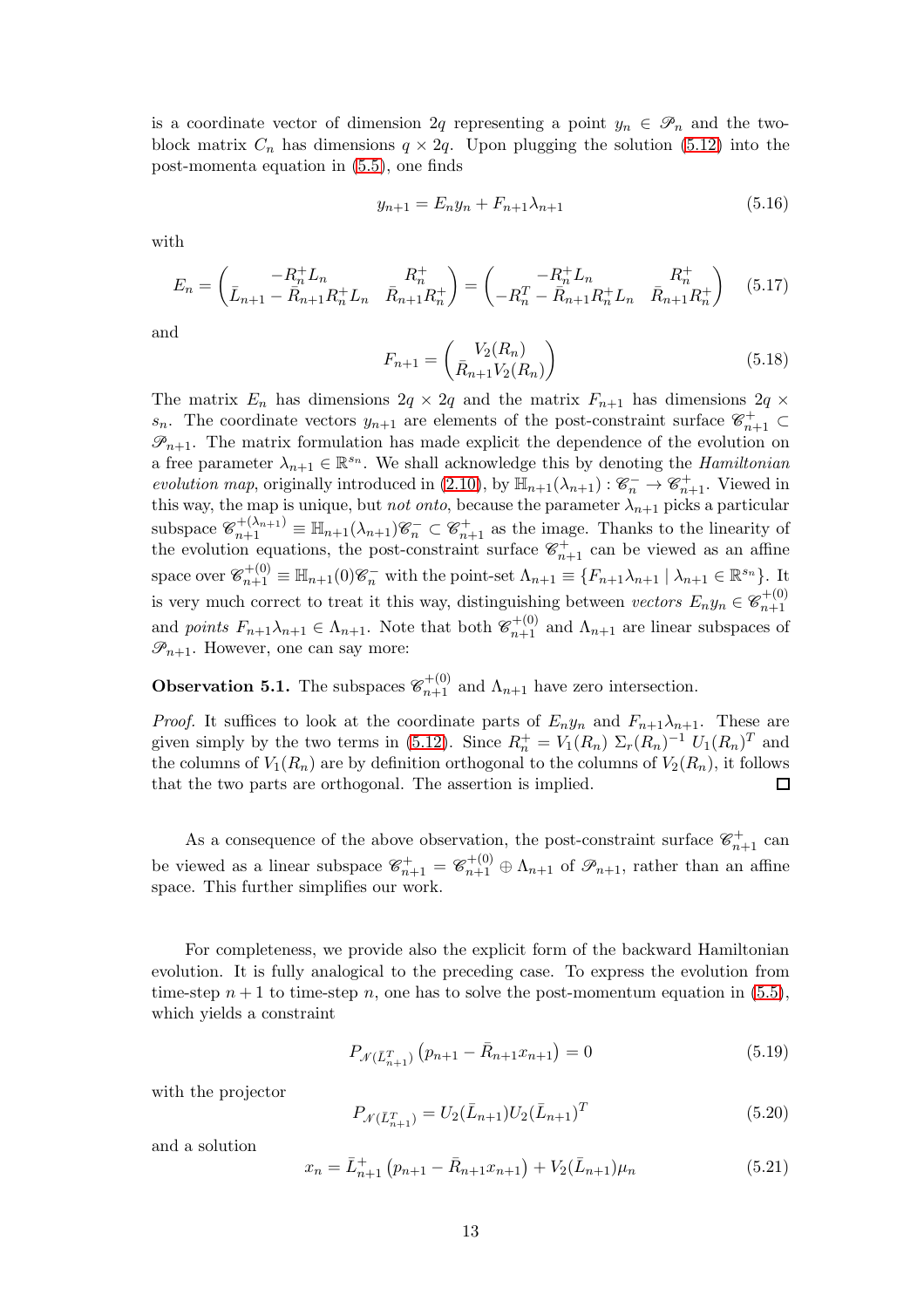with an arbitrary vector  $\mu_n \in \mathbb{R}^{\bar{s}_n}$  where we denote  $\bar{s}_n = q - \bar{r}_n$  with  $\bar{r}_n = \text{rank}(\bar{L}_{n+1})$ . The constraint [\(5.19\)](#page-12-0) can be rewritten compactly as

$$
\bar{C}_{n+1}y_{n+1} = 0, \qquad \bar{C}_{n+1} = \left(-P_{\mathcal{N}(\bar{L}_{n+1}^T)}\bar{R}_{n+1} \quad P_{\mathcal{N}(\bar{L}_{n+1}^T)}\right) \tag{5.22}
$$

When it is satisfied, a solution to the backwards evolution exists and is given by

$$
y_n = \bar{E}_{n+1} y_{n+1} + \bar{F}_n \mu_n \tag{5.23}
$$

with

$$
\bar{E}_{n+1} = \begin{pmatrix} -\bar{L}_{n+1}^{+} \bar{R}_{n+1} & \bar{L}_{n+1}^{+} \\ R_{n} - L_{n} \bar{L}_{n+1}^{+} \bar{R}_{n+1} & L_{n} \bar{L}_{n+1}^{+} \end{pmatrix}
$$
(5.24)

and

$$
\bar{F}_n = \begin{pmatrix} V_2(\bar{L}_{n+1}) \\ L_n V_2(\bar{L}_{n+1}) \end{pmatrix}
$$
\n(5.25)

# <span id="page-13-1"></span>5.2 The Constraint Surfaces and the Symplectic Structure

We devote this subsection to the study of constraint surfaces and the general properties of the Hamiltonian evolution map  $\mathbb{H}_{n+1}(\lambda_{n+1})$  with respect to the symplectic structures  $\omega_n$  and  $\omega_{n+1}$  given by [\(5.4\)](#page-10-3). We start with Theorem [2.1,](#page-6-1) which is nothing but a variation on the equation [\(3.7\)](#page-7-2), saying that "symplectic product of solutions is conserved". In our context, Theorem [2.1](#page-6-1) can be given in this exact simple wording. Assume that  $y_n, z_n \in \mathscr{C}_n^-$ . From [\(5.5\)](#page-10-0), one gets

<span id="page-13-0"></span>
$$
\omega_n(y_n, z_n) = x_n(y)^T L_n x_n(z) + x_n(y)^T R_n x_{n+1}(z)
$$
  

$$
- x_n(z)^T L_n x_n(y) - x_n(z)^T R_n x_{n+1}(y) =
$$
  

$$
= x_n(y)^T R_n x_{n+1}(z) - x_n(z)^T R_n x_{n+1}(y)
$$
 (5.26)

where we used the symmetry of  $L_n$ . Forward Hamiltonian evolution with initial conditions  $y_n, z_n$  then yields

$$
\omega_{n+1}(y_{n+1}, z_{n+1}) = x_{n+1}(y)^T \bar{L}_{n+1} x_n(z) + x_{n+1}(y)^T \bar{R}_{n+1} x_{n+1}(z)
$$
  
\n
$$
- x_{n+1}(z)^T \bar{L}_{n+1} x_n(y) - x_{n+1}(z)^T \bar{R}_{n+1} x_{n+1}(y) =
$$
  
\n
$$
= x_{n+1}(y)^T \bar{L}_{n+1} x_n(z) - x_{n+1}(z)^T \bar{L}_{n+1} x_n(y) =
$$
  
\n
$$
= -x_n(z)^T R_n x_{n+1}(y) + x_n(y)^T R_n x_{n+1}(z) =
$$
  
\n
$$
= \omega_n(y_n, z_n)
$$
 (5.27)

where we used symmetry of  $\bar{R}_{n+1}$ , exploited the relation [\(5.6\)](#page-10-1) and compared with [\(5.26\)](#page-13-0). Similarly for backwards evolution: if  $y_n, z_n \in \mathcal{C}_n^+$ , then

$$
\omega_n(y_n, z_n) = x_n(y)^T \bar{L}_n x_{n-1}(z) - x_n(z)^T \bar{L}_n x_{n-1}(y)
$$
\n(5.28)

and we find

$$
\omega_{n-1}(y_{n-1}, z_{n-1}) = x_{n-1}(y)^T R_{n-1} x_n(z) - x_{n-1}(z)^T R_{n-1} x_n(y) =
$$
  
=  $-x_n(z)^T \bar{L}_n x_{n-1}(y) + x_n(y)^T \bar{L}_n x_{n-1}(z) =$   
=  $\omega_n(y_n, z_n)$  (5.29)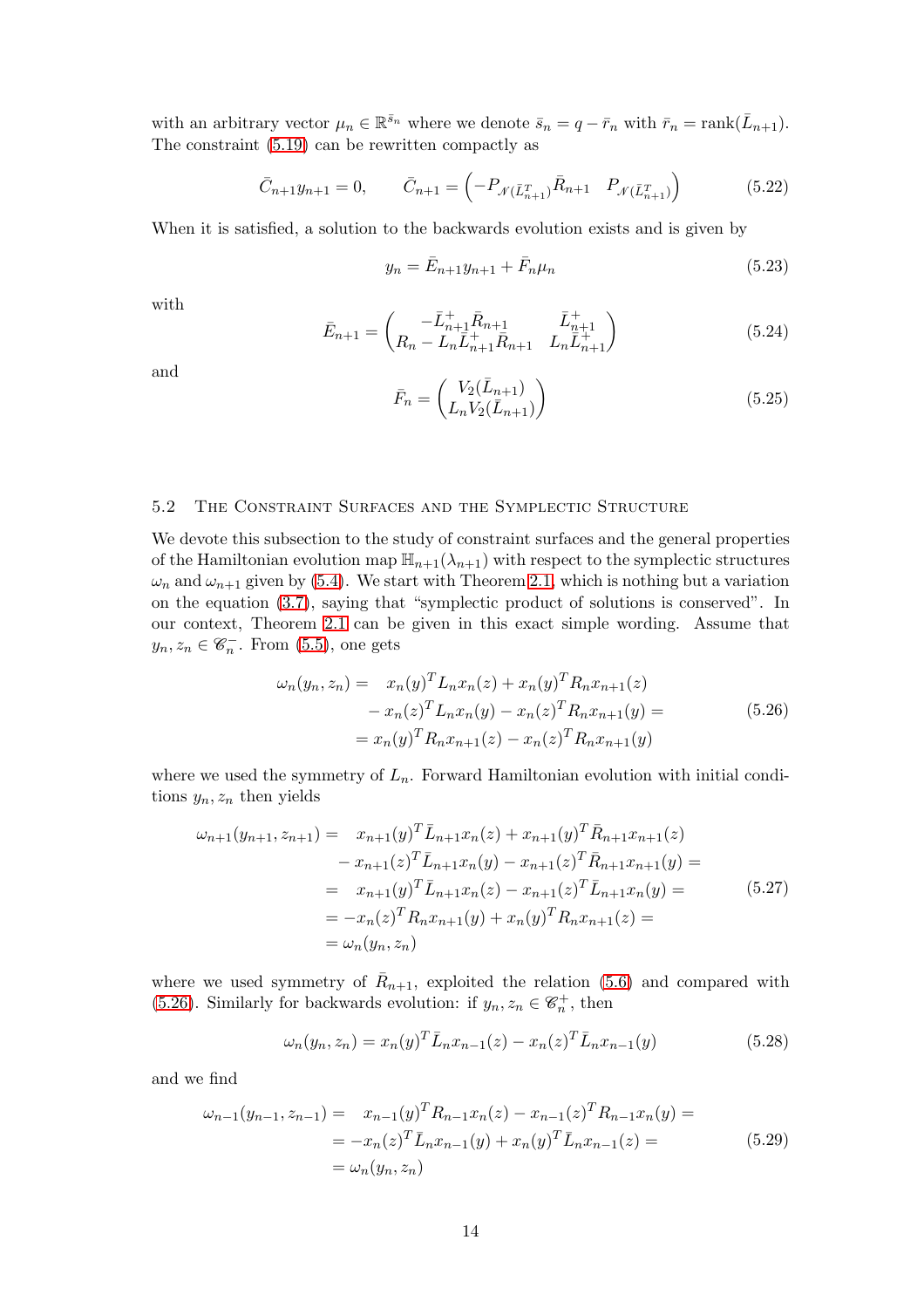We have thus explicitly checked that the symplectic product of solutions is indeed conserved, understanding that a solution  $y_n$  of the equations of motion satisfies momentum-matching as well as *all the constraints*. We will later extend our discussion of solutions to the case of multiple time-steps. At this point we can move on to the analysis of the constraint surfaces.

It is essential to understand that while  $\omega_n$  is symplectic on  $\mathcal{P}_n$ , it is generally not symplectic on  $\mathscr{C}_n^- \subset \mathscr{P}_n$  because there it may be degenerate. In other words, the constraint surface  $\mathscr{C}_n^-$  is in general not a symplectic subspace of  $\mathscr{P}_n$ . This is unfortunate for many applications which require to have a well defined evolution map between symplectic spaces, as is the case of canonical quantization. Luckily, we can easily reduce the constraint spaces by a standard procedure to make them symplectic and establish such an evolution map. We do this below, first formally and then explicitly.

Let us describe the procedure in general terms for an arbitrary linear subspace  $\mathscr C$ of the symplectic space  $(\mathscr{P}, \omega)$ . We first define the corresponding *null space*  $\mathscr{N}_{\omega}(\mathscr{C})$  as

$$
\mathcal{N}_{\omega}(\mathcal{C}) = \{ z \in \mathcal{C} \mid \omega(z, u) = 0 \,\forall u \in \mathcal{C} \}
$$
\n
$$
(5.30)
$$

 $\Box$ 

The reader may notice that  $\mathcal{N}_{\omega}(\mathscr{C}) = \mathscr{C} \cap \mathscr{C}^{\omega}$  where  $\mathscr{C}^{\omega} = \{z \in \mathscr{P} \mid \omega(z, u) = 0 \,\forall u \in \mathscr{C}\}\$ is so-called *skew-orthogonal set* to  $\mathscr{C}$ , see Sec. 1.2 in [\[26](#page-37-4)] for details. For us,  $\mathscr{N}_{\omega}(\mathscr{C})$ is simply the subspace of C which makes  $\omega$  degenerate. If  $\mathcal{N}_{\omega}(\mathscr{C}) = \{0\}$ , then C is symplectic and we are done. Otherwise we proceed with a second step, in which we get rid of the degeneracy: we take  $\mathscr{C} = \mathscr{C}/\mathscr{N}_{\omega}(\mathscr{C})$ . This is the space of equivalence classes  $[y] = \{y + z \mid z \in \mathcal{N}_{\omega}(\mathscr{C})\}\$  of equivalent  $y \in \mathscr{C}$ . This means that if  $y, \tilde{y} \in \mathscr{C}$  are such that  $\tilde{y} = y + z$  with  $z \in \mathcal{N}_{\omega}(\mathscr{C})$ , then  $[y] = [\tilde{y}]$ . One can also put it differently:

**Definition 5.1.** We say that  $y, \tilde{y} \in \mathscr{C}$  are symplectically equivalent on  $\mathscr{C}$  w.r.t.  $\omega$  and write  $y \stackrel{\mathscr{C}}{\sim} \tilde{y}$ , if  $\omega(y, u) = \omega(\tilde{y}, u)$  for all  $u \in \mathscr{C}$ .

<span id="page-14-0"></span>**Observation 5.2.** The space  $\tilde{\mathscr{C}}$  is composed of equivalence classes  $[y] = {\tilde{y} \in \mathscr{C} | y \stackrel{\mathscr{C}}{\sim} \tilde{y}}\}$ of symplectically equivalent vectors in  $\mathscr{C}$ .

Proof. A simple exercise.

The point of this procedure is captured by the following observation.

<span id="page-14-1"></span>**Observation 5.3.** Let  $\omega : \tilde{\mathscr{C}} \times \tilde{\mathscr{C}} \to \mathbb{R}$  be defined by  $\omega([y], [u]) = \omega(y, u)$  where  $y \in [y]$ ,  $u \in [u]$  are arbitrarily chosen representatives of their classes. Then  $(\mathscr{C}, \omega)$  is symplectic.

*Proof.* First of all, note that according to Observation [5.2,](#page-14-0) the definition of  $\omega : \tilde{\mathscr{C}} \times \tilde{\mathscr{C}} \to$ R is consistent. Next, by assigning  $[y] + c[u] = [y + cu]$  (for  $y, u \in \mathscr{C}$  and  $c \in \mathbb{R}$ ), we let  $\tilde{\mathscr{C}}$  inherit the natural vector-space structure of  $\mathscr{C}$ . Suppose that  $\omega([y],[z]) = 0$  for all  $[y] \in \tilde{\mathscr{C}}$ . Then it holds  $\omega(y, z) = 0$  for all  $y \in \mathscr{C}$ . In other words,  $\omega(y, z) = \omega(y, 0)$ for all  $y \in \mathscr{C}$ , i.e.,  $z \stackrel{\mathscr{C}}{\sim} 0$  and  $[z] = [0]$ . It follows that  $\omega$  on  $\tilde{\mathscr{C}}$  is non-degenerate. Since it is also bilinear and antisymmetric, it is symplectic.

Because equivalence classes are not very practical for computations, we add an optional third step, which is to consider a representative space  $\mathscr{C} \subset \mathscr{C}$  such that each  $y \in \dot{\mathscr{C}}$  corresponds to a class  $[y] \in \tilde{\mathscr{C}}$ . In other words,  $\dot{\mathscr{C}}$  is a set of symplectically inequivalent vectors  $y \in \mathscr{C}$  originating by picking one particular element from each class. We strongly prefer a choice of  $\mathscr C$  which is a *linear subspace* of  $\mathscr C$  so that the vector-space operations on  $\mathscr{C}$  align with those on  $\mathscr{C}$ ; we shall therefore assume this. A possible way to find such  $\dot{\mathscr{C}}$  is to pick a maximal linearly independent set of symplectically inequivalent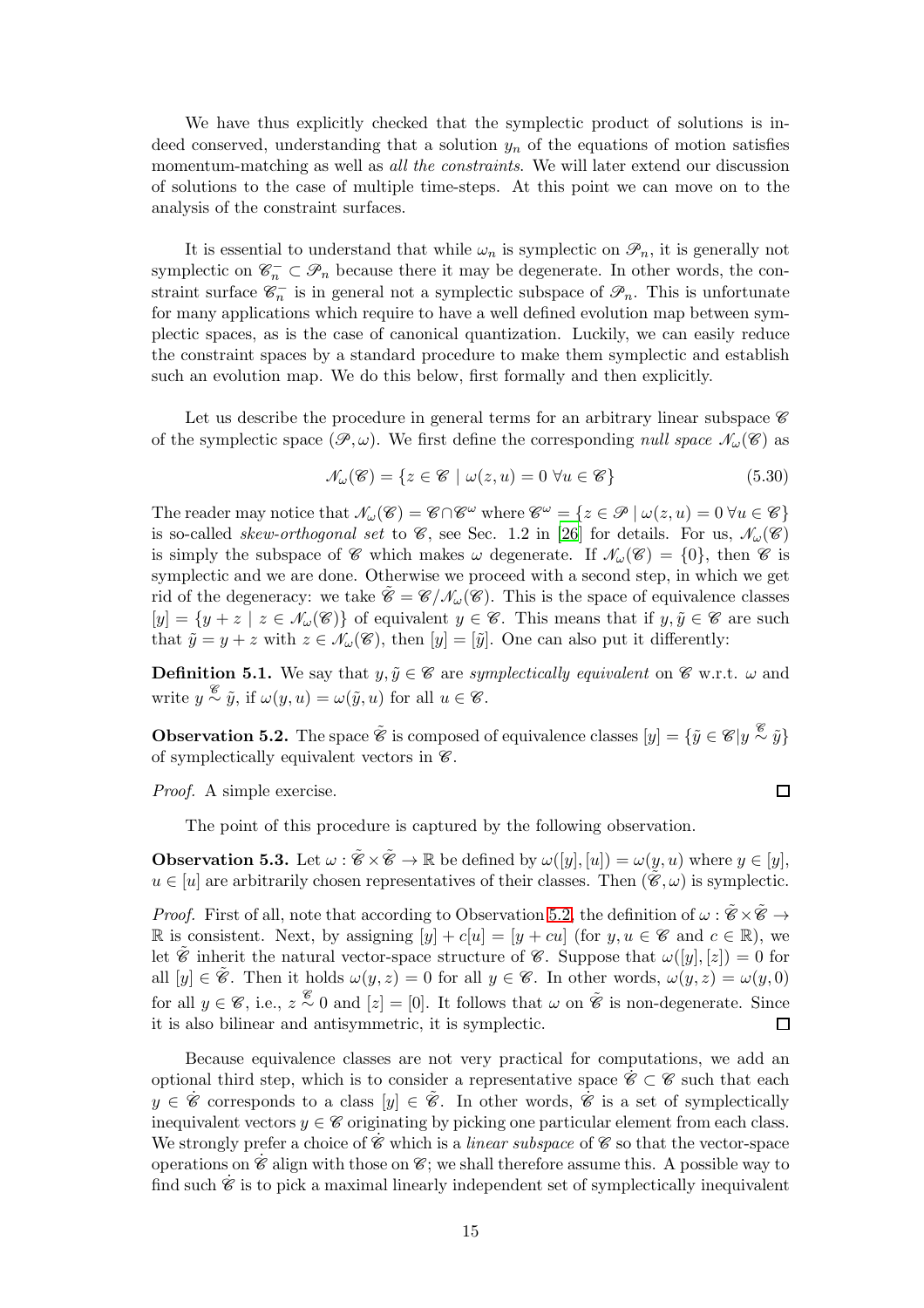vectors in  $\mathscr C$  and generating  $\dot{\mathscr C}$  as linear span of this set. Needless to say,  $\omega$  naturally carries over from  $\mathscr{C}$  to  $\dot{\mathscr{C}}$ , making  $(\dot{\mathscr{C}}, \omega)$  symplectic. One can make the following observation.

# <span id="page-15-0"></span>**Observation 5.4.** It holds  $\mathscr{C} = \dot{\mathscr{C}} \oplus \mathscr{N}_{\omega}(\mathscr{C})$ .

*Proof.* Any  $\tilde{y} \in \mathscr{C}$  gives rise to a unique  $[\tilde{y}] \in \tilde{\mathscr{C}}$ , which is in turn uniquely represented by  $y \in \mathscr{C}$ . We denote  $\tilde{y} - y \equiv z$ , then by definition  $z \in \mathcal{N}_{\omega}(\mathscr{C})$ . It follows that there is a unique decomposition  $\tilde{y} = y + z$  of the vector  $\tilde{y} \in \mathscr{C}$  into  $y \in \tilde{\mathscr{C}}$  and  $z \in \mathscr{N}_{\omega}(\mathscr{C}),$ <br>hence the assertion. hence the assertion.

The above observation suggests a special choice of  $\hat{\mathscr{C}}$  which is uniquely fixed by an inner product on  $\mathscr{C}$ . It is of course  $\dot{\mathscr{C}} = \mathscr{N}_{\omega}(\mathscr{C})^{\perp}$ . We use this choice below on some occasions with the canonical inner product.

We will now use the described procedure for the pre-constraint surface  $\mathscr{C}_n^-$ , resulting in the symplectic space  $\dot{\mathscr{C}}_n^- \subset \mathscr{P}_n$ . Once we have it defined, we would like to see how  $\dot{\mathscr{C}}_n^-$  evolves to the next time-slice.

### 5.3 The Adapted Coordinates

In what comes next, we would like to offer a particular choice of the representative spaces  $\dot{\mathscr{C}}_n^-$ ,  $\dot{\mathscr{C}}_{n+1}^+$  and a construction of symplectic bases of  $\mathscr{P}_n$ ,  $\mathscr{P}_{n+1}$  that will be adapted to this choice. Before we start, let us give a short comment on how our approach differs from that of [\[20\]](#page-36-16). In Sec. 6 of that reference, a special choice of basis on the phase space is introduced. As it will be in our case, the associated linear transformation given by eq. (6.1) is canonical (so the new basis is symplectic). Its purpose is to separate the primary and secondary constraints. With a subsequent second transformation, it is then possible to trivialize the constraints, which opens the door to a classification of the propagating degrees of freedom constituted by observables and free parameters. Further analysis describes how these propagate from time-slice  $n - 1$ through time-slice *n* to time-slice  $n + 1$ .

Our approach is quite different, and perhaps more lightweight. We focus on a single time-step from n to  $n + 1$  and find symplectic bases in both the involved phase spaces which disentangle the most important subspaces induced by the symplectic structure, as discussed in the previous section. In doing so, we also choose the representative spaces of symplectically equivalent time-slice data and build their symplectic bases. Incidentally (due to our rather natural choice), the corresponding symplectic (or to say, canonical) transformation will turn out to trivialize the one-step Hamiltonian evolution map.

First let us parametrize  $\mathscr{C}_n^-$ . To do that, we need to solve the pre-constraint [\(5.14\)](#page-11-3) or, equivalently, [\(5.10\)](#page-11-1). The latter can be solved trivially by writing

$$
p_n = L_n x_n + \theta_n \tag{5.31}
$$

with an arbitrary  $\theta_n \in \mathcal{R}(R_n)$  in the column space of  $R_n$ ; recall that  $\mathcal{R}(R_n) \perp \mathcal{N}(R_n^T)$ . Then we have a general form of  $y_n \in \mathscr{C}_n^-$ ,

$$
y_n = \begin{pmatrix} x_n \\ L_n x_n + \theta_n \end{pmatrix} \tag{5.32}
$$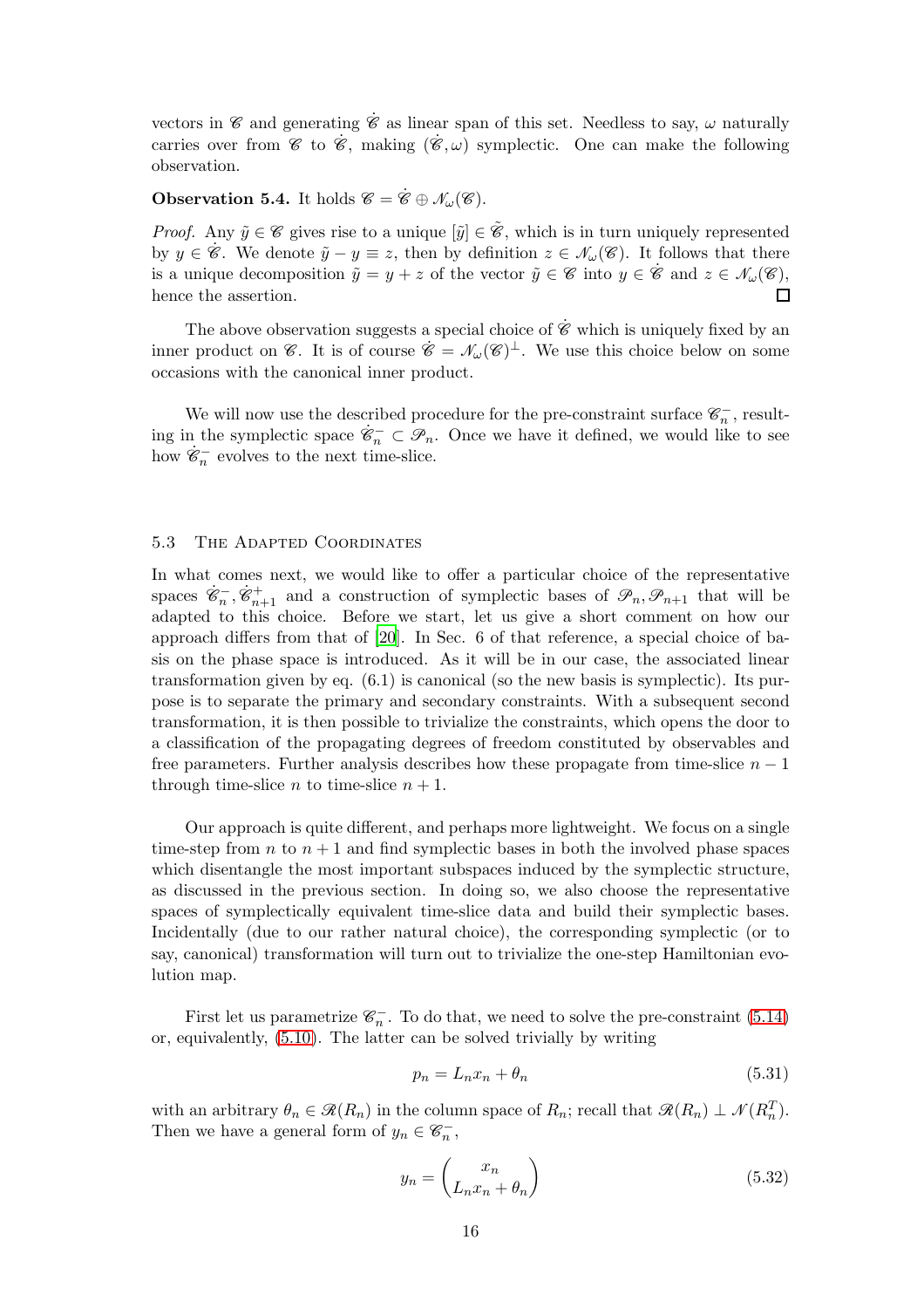and we see that  $\dim \mathcal{C}_n^- = q + r_n$  with  $r_n = \dim \mathcal{R}(R_n) = \text{rank}(R_n)$ . Now we take a moment to parametrize  $\mathcal{N}_{\omega}(\mathscr{C}_n^-)$ . Recall that  $z_n \in \mathcal{N}_{\omega}(\mathscr{C}_n^-)$  must be in  $\mathscr{C}_n^-$  and must satisfy  $\omega_n(y_n, z_n) = 0$  for all  $y_n \in \mathcal{C}_n^-$ . These two conditions give us

$$
z_n = \begin{pmatrix} \mu_n \\ L_n^T \mu_n \end{pmatrix} \tag{5.33}
$$

with  $\mu_n \in \mathcal{N}(R_n^T)$  such that  $(L_n^T - L_n)\mu_n \in \mathcal{R}(R_n)$ . However, the second condition is satisfied automatically, thanks to the symmetry of  $L_n$ . We then see that  $\dim \mathcal{N}_{\omega}(\mathcal{C}_n^-) =$  $\dim \mathcal{N}(R_n^T) = s_n$  with  $s_n \equiv q - r_n$ . Now we can already guess the possible structure of  $\dot{\mathcal{E}}_n^-$ . Let us write the relation  $\tilde{y}_n = y_n + z_n$  in the parametrized form,

$$
\begin{pmatrix} \tilde{x}_n \\ L_n \tilde{x}_n + \tilde{\theta}_n \end{pmatrix} = \begin{pmatrix} x_n \\ L_n x_n + \theta_n \end{pmatrix} + \begin{pmatrix} \mu_n \\ L_n^T \mu_n \end{pmatrix} = \begin{pmatrix} x_n + \mu_n \\ L_n (x_n + \mu_n) + \theta_n \end{pmatrix}
$$
(5.34)

and we see that  $\tilde{x}_n = x_n + \mu_n$  and  $\tilde{\theta}_n = \theta_n$ . Therefore it is natural to pick a unique  $y_n$ from each class  $[y_n]$  solemnly by fixing  $x_n = \varrho_n \in \mathcal{R}(R_n)$  orthogonal to  $\mu_n$ . That is, we chose  $y_n \in \dot{\mathscr{C}}_n^-$  to be of the form

$$
y_n = \begin{pmatrix} \varrho_n \\ L_n \varrho_n + \theta_n \end{pmatrix} \tag{5.35}
$$

with  $\varrho_n \in \mathcal{R}(R_n)$  and still  $\theta_n \in \mathcal{R}(R_n)$ . Clearly, this is a linear subspace of  $\mathcal{C}_n^-$ , as we require. Also, dim  $\mathscr{C}_n^- = 2r_n$  is indeed even, as expected from a symplectic space.

Thanks to the very simple structure of  $\tilde{\mathscr{C}}_n^-$  and subsequently of  $\dot{\mathscr{C}}_n^-$ , it is possible to construct a natural symplectic basis for  $\hat{\mathscr{C}}_n^-$ . We shall denote it by  $\{\hat{e}_{nX}\}\$  with  $X = 1, ..., r_n, q+1, ..., q+r_n$ . Knowing that the basis vectors have the structure

$$
\dot{e}_{nX} = \begin{pmatrix} \varrho_{nX} \\ L_n \varrho_{nX} + \theta_{nX} \end{pmatrix} \tag{5.36}
$$

(the indices do not represent components here, but give names to vectors) one expresses the requirement of symplecticity as

<span id="page-16-0"></span>
$$
\sigma_{XY} = \omega_n(\dot{e}_{nX}, \dot{e}_{nY}) = \varrho_{nX}^T \theta_{nY} - \theta_{nX}^T \varrho_{nY}
$$
\n(5.37)

Now recall the singular value decomposition  $R_n = U(R_n) \Sigma(R_n) V(R_n)^T$ . The orthogonal matrices  $U(R_n)$ ,  $V(R_n)$  are not unique; one can use any suitable choice of these two. In the following, we shall cease to write arguments of all the matrices arising from the singular value decomposition of  $R_n$ , i.e., we denote  $U \equiv U(R_n)$ ,  $V \equiv V(R_n)$ ,  $\Sigma \equiv \Sigma(R_n)$  and so on. We will occasionally use this condensed notation.

We shall satisfy the equation [\(5.37\)](#page-16-0) by the deliberate choice  $\varrho_{nE} = 0$ ,  $\varrho_{nE+q} =$  $-U_1\varepsilon_{nE}, \theta_{nE} = -\varrho_{nE+q}, \theta_{nE+q} = 0$  for all  $E = 1, ..., r_n$ . Here we use the canonical basis  $\{\varepsilon_{nE}\}_{E=1}^{r_n}$  in  $\mathbb{R}^{r_n}$  to generate the set  $\{U_1\varepsilon_{nE}\}_{E=1}^{r_n}$  which is an orthonormal basis of  $\mathcal{R}(R_n)$ . Recall that  $U_1$  is a  $q \times r_n$  submatrix of  $\overline{U} = (U_1 \ U_2)$ . We end up with

<span id="page-16-1"></span>
$$
\dot{e}_{nE} = \begin{pmatrix} 0 \\ U_1 \varepsilon_{nE} \end{pmatrix}, \qquad \dot{e}_{nE+q} = -\begin{pmatrix} U_1 \varepsilon_{nE} \\ L_n U_1 \varepsilon_{nE} \end{pmatrix}
$$
(5.38)

Surely we could have chosen a different arrangement of the vectors, but this one is the most suitable for our cause. In any way, we have a symplectic basis of  $\dot{\mathscr{C}}_n^-$ . Since  $\dot{\mathcal{C}}_n^- \subset \mathcal{P}_n$ , we know by virtue of the "symplectic Gram–Schmidt theorem", see Sec. 1.2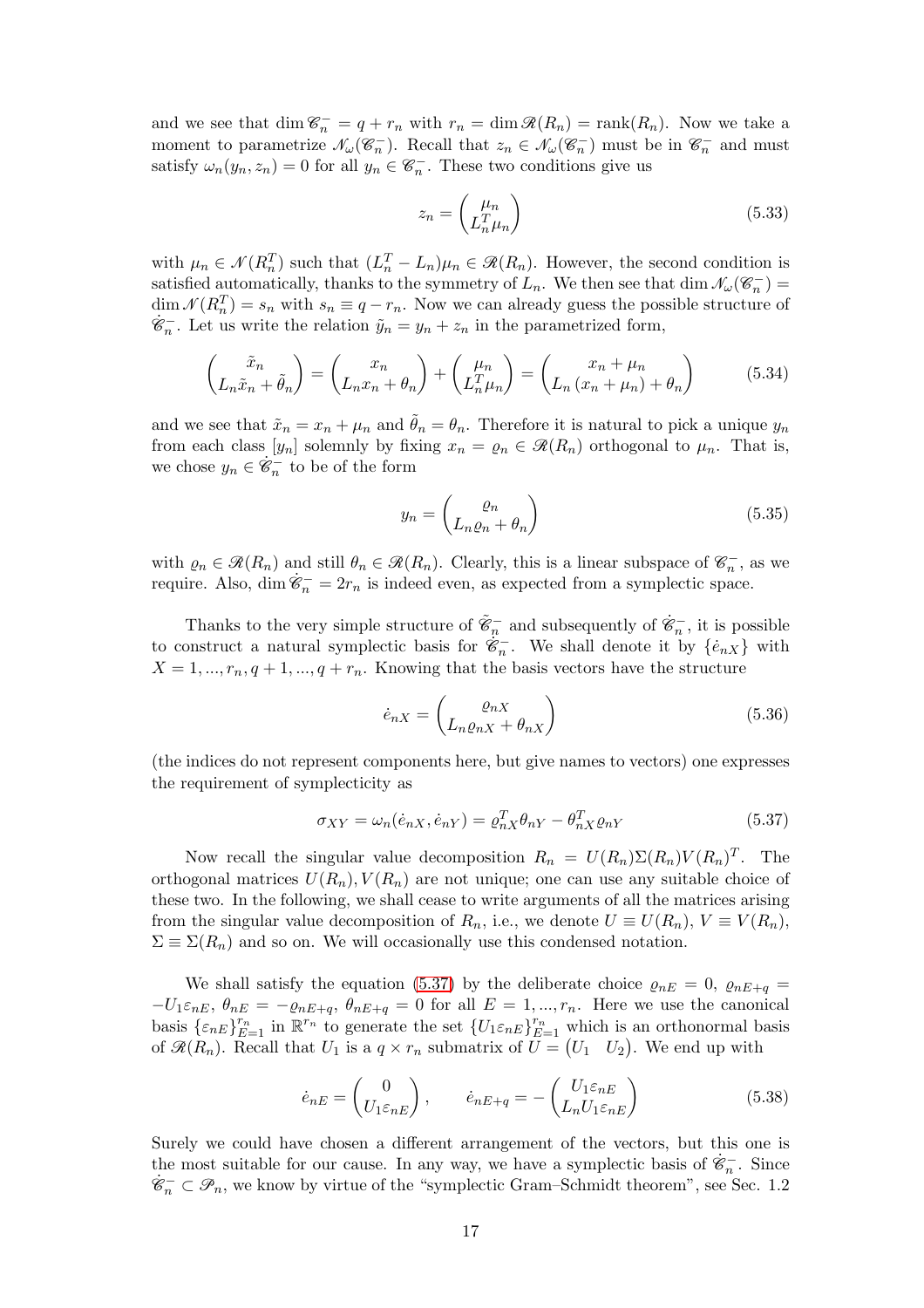of [\[26](#page-37-4)], that it can be extended to a full symplectic basis of  $\mathscr{P}_n$ . We shall do this by fixing

<span id="page-17-0"></span>
$$
\dot{e}_{nM} = \begin{pmatrix} 0 \\ U_2 t_{nM} \end{pmatrix}, \qquad \dot{e}_{nM+q} = -\begin{pmatrix} U_2 t_{nM} \\ L_n U_2 t_{nM} \end{pmatrix}
$$
(5.39)

where  $\{\iota_n M\}_{M=r_n+1}^q$  is the (oddly numbered) canonical basis of  $\mathbb{R}^{s_n}$  and obviously  $M = r_n + 1, ..., q$ . It is clear that the vectors  $\dot{e}_{nI}$  are all linearly independent. Thus we have fixed a basis  $\{\dot{e}_{nI}\}_{I=1}^{2q}$  of  $\mathcal{P}_n$ . The reader can easily check, using the analogue of [\(5.37\)](#page-16-0), that it is indeed symplectic. We will verify this one step later in another way. Before that however, it is worthy noticing that  $\{e_{nM+q}\}_{M=r_n+1}^q$  is a basis of  $\mathcal{N}_{\omega}(\mathscr{C}_{n}^{-})$ . This is a reminder of the fact that  $\mathscr{C}_{n}^{-} = \dot{\mathscr{C}}_{n}^{-} \oplus \mathcal{N}_{\omega}(\mathscr{C}_{n}^{-})$ . On the other hand,  $\{e_{nM}\}_{M=r_n+1}^q$  is a basis of  $\mathscr{C}_n^{-\perp}$  (the orthogonal complement in  $\mathscr{P}_n$  is taken w.r.t. the canonical inner product here). This is the space of vectors that do not satisfy the pre-constraint.

We formalize the basis transformation as

<span id="page-17-1"></span>
$$
e_{nJ} = \dot{e}_{nI} \dot{W}_{nIJ} \tag{5.40}
$$

and read out from [\(5.38\)](#page-16-1) and [\(5.39\)](#page-17-0) the inverse matrix

$$
\dot{W}_n^{-1} = \begin{pmatrix} 0 & -U \\ U & -L_n U \end{pmatrix} \tag{5.41}
$$

Now the promised verification: because  $U^T L_n U$  is symmetric and  $U^T U = 1$ , it follows from Theorem [4.3](#page-9-1) that  $\dot{W}_n^{-1}$  is a *symplectic matrix*. Its inverse is also symplectic, and using  $(4.10)$ , we find that it is

<span id="page-17-3"></span>
$$
\dot{W}_n = \begin{pmatrix} -U^T L_n & U^T \\ -U^T & 0 \end{pmatrix} \tag{5.42}
$$

Thus we can take for granted that [\(5.40\)](#page-17-1) is a symplectic transformation passing from the new symplectic basis to the canonical one.

We will shortly continue our discourse by evolving the described subspaces of  $\mathscr{P}_n$  to  $\mathscr{P}_{n+1}$  using the prescription [\(5.16\)](#page-12-1). Before we do so, we want to remark that because of the conservation of the symplectic structure, one automatically obtains  $\mathbb{H}_{n+1}(\lambda_{n+1})\mathcal{N}_{\omega}(\mathscr{C}_n^-) = \mathcal{N}_{\omega}(\mathbb{H}_{n+1}(\lambda_{n+1})\mathscr{C}_n^-) = \mathcal{N}_{\omega}(\mathscr{C}_{n+1}^{+(\lambda_{n+1})})$  and consequently also  $\mathbb{H}_{n+1}(\lambda_{n+1})\tilde{\mathscr{C}}_n^- = \tilde{\mathscr{C}}_{n+1}^{+(\lambda_{n+1})}$  for arbitrary  $\lambda_{n+1}$ . It therefore seems natural to generate our representative space  $\dot{\mathscr{C}}_{n+1}^+$  in the post-constraint surface by evolving the representative space in the pre-constrain surface, i.e., fix  $\dot{\mathscr{C}}_{n+1}^+ = \mathbb{H}_{n+1}(\lambda_{n+1})\dot{\mathscr{C}}_n^-$  with some  $\lambda_{n+1}$ . This is indeed possible. The symplectic structure of  $\hat{\mathscr{C}}_n^-$  will not be touched by  $\mathbb{H}_{n+1}(\lambda_{n+1}),$  and it is therefore guaranteed that  $\dot{\mathscr{C}}_{n+1}^+$  will be also a symplectic space of the same dimension. For simplicity, we shall opt for  $\dot{\mathscr{C}}_{n+1}^+ = \mathbb{H}_{n+1}(0)\dot{\mathscr{C}}_n^-$ .

Now let us proceed with the calculation. We start with  $z_n \in \mathcal{N}_{\omega}(\mathcal{C}_n)$  and recall  $(5.17)$  so that we can evolve it by  $\mathbb{H}_{n+1}(0)$ , only to find

<span id="page-17-2"></span>
$$
E_n \dot{e}_{nM+q} = \begin{pmatrix} -R_n^+ L_n & R_n^+ \\ -R_n^T - \bar{R}_{n+1} R_n^+ L_n & \bar{R}_{n+1} R_n^+ \end{pmatrix} \begin{pmatrix} -U_2 \iota_{nM} \\ -L_n U_2 \iota_{nM} \end{pmatrix} = 0 \tag{5.43}
$$

because  $R_n = U_1 \Sigma_r V_1^T$  and so  $R_n^T U_2 = V_1 \Sigma_r U_1^T U_2$ , which is annihilated by  $U_1^T U_2 = 0$ . Now, [\(5.43\)](#page-17-2) tells us that  $\mathbb{H}_{n+1}(0)z_n = 0$ . As a result, the image of  $\mathcal{N}_{\omega}(\mathscr{C}_n)$  under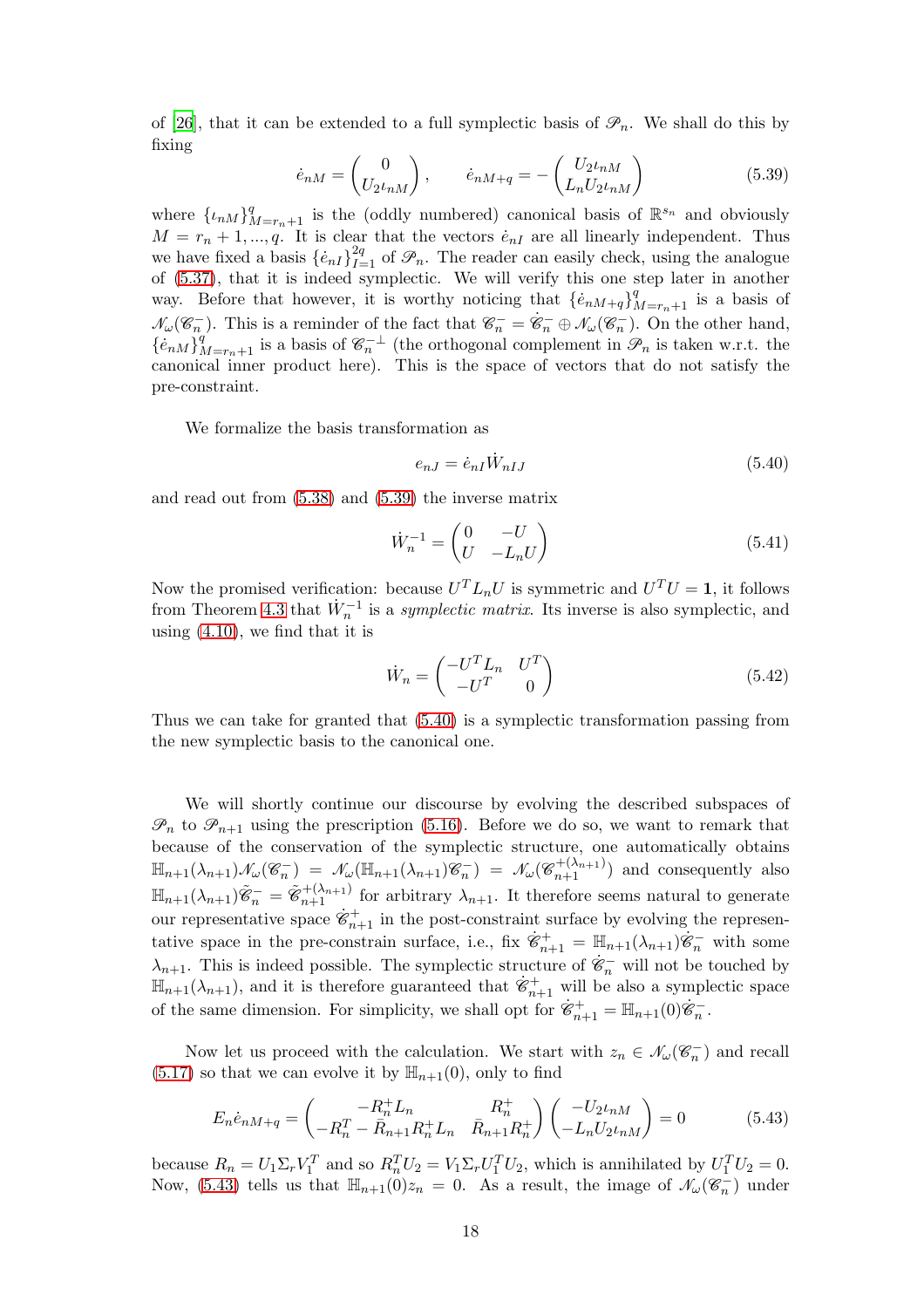the Hamiltonian evolution map  $\mathbb{H}_{n+1}(\lambda_{n+1})$  is a single point  $\mathbb{H}_{n+1}(\lambda_{n+1})\mathcal{N}_{\omega}(\mathscr{C}_n^-)$  ${F_{n+1}\lambda_{n+1}}$  of the affine space  $\mathcal{C}_{n+1}^+$ . In particular, we have  $\mathbb{H}_{n+1}(0)\mathcal{N}_{\omega}(\mathcal{C}_n^-) = \{0\}.$ From the conservation of the symplectic structure, it follows that  $\mathbb{H}_{n+1}(0)\mathcal{N}_{\omega}(\mathscr{C}_n^{-})=$  $\mathcal{N}_{\omega}(\mathbb{H}_{n+1}(0)\mathscr{C}_n^{-}) = \mathcal{N}_{\omega}(\mathscr{C}_{n+1}^{+(0)})$ . Therefore, we get that  $\mathcal{N}_{\omega}(\mathscr{C}_{n+1}^{+(0)}) = \{0\}$ , i.e., the subspace  $\mathcal{C}_{n+1}^{+(0)}$  of the post-constraint surface  $\mathcal{C}_{n+1}^+$  turns out to be symplectic.

Next we would like to evolve the vectors in  $\dot{\mathscr{C}}_n^-$ . For this purpose we define a set  $\{\ddot{e}_{n+1X}\}\$ , again with  $X = 1, ..., r_n, q+1, ..., q+r_n$ , by

<span id="page-18-4"></span>
$$
\ddot{e}_{n+1X} = \mathbb{H}_{n+1}(0)\dot{e}_{nX} = E_n \dot{e}_{nX}
$$
\n(5.44)

This results in

<span id="page-18-1"></span>
$$
\ddot{e}_{n+1E} = \begin{pmatrix} R_n^+ U_{1\epsilon_{nE}} \\ \bar{R}_{n+1} R_n^+ U_{1\epsilon_{nE}} \end{pmatrix} = \begin{pmatrix} V_1 \Sigma_r^{-1} \varepsilon_{nE} \\ \bar{R}_{n+1} V_1 \Sigma_r^{-1} \varepsilon_{nE} \end{pmatrix}
$$
(5.45)

<span id="page-18-2"></span>
$$
\ddot{e}_{n+1E+q} = \begin{pmatrix} 0 \\ R_n^T U_{1\epsilon_{nE}} \end{pmatrix} = \begin{pmatrix} 0 \\ V_{1}\Sigma_r \epsilon_{nE} \end{pmatrix}
$$
(5.46)

with  $E = 1, ..., r_n$ . Here we again recalled  $R_n = U_1 \Sigma_r V_1^T$  and  $R_n^+ = V_1 \Sigma_r^{-1} U_1^T$ , which gives  $R_n^T U_1 = V_1 \Sigma_r$  and  $R_n^+ U_1 = V_1 \Sigma_r^{-1}$ . One can see that the set  $\{\ddot{e}_{n+1}X\}$  is linearly independent. From the conservation of the symplectic structure

$$
\sigma_{XY} = \omega_n(\dot{e}_{nX}, \dot{e}_{nY}) = \omega_{n+1}(\ddot{e}_{n+1X}, \ddot{e}_{n+1Y})
$$
\n(5.47)

it subsequently follows that  $\{\ddot{e}_{n+1X}\}\)$  is a symplectic basis of  $\mathbb{H}_{n+1}(0)\dot{\mathcal{E}}_n^-$ . Since the null space  $\mathcal{N}_{\omega}(\mathscr{C}_{n}^{-})$  was mapped to zero by  $\mathbb{H}_{n+1}(0)$  and there is nothing else to map, we get  $\mathbb{H}_{n+1}(0)\dot{\mathscr{C}}_n^- = \mathbb{H}_{n+1}(0)\mathscr{C}_n^- = \mathscr{C}_{n+1}^{+(0)}$ . At the beginning of this paragraph, we have decided that  $\dot{\mathscr{C}}_{n+1}^+ = \mathbb{H}_{n+1}(0)\dot{\mathscr{C}}_n^-$ . It follows  $\dot{\mathscr{C}}_{n+1}^+ = \mathscr{C}_{n+1}^{+(0)}$ . This makes perfect sense:  $\mathcal{C}_{n+1}^{+(0)}$  is a linear, symplectic subspace of  $\mathcal{C}_{n+1}^{+}$  such that  $\mathcal{C}_{n+1}^{+(0)} \oplus \Lambda_{n+1} = \mathcal{C}_{n+1}^{+}$ <br>and we will see in a moment that  $\Lambda_{n+1} = \mathcal{N}_{\omega}(\mathcal{C}_{n+1}^{+})$  so that the direct sum compl to Observation [5.4.](#page-15-0) In summary, we have specified the two advertised representative spaces  $\dot{\mathscr{C}}_n^-$ ,  $\dot{\mathscr{C}}_{n+1}^+$  as well as the *symplectic* Hamiltonian map  $\mathbb{H}_{n+1}(0) : \dot{\mathscr{C}}_n^- \to \dot{\mathscr{C}}_{n+1}^+$ .

Our last task is to extend  $\{\ddot{e}_{n+1X}\}\)$  to a symplectic basis  $\{\ddot{e}_{n+1I}\}_{I=1}^{2q}$  of  $\mathscr{P}_{n+1}$ , which we know is possible. The extension should span the point-space  $\Lambda_{n+1}$  as well as the rest of  $\mathcal{P}_{n+1}$ , but there is not much information on how it should look. Therefore we have no other choice but to employ our creativity. Our strategy for finding the extension is the following: we again assume the transformation

$$
e_{n+1J} = \ddot{e}_{n+1I} \ddot{W}_{n+1IJ} \tag{5.48}
$$

and write down everything we know about the matrix  $\ddot{W}_{n+1}^{-1}$  into the block form

<span id="page-18-0"></span>
$$
\ddot{W}_{n+1}^{-1} = \begin{pmatrix} V_1 \Sigma_r^{-1} & A & 0 & B \\ \bar{R}_{n+1} V_1 \Sigma_r^{-1} & C & V_1 \Sigma_r & D \end{pmatrix}
$$
(5.49)

with sought-for  $q \times s_n$  matrices  $A, B, C, D$ . We require that  $\ddot{W}_{n+1}$  is symplectic, which implies a set of conditions on the unknown matrices through Theorem [4.3.](#page-9-1) One finds a class of solutions to these conditions parametrized as

<span id="page-18-3"></span>
$$
A = V_2b
$$
  
\n
$$
B = V_2a
$$
  
\n
$$
C = \bar{R}_{n+1}V_2b - V_2d
$$
  
\n
$$
D = \bar{R}_{n+1}V_2a - V_2c
$$
\n(5.50)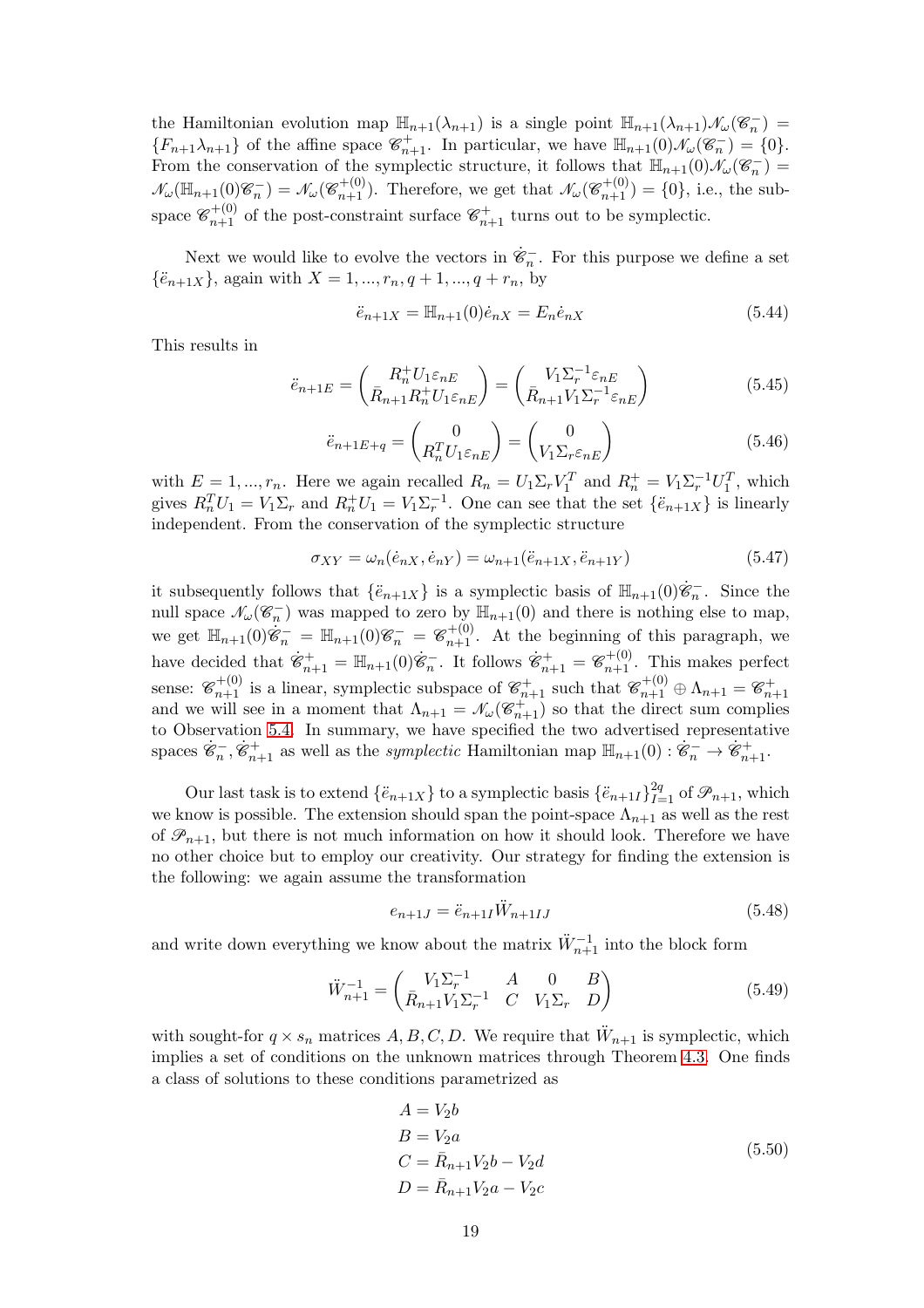where  $a, b, c, d$  are  $s_n \times s_n$  matrices such that

$$
w \equiv \begin{pmatrix} a & b \\ c & d \end{pmatrix} \tag{5.51}
$$

is symplectic.

Now, there are multiple choices of  $w$  which could be considered convenient, but we found after some trial and error that our purpose is best served by

<span id="page-19-1"></span>
$$
w = \begin{pmatrix} 0 & 1 \\ -1 & 0 \end{pmatrix} \tag{5.52}
$$

which yields perhaps the most simple and natural form of the matrix [\(5.49\)](#page-18-0). The rest of the basis is then fixed to

<span id="page-19-0"></span>
$$
\ddot{e}_{n+1M} = \begin{pmatrix} V_{2} \iota_{nM} \\ \bar{R}_{n+1} V_{2} \iota_{nM} \end{pmatrix}, \qquad \ddot{e}_{n+1M+q} = \begin{pmatrix} 0 \\ V_{2} \iota_{nM} \end{pmatrix}
$$
(5.53)

which reminds of the structure encountered in  $(5.39)$ . Now, recalling  $(5.18)$ , one may observe that the set  $\{\ddot{e}_{n+1}M\}^q$  $\Lambda_{m=r_{n+1}}^{q}$  is in fact a basis of the point-space  $\Lambda_{n+1}$ , whose elements are

<span id="page-19-3"></span>
$$
F_{n+1}\lambda_{n+1} = \begin{pmatrix} V_2 \\ \bar{R}_{n+1}V_2 \end{pmatrix} \lambda_{n+1} = \ddot{e}_{n+1}M\lambda_{n+1}M - r_n \tag{5.54}
$$

At this point we can prove the preconceived relation  $\mathcal{N}_{\omega}(\mathcal{C}_{n+1}^+) = \Lambda_{n+1}$  with ease, by noticing that the general properties of symplectic bases imply  $\omega_{n+1}(\ddot{e}_{n+1N}, \ddot{e}_{n+1M}) = 0$ and  $\omega_{n+1}(\ddot{e}_{n+1N}, \ddot{e}_{n+1X}) = 0$  for all  $N, M = r_{n+1}, ..., q$  and all  $X = 1, ..., r_n, q+1, ..., q+1$  $r_n$ . These prove the point, since  $\ddot{e}_{n+1X}$  form the basis of  $\mathscr{C}_{n+1}^{+(0)}$  and  $\ddot{e}_{n+1M}$  form the basis of  $\Lambda_{n+1}$ , as we know. The reader can check the above symplectic products ex-plicitly by plugging from [\(5.45\)](#page-18-1), [\(5.46\)](#page-18-2) and [\(5.53\)](#page-19-0) and using the fact that  $V_1^T V_2 = 0$ .

We can rewrite  $(5.49)$  with  $(5.50)$  and  $(5.52)$  as

<span id="page-19-2"></span>
$$
\ddot{W}_{n+1}^{-1} = \begin{pmatrix} V_1 \Sigma_r^{-1} & V_2 & 0 & 0\\ \bar{R}_{n+1} V_1 \Sigma_r^{-1} & \bar{R}_{n+1} V_2 & V_1 \Sigma_r & V_2 \end{pmatrix}
$$
(5.55)

where it must be still understood that  $V_1 \equiv V_1(R_n)$ ,  $V_2 \equiv V_2(R_n)$  and  $\Sigma_r \equiv \Sigma_r(R_n)$ . We repeat for clarity that the odd block columns of  $(5.55)$  have width  $r_n$  and the even block columns have width  $s_n$ . We can further simplify the form of  $(5.55)$  by introducing the  $q \times q$  matrix

$$
\bar{\Sigma} \equiv \begin{pmatrix} \Sigma_r & 0\\ 0 & 1 \end{pmatrix} \tag{5.56}
$$

With that, we can write

$$
\ddot{W}_{n+1}^{-1} = \begin{pmatrix} V\bar{\Sigma}^{-1} & 0\\ \bar{R}_{n+1}V\bar{\Sigma}^{-1} & V\bar{\Sigma} \end{pmatrix}
$$
\n(5.57)

The inverse is easily found to be

<span id="page-19-4"></span>
$$
\ddot{W}_{n+1} = \begin{pmatrix} \bar{\Sigma} V^T & 0\\ -\bar{\Sigma}^{-1} V^T \bar{R}_{n+1} & \bar{\Sigma}^{-1} V^T \end{pmatrix}
$$
\n(5.58)

Eventually, we have at our hand the whole new symplectic basis  $\{\ddot{e}_{n+1I}\}_{I=1}^{2q}$  of  $\mathscr{P}_{n+1}$ as desired.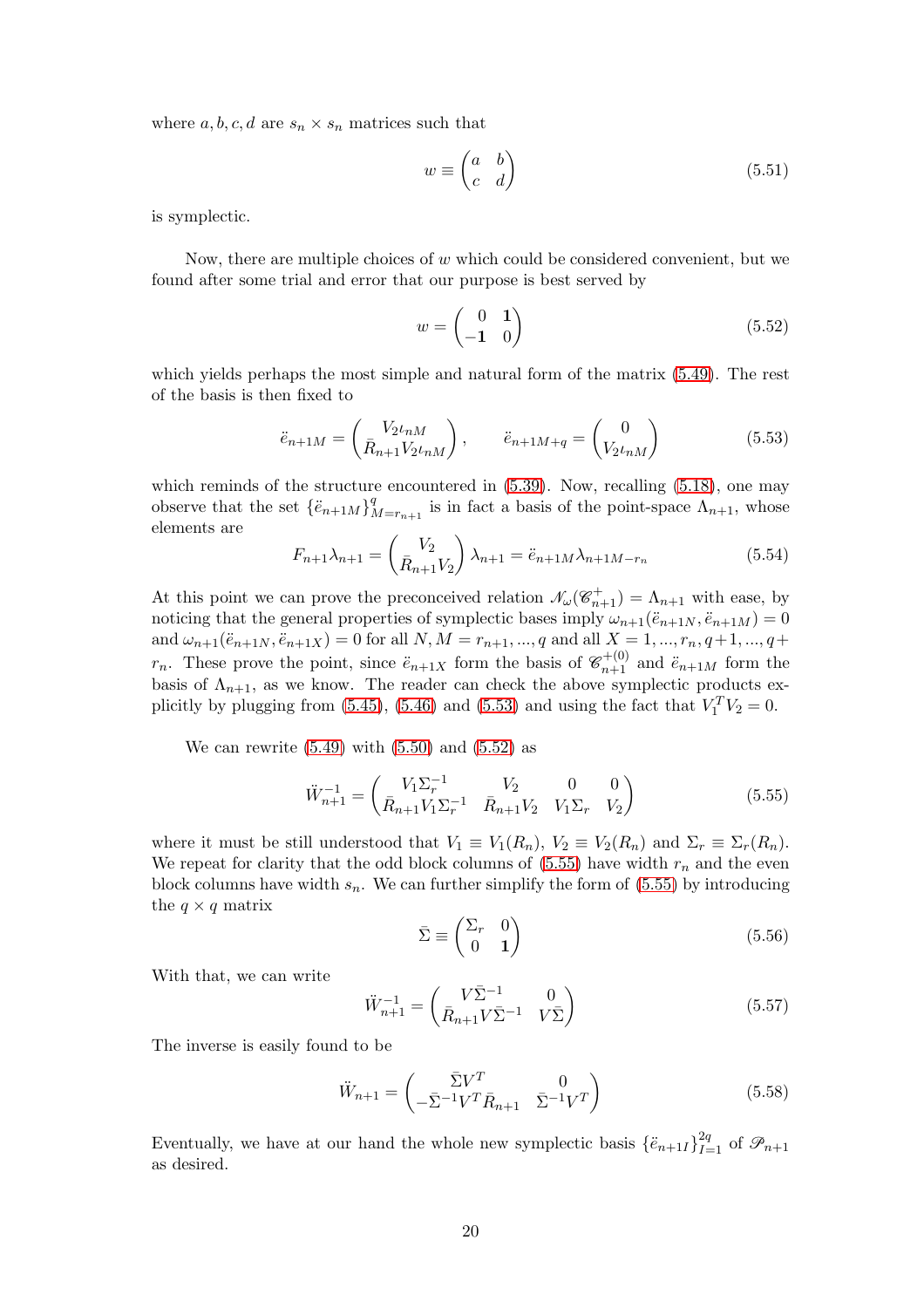Let us summarize our findings and explain their significance for the coordinate description of the one-step evolution. In doing so, we will continue to view the postconstraint surface  $\mathscr{C}_{n+1}^+$  as a linear subspace of  $\mathscr{P}_{n+1}$ . As we have made clear before, this is possible thanks to the fact that  $\Lambda_{n+1}$  has zero intersection with  $\mathscr{C}_{n+1}^{+(0)}$ . We remind that we have fixed the representative space  $\dot{\mathscr{C}}_n^-$  to be the space spanned by  $\{\dot{e}_{nE}, \dot{e}_{nE+q}\}_{E=1}^{r_n}$ . On the other hand, the representative space on the post-constraint surface was fixed as  $\dot{\mathscr{C}}_{n+1}^+ = \mathscr{C}_{n+1}^{+(0)}$ , which is spanned by  $\{\ddot{e}_{n+1E}, \ddot{e}_{n+1E+q}\}_{E=1}^{r_n}$ . We also know that  $\mathcal{N}_{\omega}(\mathscr{C}_{n+1}^+) = \Lambda_{n+1}$  and that  $\mathscr{C}_{n+1}^{+(0)} \oplus \Lambda_{n+1} = \mathscr{C}_{n+1}^+$ . As a linear subspace of  $\mathscr{P}_{n+1}$ , the post-constraint surface  $\mathscr{C}_{n+1}^+$  has basis  $\{\ddot{e}_{n+1}E, \ddot{e}_{n+1}E+q\}_{E=1}^{r_n}$  $\{\ddot{e}_{n+1M}\}_{M=r_n+1}^q$ .

We can now pass to the adapted coordinates and use them to describe vectors in  $\mathscr{P}_n$  and  $\mathscr{P}_{n+1}$ . A vector  $u_n \in \mathscr{P}_n$  can be written in coordinates w.r.t. the new basis  $\{\dot{e}_{nI}\}_{I=1}^{2q}$  as  $u_n = \dot{u}_{nI}\dot{e}_{nI}$ . Similarly, a vector  $v_{n+1} \in \mathcal{P}_{n+1}$  can be written in coordinates w.r.t. the new basis  $\{\ddot{e}_{n+1I}\}_{I=1}^{2q}$  as  $v_{n+1} = \ddot{v}_{n+1I}\ddot{e}_{n+1I}$ . Thanks to our construction, it is now exceptionally easy to make judgments about their nature:

<span id="page-20-0"></span>**Observation 5.5.** For  $u_n \in \mathcal{P}_n$ , the following statements hold.

- (i)  $u_n \in \mathcal{C}_n^-$  if and only if  $\dot{u}_{nM} = 0$  for all  $M = r_n + 1, ..., q$
- (ii)  $u_n \in \mathcal{N}_{\omega}(\mathcal{C}_n^-)$  if and only if  $\dot{u}_{nE} = \dot{u}_{nE+q} = \dot{u}_{nM} = 0$  for all  $E = 1, ..., r_n$  and all  $M = r_n + 1, ..., q$  (i.e., only  $\dot{u}_{nM+q}$  can be nonzero)
- (iii)  $u_n \in \dot{\mathcal{C}}_n^-$  if and only if  $\dot{u}_{nM} = \dot{u}_{nM+q} = 0$  for all  $M = r_n + 1, ..., q$

<span id="page-20-1"></span>**Observation 5.6.** For  $v_{n+1} \in \mathcal{P}_{n+1}$ , the following statements hold.

- (i)  $v_{n+1} \in \mathcal{C}_{n+1}^+$  if and only if  $\ddot{v}_{n+1M} = 0$  for all  $M = r_n + 1, ..., q$
- (ii)  $\mathcal{N}_{\omega}(\mathscr{C}_{n+1}^+) = \Lambda_{n+1}$ , i.e.,  $v_{n+1} \in \mathcal{N}_{\omega}(\mathscr{C}_{n+1}^+)$  if and only if  $\ddot{v}_{n+1E} = \ddot{v}_{n+1E+q}$  $\ddot{v}_{n+1M+q} = 0$  for all  $E = 1, ..., r_n$  and all  $M = r_n + 1, ..., q$
- (iii)  $v_{n+1} \in \dot{\mathcal{E}}_{n+1}^+$  if and only if  $\ddot{v}_{n+1M} = \ddot{v}_{n+1M+q} = 0$  for all  $M = r_n + 1, ..., q$

Proof. Follows directly from the preceding discussion.

 $\Box$ 

As for the general form of the evolution map, we know that all vectors  $u_n \in \mathscr{C}_n^$ can be evolved into  $u_{n+1} = \mathbb{H}_{n+1}(\lambda_{n+1})u_n \in \mathcal{C}_{n+1}^+$ . In canonical coordinates, this is represented (in matrix form) as

$$
u_{n+1} = E_n u_n + F_{n+1} \lambda_{n+1}
$$
\n(5.59)

On the other hand, upon using our adapted coordinates—recall the relations [\(5.44\)](#page-18-4) and [\(5.54\)](#page-19-3)—, this prescription simplifies substantially. In particular, the vector components associated to the symplectic bases  $\{\dot{e}_{nX}\}\$  and  $\{\ddot{e}_{n+1X}\}\$ ,  $X = 1, ..., r_n, q+1, ..., q+r_n$ , of  $\dot{\mathscr{C}}_n^-$  and  $\dot{\mathscr{C}}_{n+1}^+$ , respectively, are conserved by the evolution,

<span id="page-20-2"></span>
$$
\ddot{u}_{n+1X} = \dot{u}_{nX} \tag{5.60}
$$

while the zero components  $\dot{u}_{nM}$  are updated with an arbitrary constant contribution from the point-set part  $F_{n+1}\lambda_{n+1}\in\Lambda_{n+1}$ ,

$$
\ddot{u}_{n+1M} = \lambda_{n+1M-r_n} \tag{5.61}
$$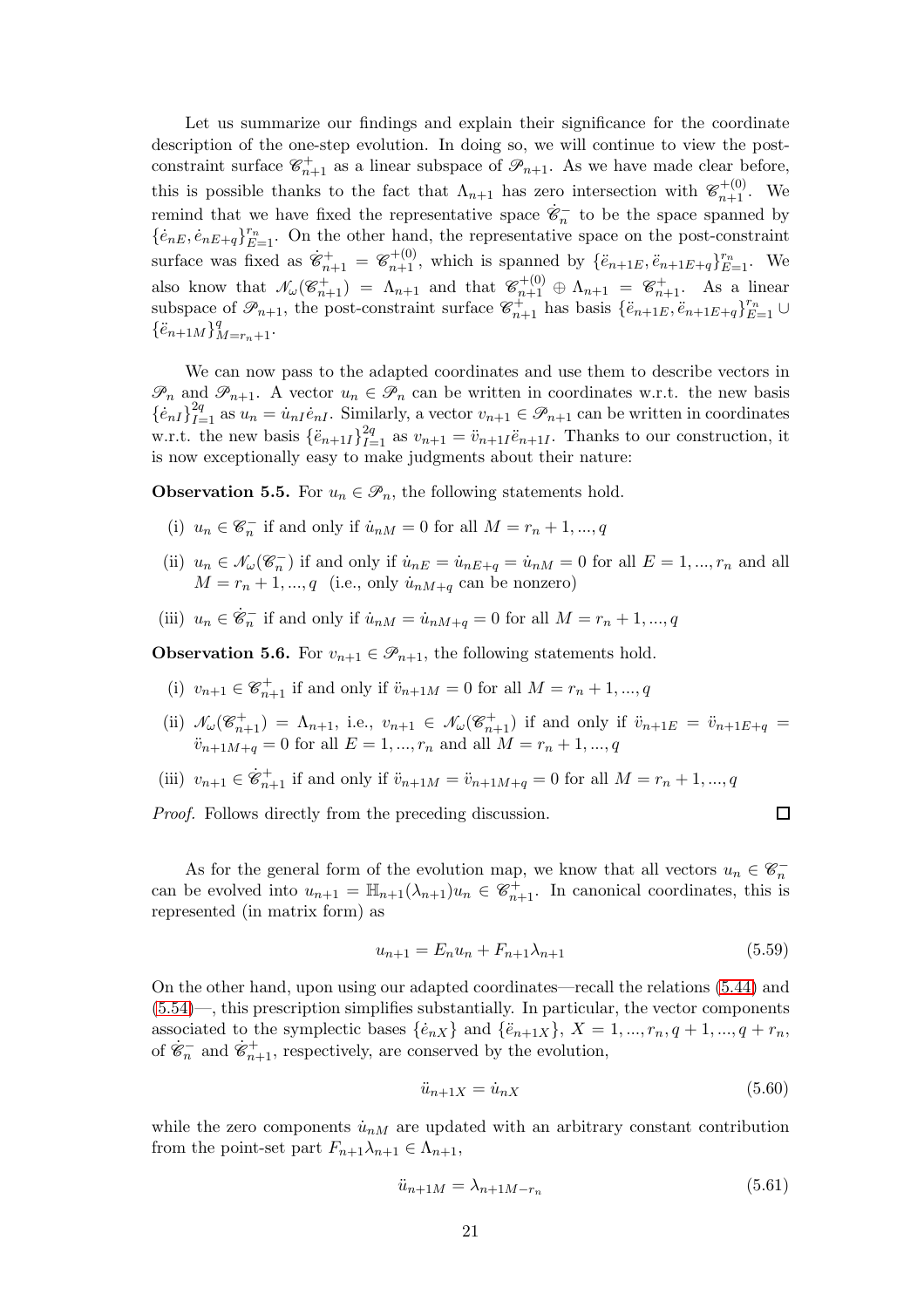and the null-space components  $\dot{u}_{nM+q}$  are annihilated,

<span id="page-21-0"></span>
$$
\ddot{u}_{n+1M+q} = \dot{u}_{nM} = 0 \tag{5.62}
$$

Let us remark that we could have introduced a more logical transformation which would instead result in  $\ddot{u}_{n+1M} = \dot{u}_{nM} = 0$  and  $\ddot{u}_{n+1M+q} = \lambda_{n+1M-r_n}$ . However, this transformation—try to use an identity matrix instead of [\(5.52\)](#page-19-1) to see it come out would have a less practical matrix [\(5.58\)](#page-19-4), so we decided to proceed this way instead. Because of providing the Hamiltonian evolution with such a beautifully simple form, the adapted coordinates defined solemnly by the two symplectic matrices [\(5.42\)](#page-17-3) and [\(5.58\)](#page-19-4) can be very helpful not only in classifying vectors, but also in describing the evolution. With this we close our discussion of the constraint surfaces.

### 5.4 Global Solutions

In this section we briefly discuss solutions spanning over the whole considered time interval from  $n = 0$  to  $n = t$ , i.e., elements of the solution space  $S_{0t}$ . Recall that a solution  $y \in \mathcal{S}_{0t}$  is a point in  $\mathcal{P}_{0t}$  which satisfies momentum-matching  $^-p_n = \pm p_n$  as well as all the constraints originating in the irregularity of the system. At every timeslice  $n$  we can identify two kinds of pre-constraints: there is the forward pre-constraint  $C_n y_n = 0$  which has to be satisfied by  $y_n$  so that the solution continues to time-slice  $n+1$ , and there is the backwards pre-constraint  $\bar{C}_n y_n = 0$  which has to be satisfied should the solution continue to time-slice  $n - 1$ .

When we talk about global solutions, the notion of pre-constraint surface is not sufficient: even if the time-slice data  $y_n \in \mathcal{P}_n$  satisfy the pre-constraint, i.e.,  $y_n \in \mathcal{C}_n^-$ , there is no guarantee that the evolved configuration  $y_{n+1}$  will be in  $\mathcal{C}_{n+1}^-$ . We therefore define the constraint surfaces

$$
\mathcal{D}_n = \{ y_n \in \mathcal{P}_n \mid \exists \text{ solution } y \in \mathcal{S}_{0t} \text{ such that } y_n = \mathbb{P}_n y \}
$$
(5.63)

For a linear system like ours, one can check that  $\mathcal{D}_n$  are linear subspaces of  $\mathcal{P}_n$ . We may also consider the total constraint space  $\mathcal{D}_{0t} = \bigotimes_{n=0}^{t} \mathcal{D}_n$ . By definition, each solution is in  $\mathcal{D}_{0t}$  but not all points in  $\mathcal{D}_{0t}$  are solutions, i.e.,  $\mathcal{S}_{0t} \subset \mathcal{D}_{0t}$ . We must keep in mind that because of the free parameters of the Hamiltonian evolution map,  $y \in \mathcal{S}_{0t}$  is in general not uniquely defined by  $y_n \in \mathcal{D}_n$ .

The previously given argument for conservation of symplectic product can be extended by induction to arbitrary combination of evolution steps. We can be therefore sure that if y, z are two solutions, then  $\omega_n(y_n, z_n)$  is independent of n. This motivates a definition of product of solutions  $\omega : \mathcal{S}_{0t} \times \mathcal{S}_{0t} \to \mathbb{R}$  with  $\omega(y, z) = \omega_n(y_n, z_n)$  for an arbitrary  $n \in \{0, ..., t\}$ . This product is not generally symplectic.

Having established  $\omega$  on  $\mathcal{S}_{0t}$ , we can treat  $\mathcal{S}_{0t}$  in the same way we treated an arbitrary subspace  $\mathscr C$  of a symplectic space  $(\mathscr P,\omega)$  in Sec. [5.2](#page-13-1) and classify the solutions by their product structure. Let us say that two solutions  $y, \tilde{y} \in \mathcal{S}_{0t}$  are symplectically equivalent if  $\omega(y, z) = \omega(\tilde{y}, z)$  for all  $z \in \mathcal{S}_{0t}$ , and write  $y \sim \tilde{y}$ . Then we render the equivalence classes [y] of all symplectically equivalent solutions  $[y] = {\tilde{y} \mid \tilde{y} \sim y}$ . The space of such equivalence classes shall be denoted by  $\tilde{\delta}_{0t}$ . There is a naturally induced product  $\omega : \tilde{\delta}_{0t} \times \tilde{\delta}_{0t} \to \mathbb{R}, \omega([y],[z]) = \omega(y,z)$ . This is worth the effort for the following reason: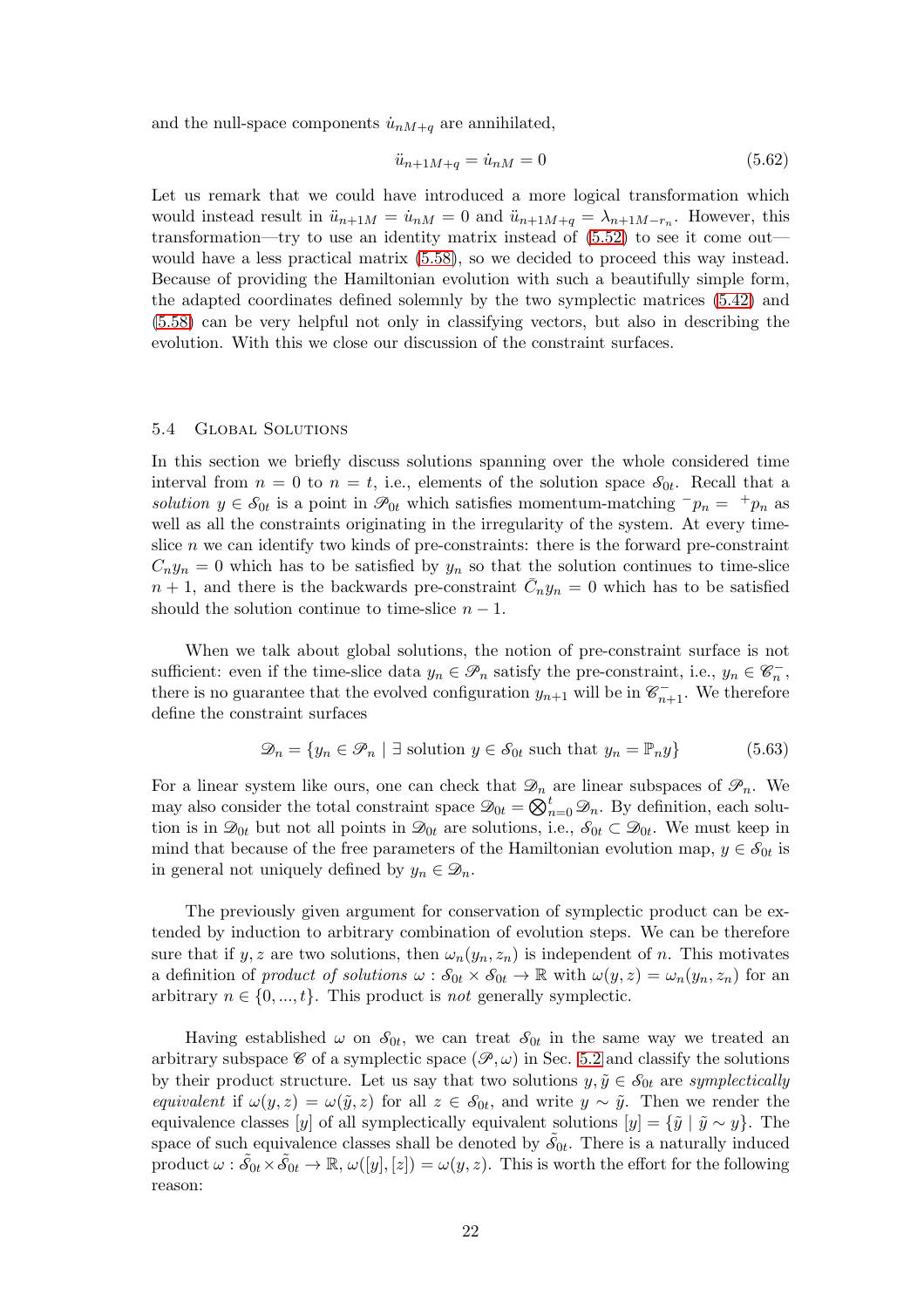**Observation 5.7.** The space  $(\tilde{\delta}_{0t}, \omega)$  is symplectic.

Proof. The proof is analogical to that of Observation [5.3.](#page-14-1)

The construction of Sec. [5.2](#page-13-1) can be straightforwardly applied to  $\mathcal{D}_n$  which is a subspace of the symplectic space  $\mathscr{P}_n$ . Thus we get the space  $\tilde{\mathscr{D}}_n$  of equivalence classes  $[y_n] = {\tilde{y}_n \in \mathcal{D}_n \mid \tilde{y}_n \sim y_n}$  with  $y_n \sim \tilde{y}_n$  defined by  $\omega_n(y_n, z_n) = \omega_n(\tilde{y}_n, z_n)$  for all  $z_n \in \mathscr{D}_n$ . The space  $\tilde{\mathscr{D}}_n$  is equal to  $\mathscr{D}_n/\mathscr{N}_n$  with  $\mathscr{N}_n = \{z_n \in \mathscr{D}_n \mid z_n \sim 0\}$ . We of course set  $\omega_n$ :  $\tilde{\mathcal{D}}_n \times \tilde{\mathcal{D}}_n \to \mathbb{R}$  to act as  $\omega_n([y_n],[u_n]) = \omega_n(y_n,u_n)$ , resulting in the symplectic vector space  $(\tilde{\mathcal{D}}_n, \omega_n)$ .

 $\Box$ 

The relationship between  $\tilde{\mathcal{D}}_n$  and  $\tilde{\mathcal{S}}_{0t}$  is particularly simple:

<span id="page-22-1"></span>**Observation 5.8.** For every initial condition  $[y_n] \in \tilde{\mathcal{D}}_n$ ,  $n \in \{0, ..., t\}$  exists a solution  $[y] \in \widetilde{\mathcal{S}}_{0t}$  such that  $[\mathbb{P}_n y] = [y_n]$ . This solution is unique.

*Proof.* By definition of  $\mathcal{D}_n$ , there is a solution  $y \in \mathcal{S}_{0t}$  for each  $y_n \in \mathcal{D}_n$  such that  $\mathbb{P}_ny = y_n$ . Next,  $\omega(y, u) = \omega_n(\mathbb{P}_ny, \mathbb{P}_n u)$ , therefore  $y \sim u \Leftrightarrow \mathbb{P}_ny \sim \mathbb{P}_n u$ . It follows that  $[y_n] = [\mathbb{P}_n y]$ . Assume there are two solutions  $[y], [u] \in \mathcal{S}$  such that  $y_n \sim u_n$ , then  $y \sim u$  and  $[y] = [u]$ . and  $[y] = [u]$ .

We conclude our discussion by:

<span id="page-22-2"></span>**Observation 5.9.** The spaces  $(\tilde{\mathcal{D}}_n, \omega_n)$  for each  $n \in \{0, ..., t\}$  and  $(\tilde{\mathcal{S}}_{0t}, \omega)$  are all mutually symplectomorphic.

*Proof.* The symplectomorphism of  $(\tilde{\mathcal{D}}_n, \omega_n)$  (for arbitrary n) and  $(\tilde{\mathcal{S}}_{0t}, \omega)$  is given by Observation [5.8.](#page-22-1) Since the symplectomorphic relation is transitive, it follows that for any  $n, m \in \{0, ..., t\}, (\tilde{\mathcal{D}}_n, \omega_n)$  is symplectomorphic to  $(\tilde{\mathcal{D}}_m, \omega_m)$ . 口

For practical purposes, we can go one more step and represent each class of symplectically equivalent solutions  $[y] \in \tilde{\mathcal{S}}_{0t}$  by a single solution  $y \in [y]$ . The space of these representative solutions shall be denoted by  $\dot{\mathcal{S}}_{0t}$ . We require that  $\dot{\mathcal{S}}_{0t}$  is a linear subspace of  $S_{0t}$ . Once it is chosen, it fixes uniquely the spaces  $\mathcal{D}_n = \{ \mathbb{P}_n y \mid y \in \dot{S}_{0t} \}$  of the corresponding initial data. We let  $\dot{s}_{0t}$ ,  $\dot{\mathcal{D}}_n$  inherit the symplectic structures  $\omega$ ,  $\omega_n$ of  $\tilde{\mathcal{S}}_{0t}$ ,  $\tilde{\mathcal{D}}_n$ , respectively. Note that  $(\tilde{\mathcal{S}}_{0t}, \omega)$  and  $(\dot{\mathcal{S}}_{0t}, \omega)$  are trivially symplectomorphic. Then  $(\dot{\mathcal{S}}_{0t}, \omega), (\dot{\mathcal{D}}_n, \omega_n)$  become symplectic spaces and all the tildes in the statement of Observation [5.9](#page-22-2) can be replaced by dots.

# <span id="page-22-0"></span>6 Massless Scalar Field on a 2D Spacetime Lattice

In this section we look at a particular example of a discrete linear dynamical system and use it to demonstrate the application of the above introduced formalism. We consider massless scalar field on a Regge triangulation corresponding to a flat spacetime region with 1 space and 1 time dimension. This will truly be a toy model, since we keep the background fixed and only care about the field's dynamics. On the other hand, one should add that in two spacetime dimensions the Einstein tensor vanishes identically [\[28](#page-37-6)], and this behavior carries over from continuum to lattice [\[6](#page-36-2)], so it would suffice to consider a conformally flat spacetime to get the full theory including gravitation. However, this is not our objective now, as the present toy model will serve its illustrative purpose well.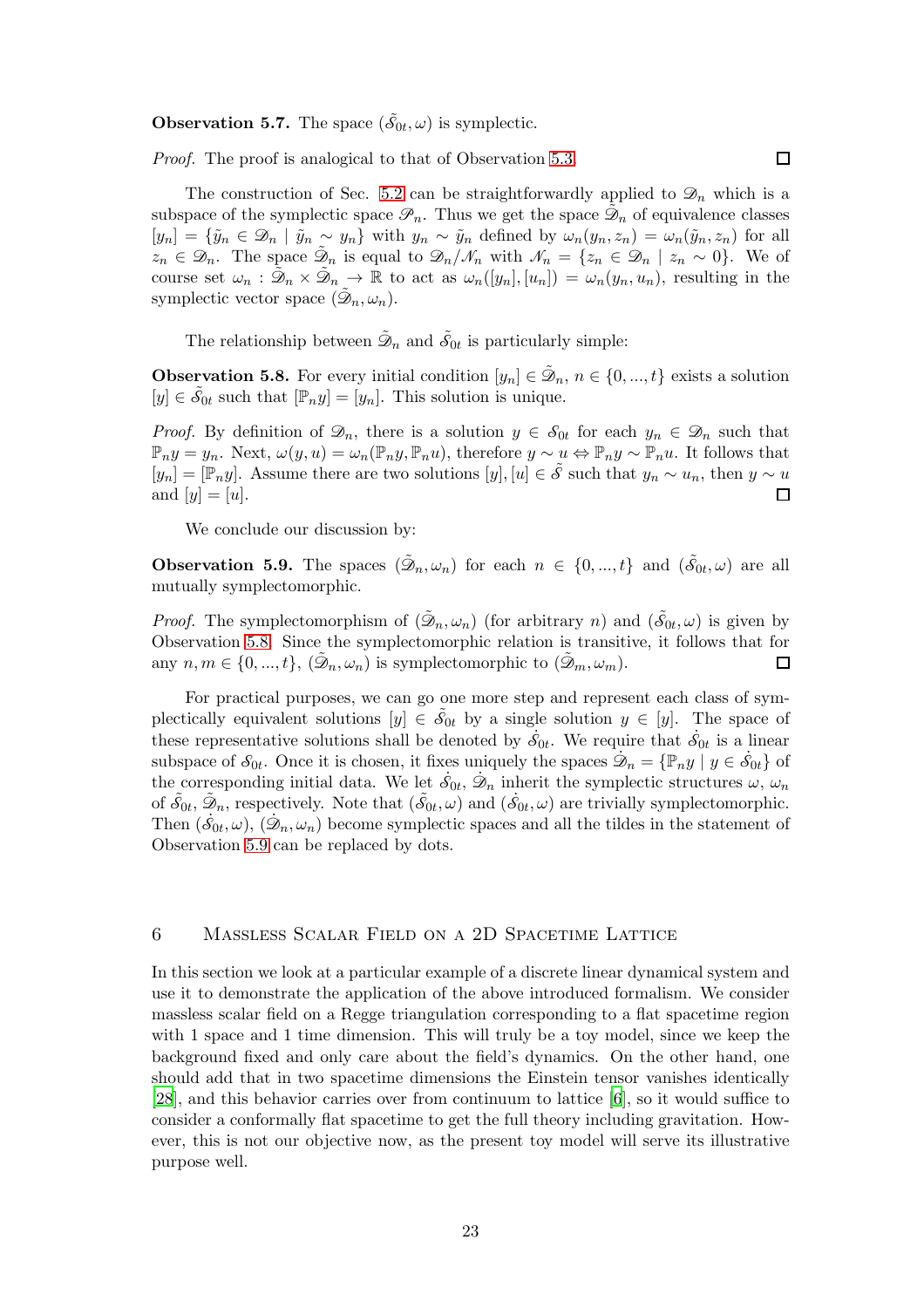According to our previous assumption, the triangulation shall be composed of a finite number of spacelike slices indexed by  $n \in \{0, ..., t\}$ , such that every slice includes a finite number of vertices (at most  $q$ ) and every vertex is a member of exactly one slice. For simplicity, we shall consider triangulation with only two kinds of edges: spacelike and timelike, and suppose that all edges of each of these families have identical geometry. Edges between vertices which belong to the same slice are spacelike, while edges between vertices which inhabit neighboring slices are timelike. We do not allow for any other kind of edge.

Let us say more about the scalar field. One can describe it easily by associating a field value  $\varphi_i \in \mathbb{R}$  to every vertex *i*. The corresponding scalar field action can be found e.g. in Sec. 6.12 of [\[6](#page-36-2)]; in our case it will take the form

<span id="page-23-0"></span>
$$
S_{0t} = \frac{1}{2} \sum_{\text{edges }ij} w_{ij} \ (\varphi_i - \varphi_j)^2 \tag{6.1}
$$

Here the sum runs over all edges  $i\dot{\jmath}$  in the triangulation. We do not endow edges with any orientation and assume that  $ij$  is the same edge as  $ji$ , so we can equivalently write  $\sum_{\rm edges} i_j \equiv \frac{1}{2}$  $\frac{1}{2}\sum_{ij}\delta_{ij}^e$  with

$$
\delta_{ij}^e = \begin{cases} 1 & \text{if the vertices } i \text{ and } j \text{ are connected by an edge} \\ 0 & \text{otherwise} \end{cases}
$$
 (6.2)

We assume that edges only connect distinct vertices, i.e.,  $\delta_{ii}^e = 0$  for all i. We remark that the action [\(6.1\)](#page-23-0) is similar to that used in Example 2.1. of [\[18](#page-36-14)], with the major difference that here we consider Lorentzian lattice, and not Euclidean. This is the reason why we need to include a coefficient  $w_{ij}$  providing weight to every edge. It is proportional to the dual edge volume (here, area) and inversely proportional to the squared edge length:

$$
w_{ij} = \frac{\mathcal{V}_{ij}}{\mathcal{E}_{ij}^2} \tag{6.3}
$$

By definition,  $w_{ij} = w_{ji}$  is symmetric.

We shall assume for simplicity that all our triangles are identical. In result, there will be only two kinds of triangles in our lattice:  $(2,1)$  type triangles, which have two vertices at the sooner time-slice and one vertex at the later time-slice, and (1,2) type triangles whose configuration is the opposite. Note that all triangles have one spacelike edge and two timelike edges, regardless of their type. The dual edge volume is also the same for both the types. It may be fixed as  $\mathcal{V}_{ij} = mA$  where A is a constant contribution from one triangle (i.e.,  $1/3$  of its area) and m is the number of triangles which contain the given edge. Our triangulation will be mostly built of *interior* edges which belong to exactly two triangles; we therefore decide to divide the action by the overall constant 2A. Occasionally it will be useful to consider boundary edges which belong to only one triangle (typically edges on a boundary); for these we shall include a factor of  $1/2$  in  $w_{ij}$  to have the numbers right.

Because of the Lorentzian nature of our lattice, the squared edge lengths  $\ell_{ij}^2$  must be taken in account too. In a triangulation of a flat spacetime, they are given simply by (squared) spacetime intervals between points which correspond to the two vertices of the edge in question. We shall fix them as follows. First we provide our flat spacetime region with an orthogonal frame consisting of a time coordinate  $t$  and a space coordinate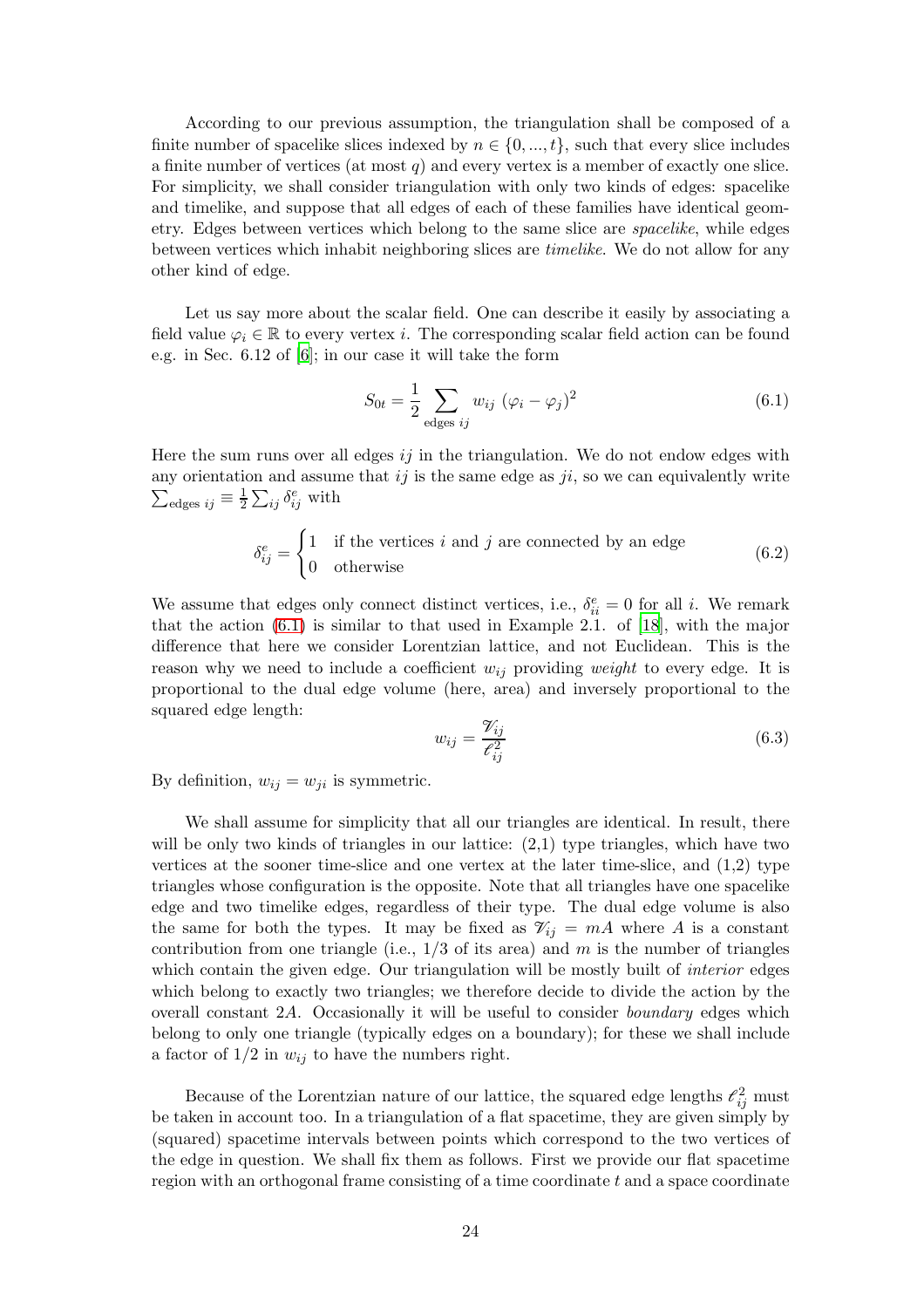<span id="page-24-0"></span>x. Then we draw a triangular lattice such that every triangle has one edge aligned with the  $x$  direction and all triangles are equilateral with unit side in the Euclidean metric induced by the frame, see Fig. [6.1.](#page-24-0)



Figure 6.1: Triangulation of flat 2-dimensional spacetime. Spacelike edges are drawn in full line, timelike edges are drawn in dashed line.

It follows that all spacelike edges have squared length 1 and all timelike edges have squared length  $-1/2$ , i.e., our distinction of the edges has the expected geometrical meaning. Altogether, we put

<span id="page-24-1"></span>
$$
w_{ij} = \begin{cases} 1 & \text{if } ij \text{ is an interior spacelike edge} \\ -2 & \text{if } ij \text{ is an interior timelike edge} \\ 1/2 & \text{if } ij \text{ is a boundary spacelike edge} \\ -1 & \text{if } ij \text{ is a boundary timelike edge} \end{cases}
$$
(6.4)

If there is no edge between the vertices i and j, the weight  $w_{ij}$  is undefined.

The last thing we need to decide before we go on to employ the discrete canonical evolution is the topology of the lattice. Since we need each time-slice to have a limited number of vertices, we opt for the tube topology with time direction along the tube. More precisely, we will consider a lattice in which each time-slice is formed by a single closed loop of vertices connected by spacelike edges, and the individual neighboring time-slices are connected by timelike edges so that the resulting lattice is triangular. Since we want to consider only a finite number of time-slices, we cut the tube so that it starts with time-slice  $\theta$  and ends with time-slice  $t$ . Consequently, all the spacelike edges at time-steps 0 and  $t$  will be boundary edges. Then we can say that  $(6.1)$  is the action of the field corresponding to the region between  $0$  and  $t$ , as one would expect.

Suppose we are given an instance of the above defined triangular lattice with the scalar field living on it. In the general case, the number of vertices in a time-slice will be varying with time. As discussed in [\[17\]](#page-36-13), one can use the formalism of discrete canonical evolution to describe the field's dynamics. Suppose that the largest time-slice has  $q$ vertices; then one simply provides all other time-slices with additional virtual vertices so that every time-slice has q vertices in the end. After that, the total number of vertices is  $N \equiv q(t+1)$ . Virtual vertices are not connected by any edges, and therefore have no influence on the geometry. If we include into our consideration the field values at virtual vertices, we can say that our field has  $q$  degrees of freedom at each time-slice. The obvious implication of this trick is that the field values at virtual vertices have no significance for the action  $(6.1)$ . In consequence, the system at hand will be irregular.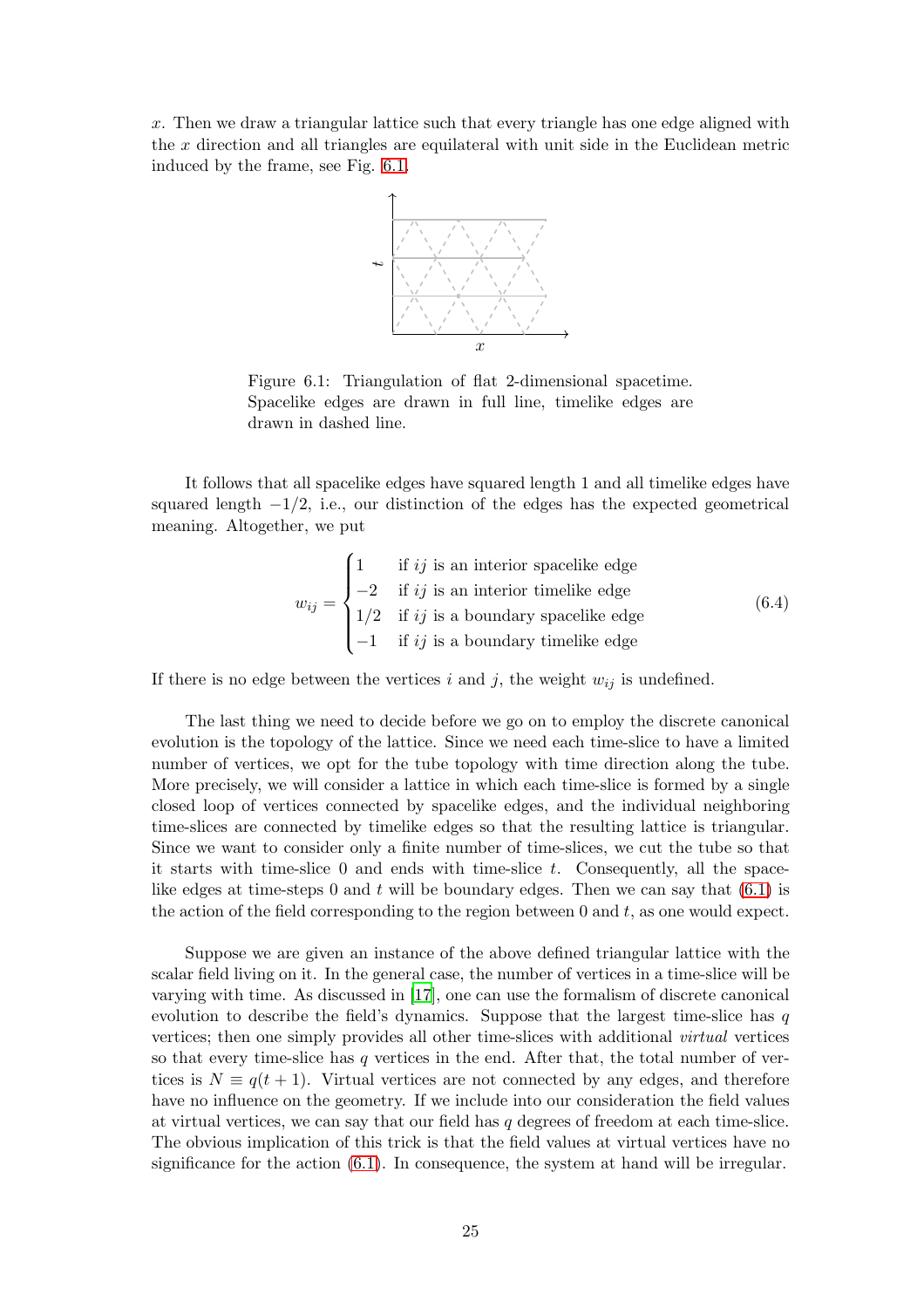Now we can straightforwardly apply the formalism of discrete canonical evolution. Since the action  $(6.1)$  is quadratic in field values, the system satisfies our additional assumption of linearity, so we can take advantage of our treatment given in the preceding section. We rewrite

<span id="page-25-0"></span>
$$
S_{0t} = \frac{1}{2} \varphi^T K \varphi \tag{6.5}
$$

where  $\varphi \in \mathbb{R}^N$  and K is a real, symmetric  $N \times N$  matrix which we call the *dynamical* matrix. By comparison of  $(6.1)$  and  $(6.5)$ , one finds that

<span id="page-25-1"></span>
$$
K_{ij} = \delta_{ij} \sum_{k} \delta_{ik}^{e} w_{ik} - \delta_{ij}^{e} w_{ij}
$$
\n(6.6)

From this expression it is clear that all the row and column sums of  $K$  are zero. Let us also point out that since virtual vertices are by definition not associated to any edges,  $K_{ij} = 0$  whenever i or j is a virtual vertex.

Next we need to split up the action into individual time-step contributions. We shall do that simply by splitting the lattice into  $t$  individual time-steps (between  $0$  and 1, ..., between  $t - 1$  and t). The splitting of lattice induces a corresponding splitting of the matrix K. We let  $K_{(n)}$  be the  $q \times q$  submatrix of K corresponding to timeslice n and  $K_{(n,n+1)}$  the  $q \times q$  submatrix of K with rows corresponding to variables at time-slice *n* and columns corresponding to variables at time-slice  $n + 1$ . Thanks to the symmetry of K, the submatrix  $K_{(n)}$  is symmetric and  $K_{(n,n+1)}^T = K_{(n+1,n)}$ . Moreover, our splitting of the lattice results in further decomposition  $K_{(n)} = K_{(n)}^- + K_{(n)}^+$  (for  $n = 1, ..., t - 1$  where  $K_{(n)}^-$  and  $K_{(n)}^+$  $\binom{+}{n}$  describe the boundary time-slice *n* of the two separated time steps: one between  $n-1$  and  $n(-)$ , other between n and  $n+1$  (+). These matrices are given by the same formula  $(6.6)$  (with  $i, j$  both belonging to n) to which one plugs the lattice of the appropriate individual time-step. Note that the only quantities which change in splitting the lattice are the dual volumes of spacelike edges. An interior spacelike edge ij has dual volume  $\mathcal{V}_{ij} = \mathcal{V}_{ij}^- + \mathcal{V}_{ij}^+$  whose one part  $\mathcal{V}_{ij}^-$  lies in the time-slice between  $n-1$  and n and the other part  $\mathcal{V}_{ij}^+$  lies in the time-slice between *n* and  $n + 1$ . The splitting of  $K_{(n)}$  therefore corresponds to splitting of these dual volumes according to the given geometry, so that one gets the correct time-step action contribution  $S_{n+1}$ . In our simplified setting, the splitting is done very easily by turning all (originally interior) spacelike edges into boundary spacelike edges, i.e., dividing their edge weight by the factor of two. See Fig. [6.2](#page-25-2) for an illustration.

<span id="page-25-2"></span>

Figure 6.2: Illustration of the splitting procedure. Spacelike interior edges (drawn in bold line) turn into spacelike boundary edges (drawn in normal line). Timelike edges (drawn in dashed line) remain unchanged.

The action contribution from the time-step between n and  $n + 1$  takes the form

<span id="page-25-3"></span>
$$
S_{n+1} = \frac{1}{2} \left( x_n^T K_{(n)}^+ x_n + 2x_n^T K_{(n,n+1)} x_{n+1} + x_{n+1}^T K_{(n+1)}^- x_{n+1} \right) \tag{6.7}
$$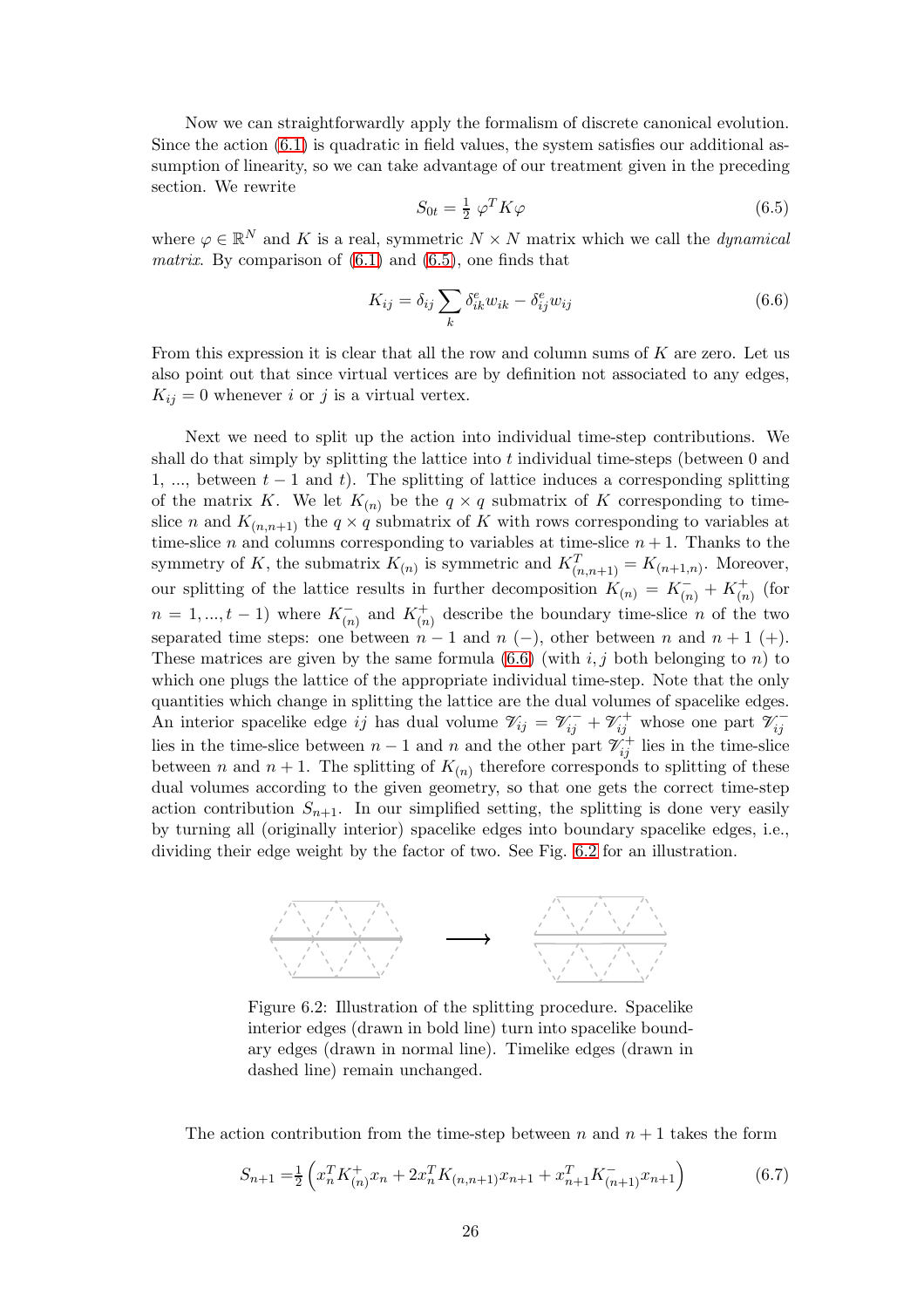where  $x_n \in \mathbb{R}^q$  is the q-tuple of field values  $\varphi_i$  in vertices i (including the virtual ones) belonging to time-slice n. The matrix  $K_{(n,n+1)}$  describes the interaction along timelike edges so it does not come with any additional factor. With this, one easily identifies the matrices in [\(5.5\)](#page-10-0) as

<span id="page-26-1"></span>
$$
L_n = K_{(n)}^+ \t R_n = K_{(n,n+1)}
$$
  
\n
$$
\bar{L}_{n+1} = -R_n^T = -K_{(n+1,n)} \t \bar{R}_{n+1} = -K_{(n+1)}^- \t (6.8)
$$

We see that [\(5.6\)](#page-10-1) and [\(5.7\)](#page-11-4) indeed hold. The reader can also easily check that the individual contributions [\(6.7\)](#page-25-3) give the action [\(6.5\)](#page-25-0),

$$
S_{0t} = \sum_{n=0}^{t-1} S_{n+1}(x_n, x_{n+1})
$$
\n(6.9)

as we desire. Let us remark that thanks to our assumption of a closed loop topology of each time-slice, there will be no timelike boundary, and all timelike edges will be found in the interior. On the other hand, due to our splitting of the lattice into individual time-steps, all spacelike edges will be on the boundary. Therefore [\(6.4\)](#page-24-1) simplifies to

$$
w_{ij} = \begin{cases} -2 & \text{if } ij \text{ is an interior timelike edge} \\ 1/2 & \text{if } ij \text{ is a boundary spacelike edge} \end{cases}
$$
 (6.10)

### 6.1 One-Step Examples

We can move on to discuss particular examples of lattice time-steps. We craft them so that they are as simple as possible and at the same time make visible the full range of the model's behavior. On the most basic level, there are three situations with different implications for the evolution. First, the vertices of the lattice are equally distributed amongst time-slices and well connected; then the system turns out regular. Second, the number of well connected vertices decreases in a time-step which results in a preconstraint. Third, the number of well connected vertices increases in a time-step which results in a free parameter of the evolution. The first three examples are supposed to illustrate these cases. Last but not least, we should remark that the regularity of the evolution is not only dependent on the numbers of vertices at subsequent time-slices, but also on their connectivity. If the connectivity is poor, we intuitively feel that the system will be irregular, because the lattice will obstruct propagation of degrees of freedom. However, there are occasions on which our intuition can be misleading. We demonstrate this fact by one bonus example.

<span id="page-26-0"></span>Example 6.1. First we consider a time-step between time-slices 0 and 1 with exactly three vertices at each time-slice. The lattice is depicted in Fig. [6.3.](#page-27-0)

We have  $q = 3$ ,  $t = 1$  and  $N = 6$ . The dynamical matrix [\(6.6\)](#page-25-1) is

$$
K = \begin{pmatrix}\n-3 & -1/2 & -1/2 & 2 & 0 & 2 \\
& -3 & -1/2 & 2 & 2 & 0 \\
& & -3 & 0 & 2 & 2 \\
& & & -3 & -1/2 & -1/2 \\
& & & & -3 & -1/2 \\
& & & & & -3\n\end{pmatrix}
$$
\n(6.11)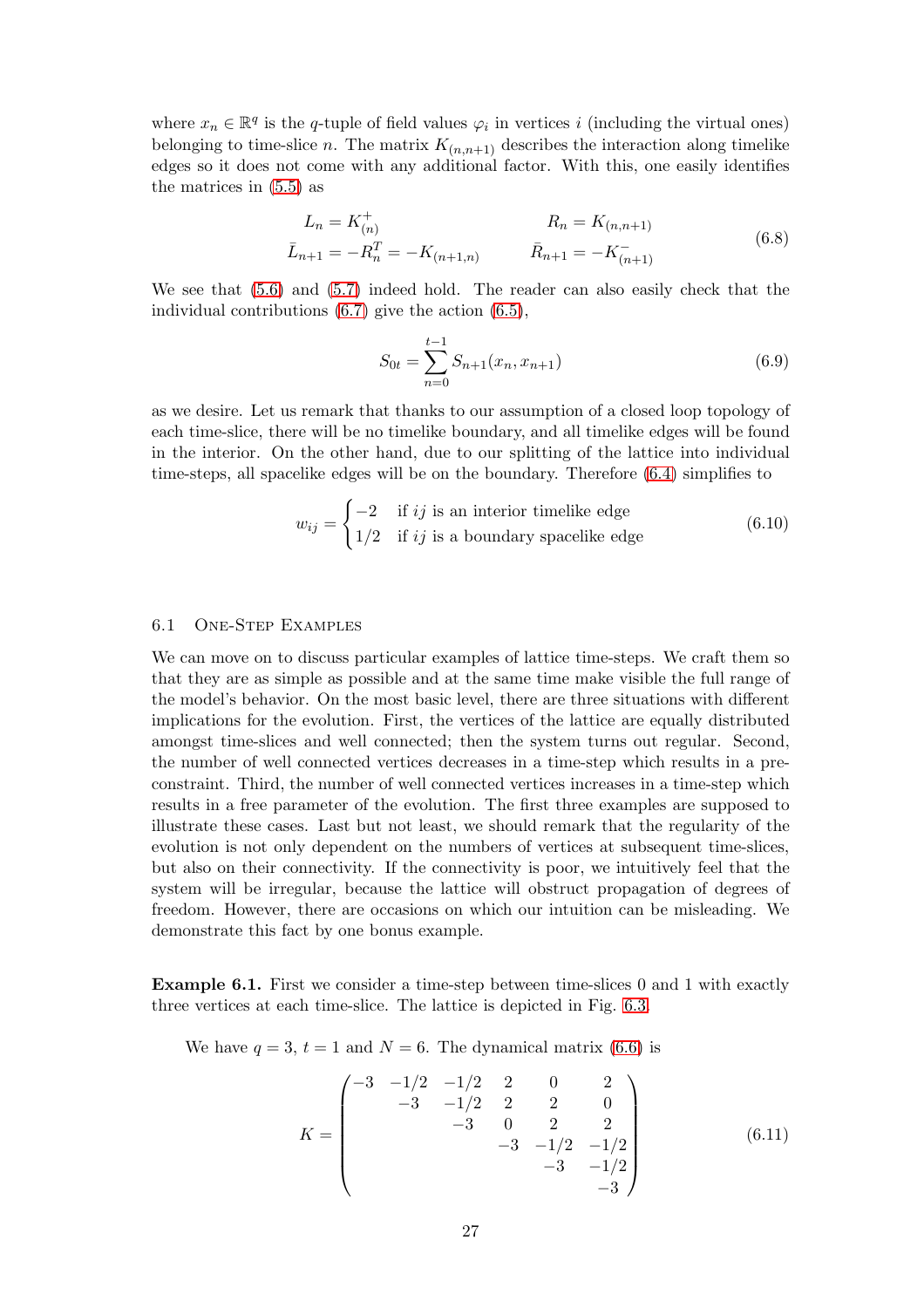

<span id="page-27-0"></span>Figure 6.3: Diagram of the time-step lattice of Example [6.1.](#page-26-0) The fragments of edges on the right are meant to be connected to the fragments on the left, so that each time-slice is a closed loop.

Because the matrix is symmetric, we only write the upper triangle. One can check that the row and column sums of  $K$  are indeed zero. It is easy to read out the matrices of [\(6.8\)](#page-26-1). Since we have a single time-step, no splitting is needed. We get

$$
L_0 = -\frac{1}{2} \begin{pmatrix} 6 & 1 & 1 \\ 1 & 6 & 1 \\ 1 & 1 & 6 \end{pmatrix}, \qquad R_0 = \begin{pmatrix} 2 & 0 & 2 \\ 2 & 2 & 0 \\ 0 & 2 & 2 \end{pmatrix}, \qquad \bar{R}_1 = -L_0 \tag{6.12}
$$

At this point we can easily express the canonical evolution between time-slices 0 and 1 by plugging into  $(5.14)$ — $(5.18)$ . Since  $R_0$  is regular, there is no pre-constraint, and the point-space  $\Lambda_1$  has dimension zero. In other words, the present single-time-step system is regular. For the evolution we get simply  $y_1 = E_0 y_0$  with

$$
E_0 = \frac{1}{4} \begin{pmatrix} 3 & 3 & -2 & 1 & 1 & -1 \\ -2 & 3 & 3 & -1 & 1 & 1 \\ 3 & -2 & 3 & 1 & -1 & 1 \\ 3/2 & 3/2 & -3 & 3 & 3 & -2 \\ -3 & 3/2 & 3/2 & -2 & 3 & 3 \\ 3/2 & -3 & 3/2 & 3 & -2 & 3 \end{pmatrix}
$$
(6.13)

This solves uniquely any initial-value problem. For instance, the canonical initial vector  $y_0 = \begin{pmatrix} 1 & 0 & 0 & 0 & 0 & 0 \end{pmatrix}^T$  evolves into  $y_1 = \frac{1}{4}$  $\frac{1}{4}$  (3 -2 3 3/2 -3 3/2)<sup>T</sup>. The reader can check that the symplectic form is fully conserved.

Eventually, let us switch to the adapted coordinates. First we perform the singular value decomposition  $R_0 = U\Sigma V^T$  with the result

$$
U = \frac{1}{\sqrt{6}} \begin{pmatrix} \sqrt{2} & 0 & -2 \\ \sqrt{2} & -\sqrt{3} & 1 \\ \sqrt{2} & \sqrt{3} & 1 \end{pmatrix}, \qquad \Sigma = \begin{pmatrix} 4 & 0 & 0 \\ 0 & 2 & 0 \\ 0 & 0 & 2 \end{pmatrix}, \qquad V = \frac{1}{\sqrt{6}} \begin{pmatrix} \sqrt{2} & -\sqrt{3} & -1 \\ \sqrt{2} & 0 & 2 \\ \sqrt{2} & \sqrt{3} & -1 \end{pmatrix}
$$
(6.14)

From  $(5.42)$  and  $(5.58)$  we have

<span id="page-27-2"></span>
$$
\dot{W}_0 = \begin{pmatrix} -U^T L_0 & U^T \\ -U^T & 0 \end{pmatrix}, \qquad \ddot{W}_1 = \begin{pmatrix} \bar{\Sigma} V^T & 0 \\ -\bar{\Sigma}^{-1} V^T \bar{R}_1 & \bar{\Sigma}^{-1} V^T \end{pmatrix} \tag{6.15}
$$

These give

<span id="page-27-1"></span>
$$
\dot{W}_0 = \frac{1}{2\sqrt{6}} \begin{pmatrix} 8\sqrt{2} & 8\sqrt{2} & 8\sqrt{2} & 2\sqrt{2} & 2\sqrt{2} & 2\sqrt{2} \\ 0 & -5\sqrt{3} & 5\sqrt{3} & 0 & -2\sqrt{3} & 2\sqrt{3} \\ -10 & 5 & 5 & -4 & 2 & 2 \\ -2\sqrt{2} & -2\sqrt{2} & -2\sqrt{2} & 0 & 0 & 0 \\ 0 & 2\sqrt{3} & -2\sqrt{3} & 0 & 0 & 0 \\ 4 & -2 & -2 & 0 & 0 & 0 \end{pmatrix}
$$
(6.16)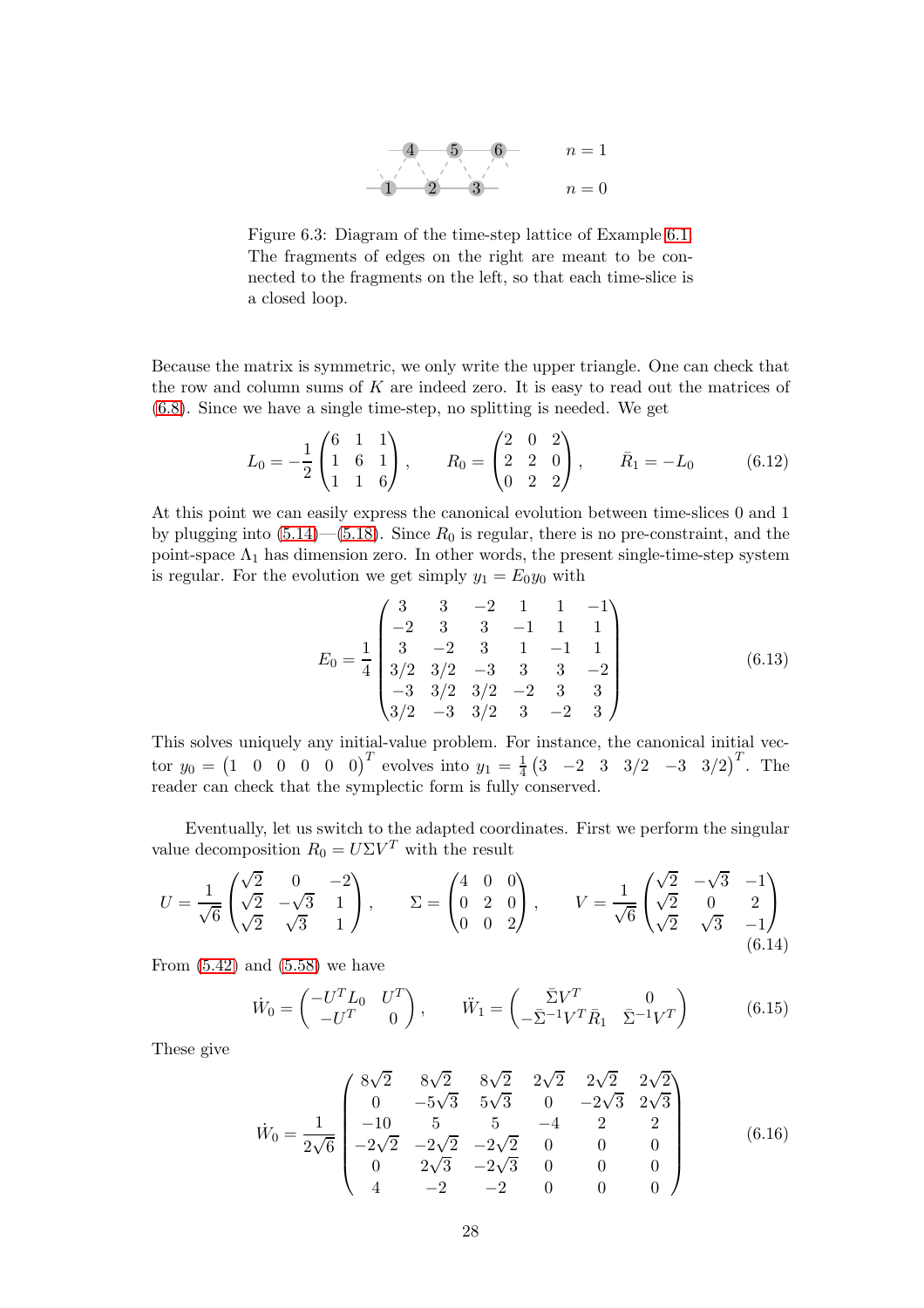and

<span id="page-28-0"></span>
$$
\ddot{W}_1 = \frac{1}{4\sqrt{6}} \begin{pmatrix}\n16\sqrt{2} & 16\sqrt{2} & 16\sqrt{2} & 0 & 0 & 0 \\
-8\sqrt{3} & 0 & 8\sqrt{3} & 0 & 0 & 0 \\
-8 & 16 & -8 & 0 & 0 & 0 \\
-4\sqrt{2} & -4\sqrt{2} & -4\sqrt{2} & \sqrt{2} & \sqrt{2} & \sqrt{2} \\
5\sqrt{3} & 0 & -5\sqrt{3} & -2\sqrt{3} & 0 & 2\sqrt{3} \\
5 & -10 & 5 & -2 & 4 & -2\n\end{pmatrix}
$$
\n(6.17)

If we express the above vectors  $y_0$  and  $y_1$  in the adapted bases by transforming them with the matrices [\(6.16\)](#page-27-1) and [\(6.17\)](#page-28-0), we get  $\dot{y}_0 = \dot{W}_0 y_0 = \frac{1}{\sqrt{2}}$  $\frac{1}{6}$   $(4\sqrt{2} \quad 0 \quad -5 \quad -\sqrt{2} \quad 0 \quad 2)^T$ and  $\ddot{y}_1 = \ddot{W}_1 y_1 = \dot{y}_0$ , i.e., the adapted coordinates of the vector are conserved as expected.

<span id="page-28-2"></span><span id="page-28-1"></span>Example 6.2. Now let us consider a different triangular lattice with three vertices at time-slice 0 but only one vertex at time-slice 1, as illustrated by Fig. [6.4.](#page-28-1) We presume that because of the loss of degrees of freedom in the time-step from 0 to 1, the system will be irregular and a non-trivial pre-constraint will arise.



Figure 6.4: Diagram of the time-step lattice of Example [6.2.](#page-28-2) It is made of three identical type 2-1 triangles. Vertices 4 and 6 are virtual. Dashed edges are timelike.

We have  $q = 3$ ,  $t = 1$  and  $N = 6$  as before. We read out the dynamical matrix

$$
K = \begin{pmatrix} -1 & -1/2 & -1/2 & 0 & 2 & 0 \\ & -1 & -1/2 & 0 & 2 & 0 \\ & & -1 & 0 & 2 & 0 \\ & & & 0 & 0 & 0 \\ & & & & -6 & 0 \\ & & & & & 0 \end{pmatrix}
$$
(6.18)

and the matrices governing the evolution

$$
L_0 = -\frac{1}{2} \begin{pmatrix} 2 & 1 & 1 \\ 1 & 2 & 1 \\ 1 & 1 & 2 \end{pmatrix}, \qquad R_0 = \begin{pmatrix} 0 & 2 & 0 \\ 0 & 2 & 0 \\ 0 & 2 & 0 \end{pmatrix}, \qquad \bar{R}_1 = \begin{pmatrix} 0 & 0 & 0 \\ 0 & 6 & 0 \\ 0 & 0 & 0 \end{pmatrix}
$$
(6.19)

As we presumed,  $R_0$  is singular. We see that  $r_0 = 1$  and  $s_0 = 2$ . According to [\(5.14\)](#page-11-3), there is a pre-constraint  $C_0y_0 = 0$  which must be satisfied if we want to evolve  $y_0$  to the next time-slice. To express the pre-constraint, we may take advantage of the singular value decomposition  $R_0 = U\Sigma V^T$  with

$$
U = \frac{1}{\sqrt{6}} \begin{pmatrix} \sqrt{2} & -\sqrt{3} & -1 \\ \sqrt{2} & 0 & 2 \\ \sqrt{2} & \sqrt{3} & -1 \end{pmatrix}, \qquad \Sigma = \begin{pmatrix} 2\sqrt{3} & 0 & 0 \\ 0 & 0 & 0 \\ 0 & 0 & 0 \end{pmatrix}, \qquad V = \begin{pmatrix} 0 & 0 & 1 \\ 1 & 0 & 0 \\ 0 & 1 & 0 \end{pmatrix}
$$
(6.20)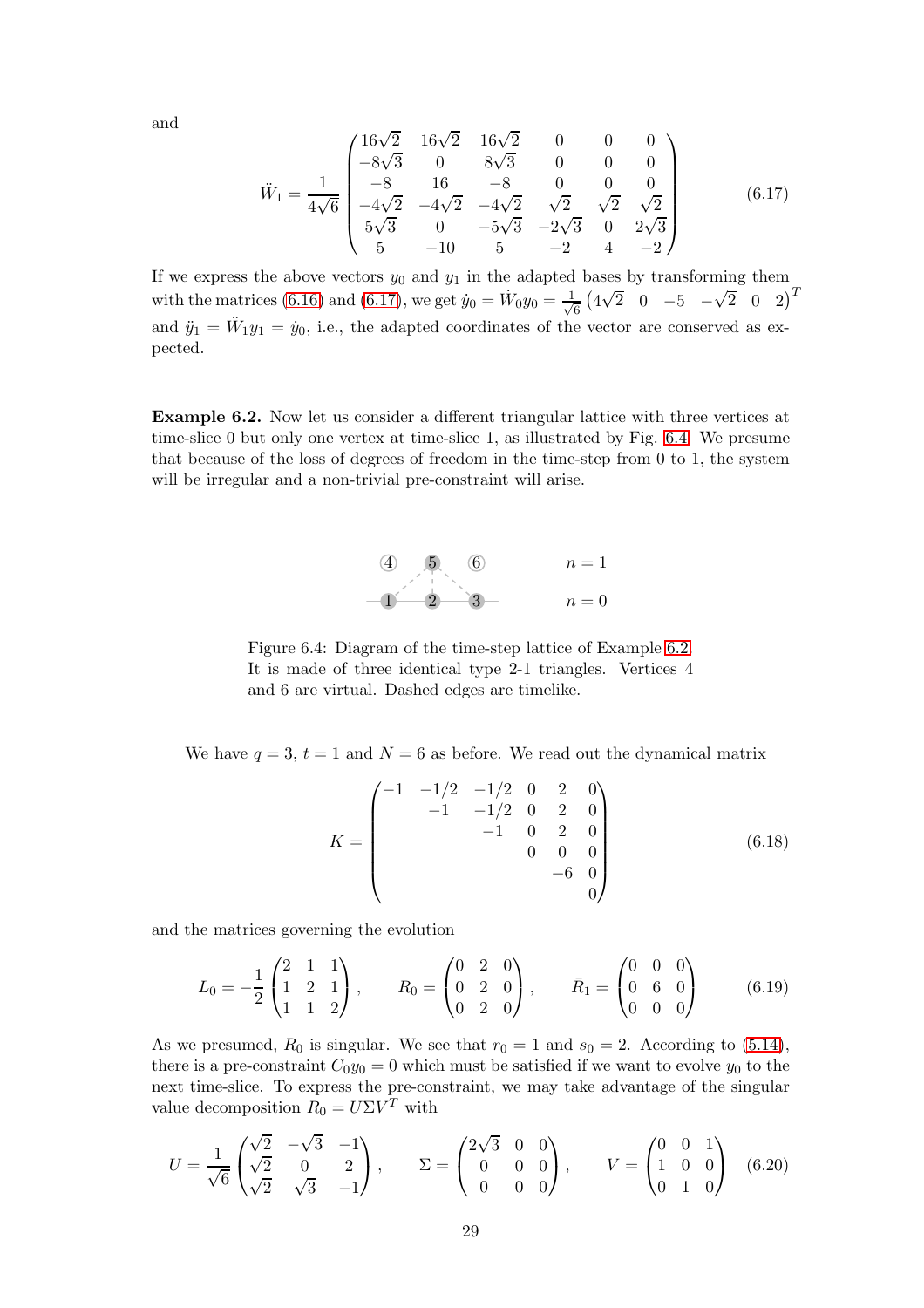We use  $P_{\mathcal{N}(R_n^T)} = U_2 U_2^T$  where

$$
U_2 = \frac{1}{\sqrt{6}} \begin{pmatrix} -\sqrt{3} & -1 \\ 0 & 2 \\ \sqrt{3} & -1 \end{pmatrix}, \qquad P_{\mathcal{N}(R_n^T)} = -\frac{1}{3} \begin{pmatrix} -2 & 1 & 1 \\ 1 & -2 & 1 \\ 1 & 1 & -2 \end{pmatrix}
$$
(6.21)

and compute

$$
C_0 = -\frac{1}{6} \begin{pmatrix} -2 & 1 & 1 & -4 & 2 & 2 \\ 1 & -2 & 1 & 2 & -4 & 2 \\ 1 & 1 & -2 & 2 & 2 & -4 \end{pmatrix}
$$
 (6.22)

The pre-constraint surface  $\mathscr{C}_0^-$  is identified as the null space of this matrix; it has dimension four. This is because the total dimension of the phase space is six and the pre-constraint has dimension two. The latter corresponds to the number of virtual vertices. A state  $y_0$  can be evolved to time-slice 1 if and only if it belongs to  $\mathscr{C}_0^-$ . The evolved state is never unique, since it is given by  $y_1 = E_0 y_0 + F_1 \lambda_1$  with an arbitrary  $\lambda_1 \in \mathbb{R}^2$ . A quick calculation reveals

<span id="page-29-0"></span>
$$
E_0 = \frac{1}{6} \begin{pmatrix} 0 & 0 & 0 & 0 & 0 & 0 \\ 2 & 2 & 2 & 1 & 1 & 1 \\ 0 & 0 & 0 & 0 & 0 & 0 \\ 0 & 0 & 0 & 0 & 0 & 0 \\ 0 & 0 & 0 & 6 & 6 & 6 \\ 0 & 0 & 0 & 0 & 0 & 0 \end{pmatrix}, \qquad F_1 = \begin{pmatrix} 0 & 1 \\ 0 & 0 \\ 1 & 0 \\ 0 & 0 \\ 0 & 0 \\ 0 & 0 \end{pmatrix}
$$
(6.23)

One can observe that  $F_1\lambda_1$  adds an arbitrary contribution to the field values at virtual vertices 4 and 6. This makes perfect sense, because the virtual vertices have no physical meaning, so it would be strange if their associated field values were in any way determined. On the other hand, the momenta of the virtual vertices are fixed to zero, with no contribution from  $F_1\lambda_1$ .

Let us switch to the adapted coordinates. We can straightforwardly calculate the transformation matrices given as in [\(6.15\)](#page-27-2), obtaining

$$
\dot{W}_0 = \frac{1}{\sqrt{6}} \begin{pmatrix}\n2\sqrt{2} & 2\sqrt{2} & 2\sqrt{2} & \sqrt{2} & \sqrt{2} & \sqrt{2} \\
-\sqrt{3}/2 & 0 & \sqrt{3}/2 & -\sqrt{3} & 0 & \sqrt{3} \\
-1/2 & 1 & -1/2 & -1 & 2 & -1 \\
-\sqrt{2} & -\sqrt{2} & -\sqrt{2} & 0 & 0 & 0 \\
\sqrt{3} & 0 & -\sqrt{3} & 0 & 0 & 0 \\
1 & -2 & 1 & 0 & 0 & 0\n\end{pmatrix}
$$
\n(6.24)

and

$$
\ddot{W}_1 = \frac{1}{2\sqrt{3}} \begin{pmatrix} 0 & 12 & 0 & 0 & 0 & 0 \\ 0 & 0 & 2\sqrt{3} & 0 & 0 & 0 \\ 2\sqrt{3} & 0 & 0 & 0 & 0 & 0 \\ 0 & -6 & 0 & 0 & 1 & 0 \\ 0 & 0 & 0 & 0 & 2\sqrt{3} \\ 0 & 0 & 0 & 2\sqrt{3} & 0 & 0 \end{pmatrix}
$$
(6.25)

If one needs the inversed versions of these matrices, which give explicitly the adapted bases (in language of the canonical ones), one can easily take the inverse by using [\(4.10\)](#page-9-2). Recalling Observations [5.5](#page-20-0) and [5.6,](#page-20-1) we can classify state-space vectors on both time-slices based on their adapted coordinates. Thus we know that  $\dot{y}_0$  belongs to the pre-constraint surface  $\mathscr{C}_0^-$  if and only if its second and third component are zero. The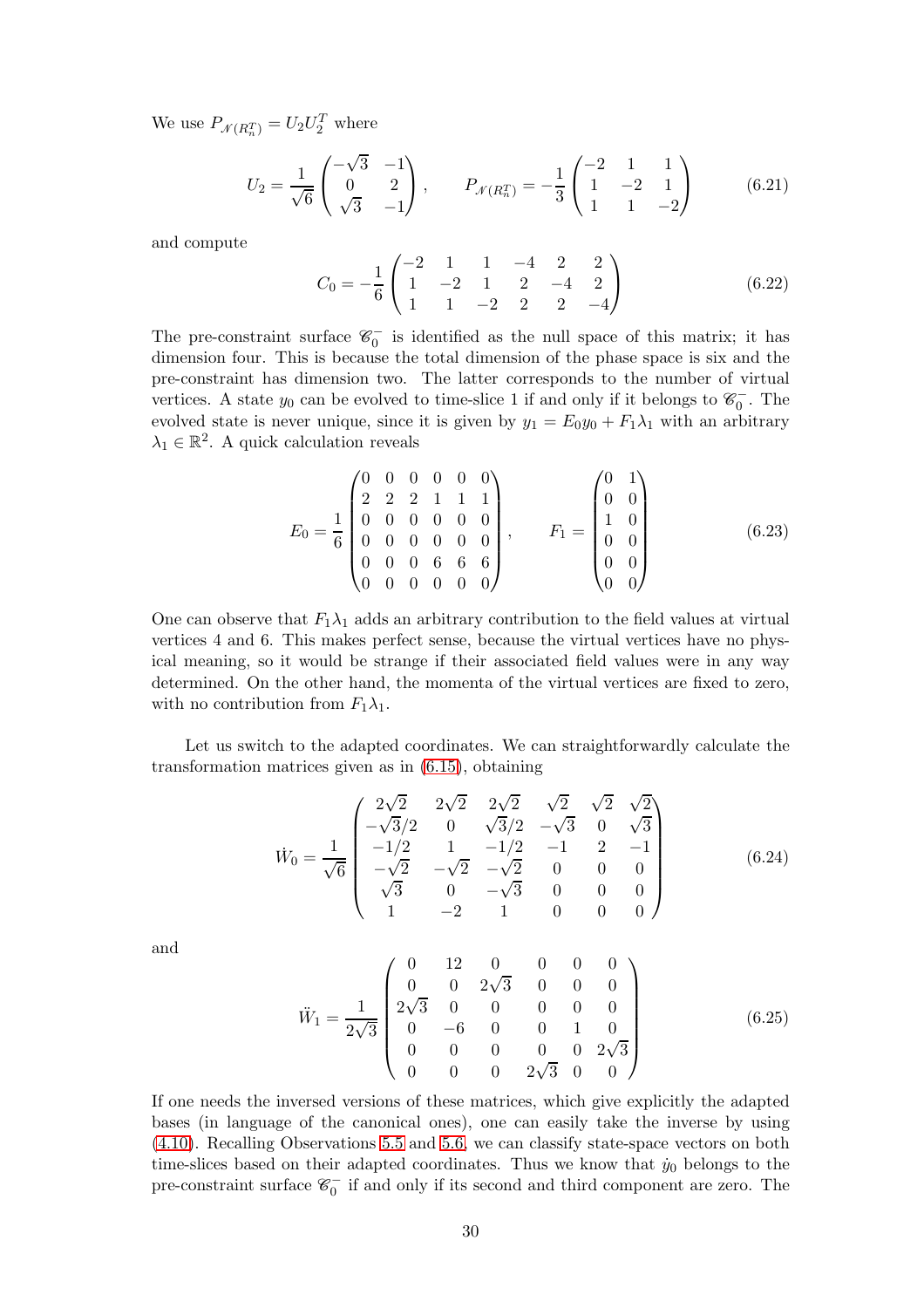first and fourth component of  $\dot{y}_0$  represent field values and momenta, respectively, of vectors in the representative space  $\dot{\mathscr{C}}_0^-$ . The fifth and sixth component of  $\dot{y}_0$  parametrize the null space  $\mathcal{N}_{\omega}(\mathcal{C}_0^-)$ , which is a subspace of the pre-constraint surface  $\mathcal{C}_0^-$ .

For example, the vector  $y_0 = \begin{pmatrix} 2 & 0 & 0 & -1 & 0 & 0 \end{pmatrix}^T$  clearly satisfies  $C_0 y_0 = 0$ , and thus belongs to the pre-constraint surface. Its adapted coordinates are  $\dot{y}_0$  =  $\dot{W}_0 y_0 = \frac{1}{\sqrt{2}}$  $\frac{1}{6}$  (3 $\sqrt{2}$  0 0  $-2\sqrt{2}$  2 $\sqrt{3}$  2)<sup>T</sup>. We see that this form confirms that  $y_0 \in \mathscr{C}_0^-$ . Moreover, it tells us that the vector has nonzero intersection with the null space  $\mathcal{N}_{\omega}(\mathscr{C}_{0}^{-})$ , and therefore does not belong to the representative space  $\dot{\mathscr{C}}_{0}^{-}$ . Nevertheless, we can easily evolve it to time-slice 1 by using  $(5.60)$ — $(5.62)$  with the result  $\ddot{y}_1 = \frac{1}{\sqrt{2}}$  $\frac{1}{6}$   $\left(3\sqrt{2} \quad \lambda_{11} \quad \lambda_{12} \quad -2\sqrt{2} \quad 0 \quad 0\right)^T$ . Note that because of our choice of the adapted coordinates, the null space  $\mathcal{N}_{\omega}(\mathscr{C}_1^+)$  is parametrized by the second and third coordinate of  $\ddot{y}_1$  (which take the free parameters  $\lambda_{11}, \lambda_{12}$ ), while the complement  $\mathscr{P}_1 \setminus \mathscr{C}_1^+$  of the post-constraint surface to the full phase space is parametrized by the fifth and the sixth component. The vector  $y_1$  automatically belongs to the postconstraint surface  $\mathscr{C}_1^+$ , thus the two zeros at these positions. The representative-space components are conserved. One can easily check that  $\ddot{y}_1 = \ddot{W}_1 y_1$  with  $y_1$  computed from [\(6.23\)](#page-29-0).

<span id="page-30-1"></span><span id="page-30-0"></span>Example 6.3. Now we provide the third promised instance of a triangular one-step lattice, which is the time-reversed version of that from Example [6.2.](#page-28-2) Its depiction is given in Fig. [6.5.](#page-30-0) We again expect to find the system irregular, but since degrees of freedom are added, the irregularity should give rise to a nontrivial space of free parameters.

> 1 2 3  $4 - 5 - 6$  $n=0$  $n=1$

Figure 6.5: Diagram of the time-step lattice of Example [6.3.](#page-30-1) It is again made of three identical triangles, this time of type 1-2. Vertices 1 and 3 are virtual.

We have

$$
K = \begin{pmatrix} 0 & 0 & 0 & 0 & 0 & 0 \\ -6 & 0 & 2 & 2 & 2 \\ 0 & 0 & 0 & 0 & 0 \\ -1 & -1/2 & -1/2 & -1/2 \\ -1 & -1 & -1/2 & -1 \end{pmatrix}
$$
(6.26)

and thus

$$
L_0 = \begin{pmatrix} 0 & 0 & 0 \\ 0 & -6 & 0 \\ 0 & 0 & 0 \end{pmatrix}, \qquad R_0 = \begin{pmatrix} 0 & 0 & 0 \\ 2 & 2 & 2 \\ 0 & 0 & 0 \end{pmatrix}, \qquad \bar{R}_1 = \frac{1}{2} \begin{pmatrix} 2 & 1 & 1 \\ 1 & 2 & 1 \\ 1 & 1 & 2 \end{pmatrix}
$$
(6.27)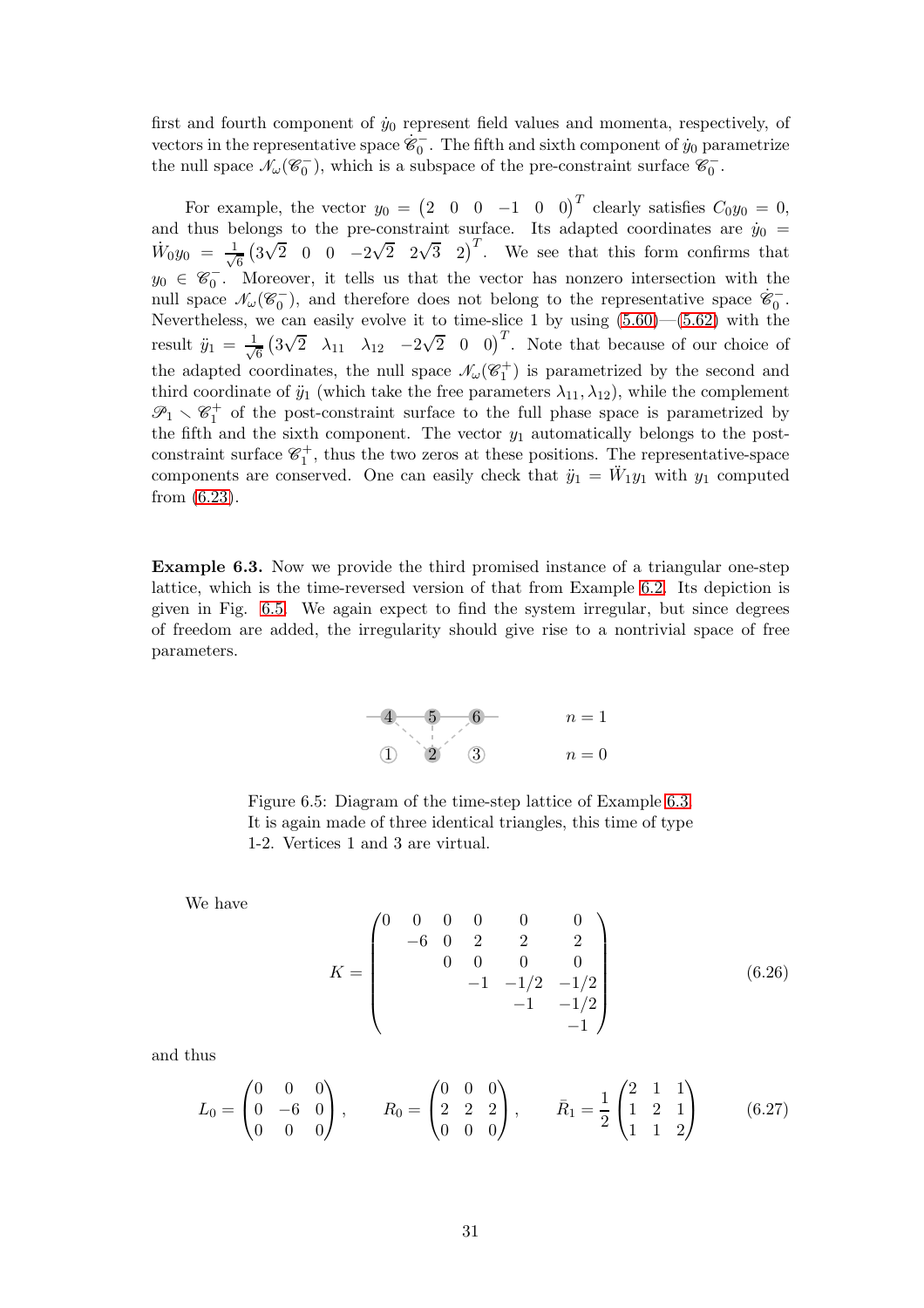The computation is fully analogical to the preceding case. We find

$$
U = \begin{pmatrix} 0 & 0 & 1 \\ 1 & 0 & 0 \\ 0 & 1 & 0 \end{pmatrix}, \qquad \Sigma = \begin{pmatrix} 2\sqrt{3} & 0 & 0 \\ 0 & 0 & 0 \\ 0 & 0 & 0 \end{pmatrix}, \qquad V = \frac{1}{\sqrt{6}} \begin{pmatrix} \sqrt{2} & -\sqrt{3} & -1 \\ \sqrt{2} & 0 & 2 \\ \sqrt{2} & \sqrt{3} & -1 \end{pmatrix}
$$
 (6.28)

which gives

$$
C_0 = \begin{pmatrix} 0 & 0 & 0 & 1 & 0 & 0 \\ 0 & 0 & 0 & 0 & 0 & 0 \\ 0 & 0 & 0 & 0 & 0 & 1 \end{pmatrix}
$$
 (6.29)

There is a nontrivial pre-constraint, even though the number of physical degrees of freedom increases. The pre-constraint surface  $\mathscr{C}_0^-$  has dimension four—the same as in the previous example. However, observe that the pre-constraint is only concerned with the momenta at virtual vertices. It reflects the fact that the field at virtual vertices, however it looks, does not propagate to the future, therefore its momenta must be zero. The evolution of vectors  $y_0 \in \mathscr{C}_0^-$  is described by

$$
E_0 = \frac{1}{6} \begin{pmatrix} 0 & 6 & 0 & 0 & 1 & 0 \\ 0 & 6 & 0 & 0 & 1 & 0 \\ 0 & 6 & 0 & 0 & 1 & 0 \\ 0 & 0 & 0 & 0 & 2 & 0 \\ 0 & 0 & 0 & 0 & 2 & 0 \\ 0 & 0 & 0 & 0 & 2 & 0 \end{pmatrix}, \qquad F_1 = \frac{1}{2\sqrt{6}} \begin{pmatrix} -2\sqrt{3} & -2 \\ 0 & 4 \\ 2\sqrt{3} & -2 \\ -\sqrt{3} & -1 \\ 0 & 2 \\ \sqrt{3} & -1 \end{pmatrix}
$$
(6.30)

As one expects, the evolution only takes into account the variables at vertex 2, the field values and momenta at virtual vertices 1 and 3 are irrelevant. This time, the free parameters  $\lambda_{11}, \lambda_{12}$  will influence all resulting field values and momenta.

We can go on to the adapted bases. The transformation matrices are

$$
\dot{W}_0 = \begin{pmatrix}\n0 & 6 & 0 & 0 & 1 & 0 \\
0 & 0 & 0 & 0 & 0 & 1 \\
0 & 0 & 0 & 1 & 0 & 0 \\
0 & -1 & 0 & 0 & 0 & 0 \\
0 & 0 & -1 & 0 & 0 & 0 \\
-1 & 0 & 0 & 0 & 0 & 0\n\end{pmatrix}
$$
\n(6.31)

and

$$
\ddot{W}_1 = \frac{1}{6\sqrt{6}} \begin{pmatrix}\n12\sqrt{6} & 12\sqrt{6} & 0 & 0 & 0 \\
-6\sqrt{3} & 0 & 6\sqrt{3} & 0 & 0 & 0 \\
-6 & 12 & -6 & 0 & 0 & 0 \\
-2\sqrt{6} & -2\sqrt{6} & -2\sqrt{6} & \sqrt{6} & \sqrt{6} & \sqrt{6} \\
3\sqrt{3} & 0 & -3\sqrt{3} & -6\sqrt{3} & 0 & 6\sqrt{3} \\
3 & -6 & 3 & -6 & 12 & -6\n\end{pmatrix}
$$
\n(6.32)

The classification of vectors in adapted coordinates is the same as before. To try it out, take for example the initial vector  $y_0 = \begin{pmatrix} 0 & 1 & 0 & 0 & 1 & 0 \end{pmatrix}^T$ . It clearly satisfies the pre-constraint  $C_0y_0 = 0$ . In the adapted coordinates, it looks like  $\dot{y}_0 = \dot{W}_0y_0 =$  $(7 \ 0 \ 0 \ -1 \ 0 \ 0)^T$ . The zeros at positions two and three confirm that  $y_0 \in \mathscr{C}_0^-$ . The zeros at positions five and six are the result of our arbitrary choice, and mean that  $y_0$  has zero intersection with the null space  $\mathcal{N}_{\omega}(\mathscr{C}_0^-)$  and so  $y_0 \in \dot{\mathscr{C}}_0^-$ . Let us evolve this vector to time-slice 1. According to our trivial evolution prescription, we write  $\ddot{y}_1 =$  $(7 \lambda_{11} \lambda_{12} -1 \ 0 \ 0)^T$ . As always, it holds  $\ddot{y}_1 = \ddot{W}_1 y_1$ . The last two components of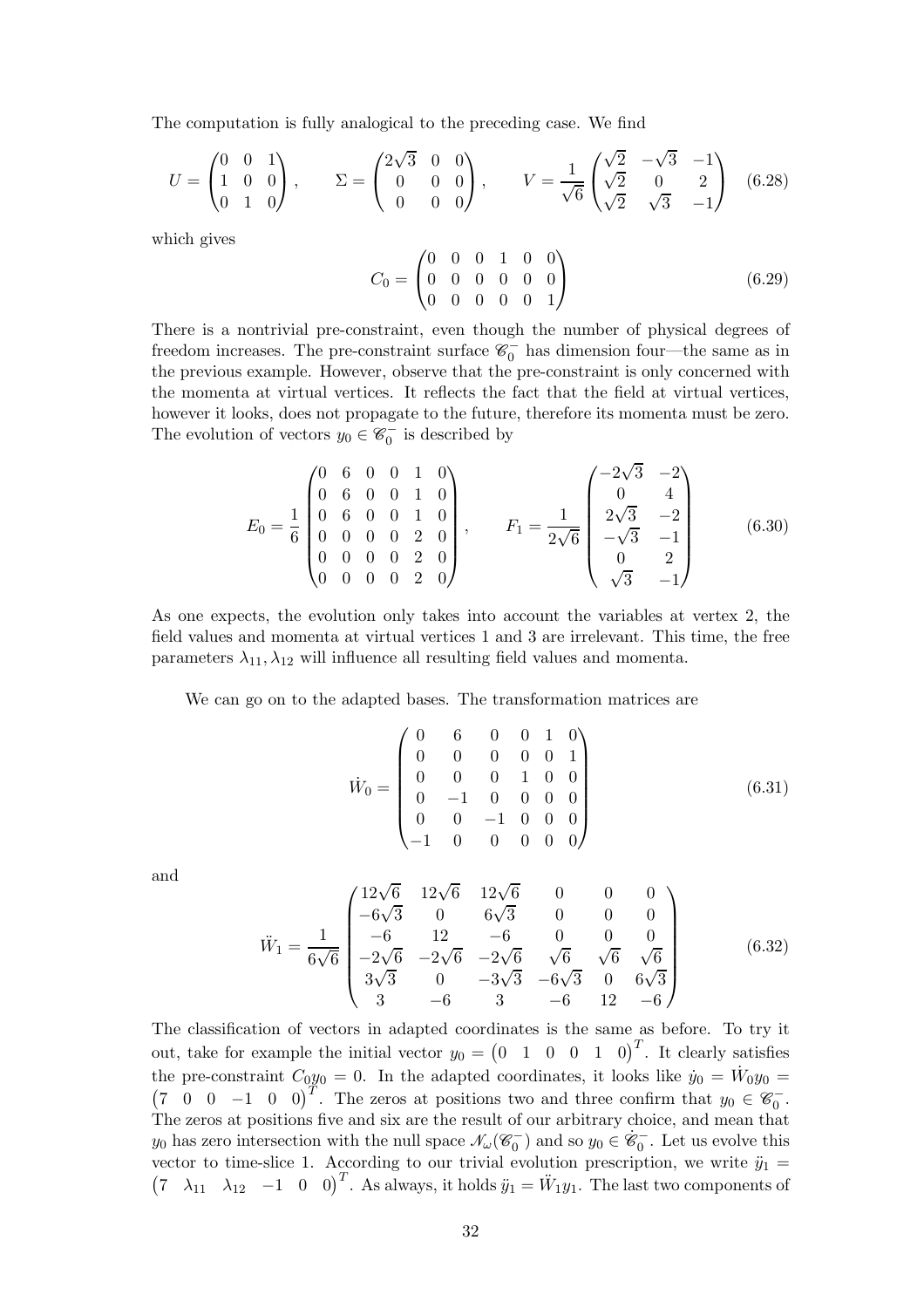$\ddot{y}_1$  tell us that we are in the post-constraint surface  $\mathscr{C}_1^+$ . There are two free parameters entering the evolution just as in Example [6.2.](#page-28-2) However, unlike in Example [6.2,](#page-28-2) the present free parameters have physical significance, since they contribute to the field values and momenta at real vertices 4, 5 and 6 of the lattice.

<span id="page-32-1"></span><span id="page-32-0"></span>Example 6.4. Eventually, let us consider a one-step lattice analogical to the lattice of Example [6.1,](#page-26-0) but with only two vertices per time-slice. The diagram is given in Figure [6.6.](#page-32-0) Because of the smaller number of vertices, the spacelike edges at both time-slices are doubled (we keep two edges between the two vertices of each time-slice in order to satisfy our assumption that each time-slice is a closed loop), and every vertex shares at least one edge with every other. This makes the lattice slightly unusual; nevertheless, it still formally complies to our assumptions.



Figure 6.6: Diagram of the time-step lattice of Example [6.4.](#page-32-1) It is formed by four triangles (one doubled type 2-1 triangle and one doubled type 1-2 triangle).

Let us work out the corresponding matrices. We can take  $t = 1, q = 2$ , and so  $N = 4$ . The dynamical matrix is

$$
K = \begin{pmatrix} -3 & -1 & 2 & 2 \\ & -3 & 2 & 2 \\ & & -3 & -1 \\ & & & -3 \end{pmatrix}
$$
 (6.33)

We have implemented the double edges simply by summing up the weights. It holds

$$
L_0 = -\begin{pmatrix} 3 & 1 \\ 1 & 3 \end{pmatrix}, \qquad R_0 = \begin{pmatrix} 2 & 2 \\ 2 & 2 \end{pmatrix}, \qquad \bar{R}_1 = \begin{pmatrix} 3 & 1 \\ 1 & 3 \end{pmatrix} \tag{6.34}
$$

Now the catch is clear: the matrix  $R_0$  is not regular, instead  $r_0 = 1$  and  $s_0 = 1$ . The singular value decomposition of  $R_0$  results in

$$
U = \frac{1}{\sqrt{2}} \begin{pmatrix} 1 & -1 \\ 1 & 1 \end{pmatrix}, \qquad \Sigma = \begin{pmatrix} 4 & 0 \\ 0 & 0 \end{pmatrix}, \qquad V = \frac{1}{\sqrt{2}} \begin{pmatrix} 1 & -1 \\ 1 & 1 \end{pmatrix} \tag{6.35}
$$

(note that  $U = V$ , this is because  $R_0$  is symmetric) which gives

$$
C_0 = \frac{1}{2} \begin{pmatrix} 2 & -2 & 1 & -1 \\ -2 & 2 & -1 & 1 \end{pmatrix}
$$
 (6.36)

The pre-constraint surface  $\mathscr{C}_0^-$  is not the whole  $\mathscr{P}_0$ , it has dimension three. For vectors  $y_0$  in  $\mathscr{C}_0^-$ , the evolution is fixed by

$$
E_0 = \frac{1}{8} \begin{pmatrix} 4 & 4 & 1 & 1 \\ 4 & 4 & 1 & 1 \\ 0 & 0 & 4 & 4 \\ 0 & 0 & 4 & 4 \end{pmatrix}, \qquad F_1 = \frac{1}{\sqrt{2}} \begin{pmatrix} -1 \\ 1 \\ -2 \\ 2 \end{pmatrix}
$$
(6.37)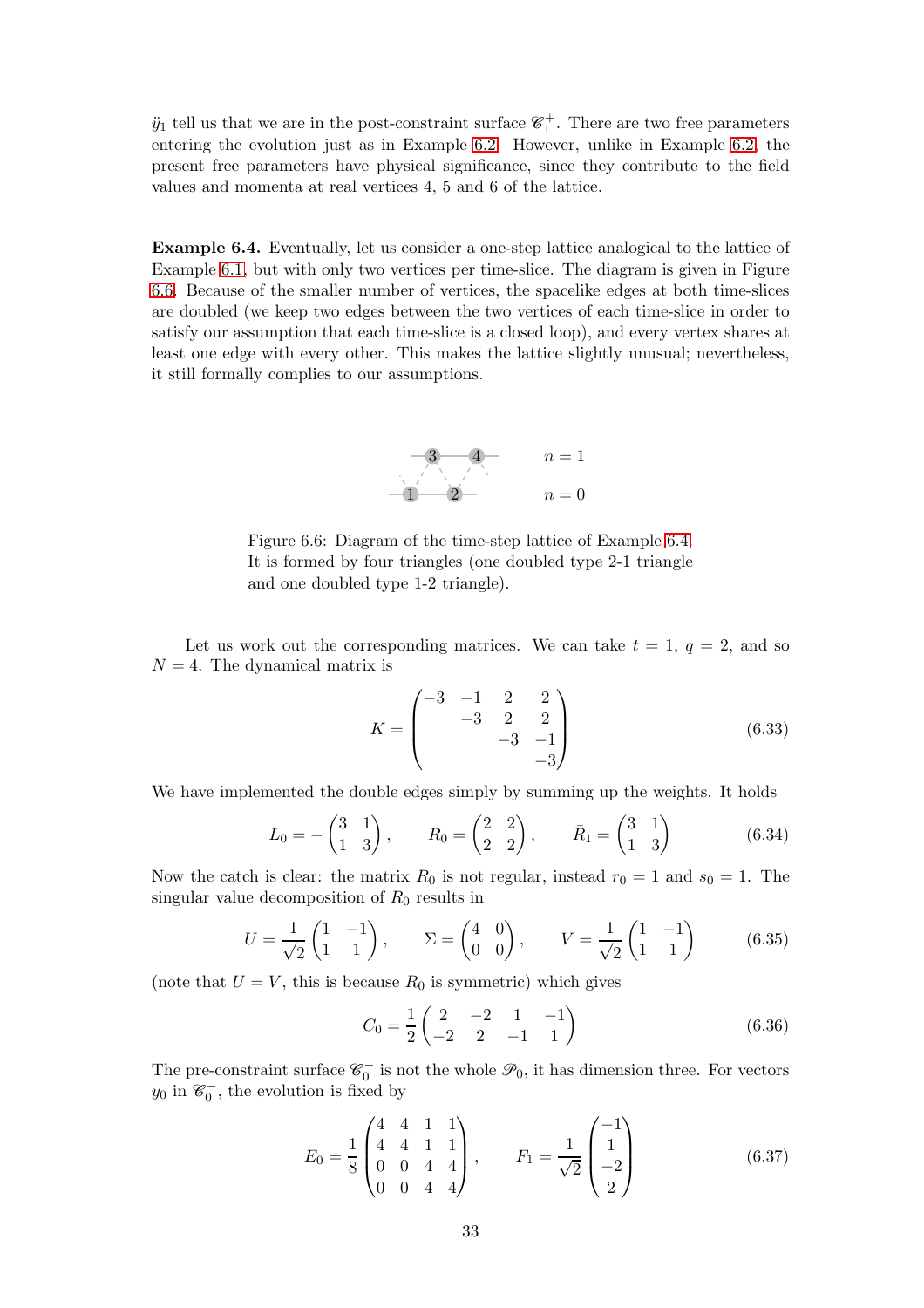Looking at  $F_1$ , one can see that the dimension of the null space  $\mathcal{N}_{\omega}(\mathcal{C}_1^+)$  is one, i.e., there is one free parameter  $\lambda_{11}$  of the evolution. The transformation matrices to the adapted bases are

$$
\dot{W}_0 = \frac{1}{\sqrt{2}} \begin{pmatrix} 4 & 4 & 1 & 1 \\ -2 & -2 & -1 & 1 \\ -1 & -1 & 0 & 0 \\ 1 & -1 & 0 & 0 \end{pmatrix}, \qquad \ddot{W}_1 = \frac{1}{\sqrt{2}} \begin{pmatrix} 4 & 4 & 0 & 0 \\ -1 & -1 & 0 & 0 \\ -1 & -1 & 1/4 & 1/4 \\ 2 & -2 & -1 & 1 \end{pmatrix}
$$
(6.38)

Take for example the vector  $y_0 = \begin{pmatrix} 1 & 0 & 0 & 2 \end{pmatrix}^T$ , which satisfies the pre-constraint. Its adapted coordinates are  $\dot{y}_0 = \frac{1}{\sqrt{2}}$  $\frac{1}{2}$  (5 0 −1 1)<sup>T</sup>. The zero at position two signifies that we are on the pre-constraint surface. The other three components parametrize the pre-constraint surface. In particular, the last component parametrizes  $\mathcal{N}_{\omega}(\mathscr{C}_0^-)$ . Evolving to time-slice 1, we write  $\ddot{y}_1 = \frac{1}{\sqrt{2}}$  $\frac{1}{2}$  (5  $\lambda_{11}$  -1 0)<sup>T</sup>. All this is a standard use of the formalism. It shows us that in spite of a constant number of degrees of freedom and high connectivity, the system we obtain is irregular. We interpret this behavior by saying that the lattice is overconnected.

# 6.2 Multiple Time-Steps

Eventually let us briefly comment on lattices with multiple time-steps. There is really nothing new to these, since they are but individual time-step lattices stacked on top of each other, forming a system arbitrarily extended in time. The evolution of such system is given simply as a series of the individual one-step evolution moves. Things can get more complicated if one asks questions about global properties of the system, e.g. when one wants to find initial data  $y_0$  which give rise to a global solution. In that case, one needs to trace back all the pre-constraints arising anywhere in the lattice. This is why we say that *constraints propagate in time*, both to future and past. On the other hand, given a vector  $y_0 \in \mathcal{P}_n$ , one may evolve it by a series of local one-step evolution moves and in this way find its later versions. The solution (if it exists) may branch out with an increasing number of free parameters or tail off (meaning that it is restricted or even ceases to exist) due to pre-constraints. At all cases, we know well that the symplectic structure of solutions will be conserved in time.

To illustrate some of the possible behavior of multistep systems, we offer two examples. Both are built up from the time-step lattices of Examples [6.1—](#page-26-0)[6.3](#page-30-1) and extend over three time-steps. In other aspects, they are quite different.

Example 6.5. The first case is depicted in Fig. [6.7.](#page-34-1) It starts and ends with a single vertex, but widens in between. Nevertheless, this widening has little effect on the propagating degrees of freedom, since the free parameters arising during time-step between 0 and 1 will be eventually diminished by the pre-constraint at time-slice 2.

Example 6.6. The second case of a multistep system is depicted in Fig. [6.8.](#page-34-2) This time the lattice begins and ends with three vertices which carry three degrees of freedom. The evolution between time-slices 0 and 1 is regular, but at time-slice 2 the lattice narrows down to a single vertex, thus obstructing the propagation of degrees of freedom. In result, the number of propagating degrees of freedom is restricted to one.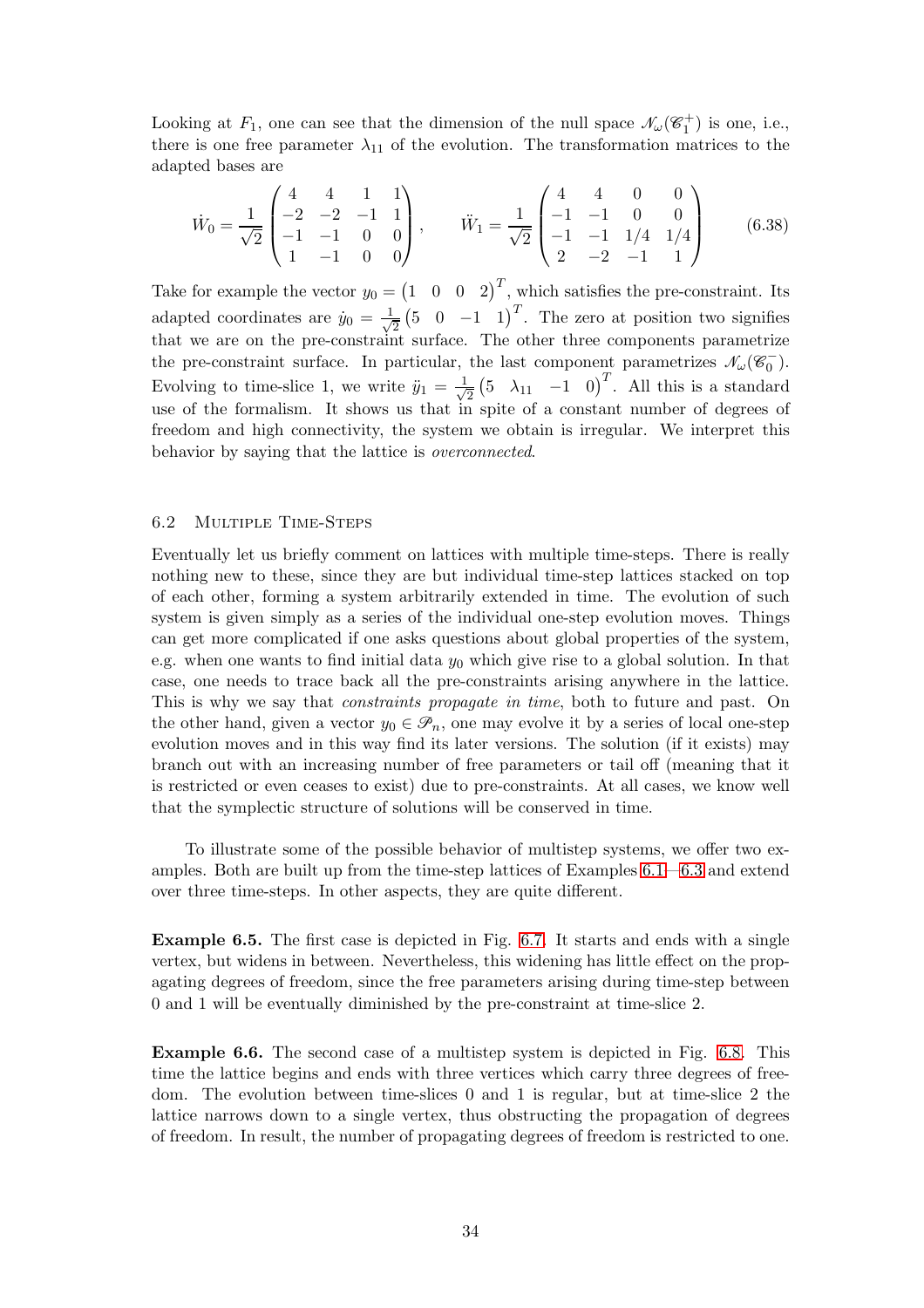<span id="page-34-1"></span>

<span id="page-34-2"></span>Figure 6.7: Diagram of a lattice with a temporal widening.



Figure 6.8: Diagram of a lattice with a temporal narrowing.

# <span id="page-34-0"></span>7 Conclusion

In this work, the existing formalism of discrete canonical evolution was revisited and applied to the case of linear dynamical system, i.e., a system with vector configuration space and quadratic action. Thanks to the very strong assumption of linearity, we could rewrite the one-step evolution into a simple matrix form. The key object in this formulation is the matrix  $R_n$  describing interaction of variables between time-steps n and  $n + 1$ . One can easily obtain the explicit Hamiltonian evolution map, all it takes is a singular value decomposition of  $R_n$ . For an irregular system, the evolution map is only defined on a subset  $\mathcal{C}_n^-$  of the phase space  $\mathcal{P}_n$  called the pre-constraint surface and is neither unique nor symplectic.

In order to understand the symplectic structure of the model, we performed an analysis of the constraint surfaces in relation to the symplectic form. Then we constructed two special bases of the phase space  $\mathcal{P}_n$  at each discrete time n which explicitly separate the constraint surfaces, the null spaces and the subspaces of propagating degrees of freedom. The corresponding transformations were given in terms of two symplectic matrices [\(5.42\)](#page-17-3) and [\(5.58\)](#page-19-4). Thanks to this construction, we were able to introduce a reduced evolution map  $\mathbb{H}_{n+1}(0) : \dot{\mathscr{C}}_n^- \to \dot{\mathscr{C}}_{n+1}^+$  which is symplectic. Moreover, it was shown that in the adapted coordinates given by the new bases, the general one-step evolution map assumes a trivial form. We also gave some theoretical background for considering global solutions.

In comparison with a previously published article [\[20\]](#page-36-16) on the topic, we made a number of decisions that lead to a significantly different approach. We gave much more attention to the symplectic structure since we consider it to be the most important object of the model. We limited our analysis of the Hamiltonian evolution to a single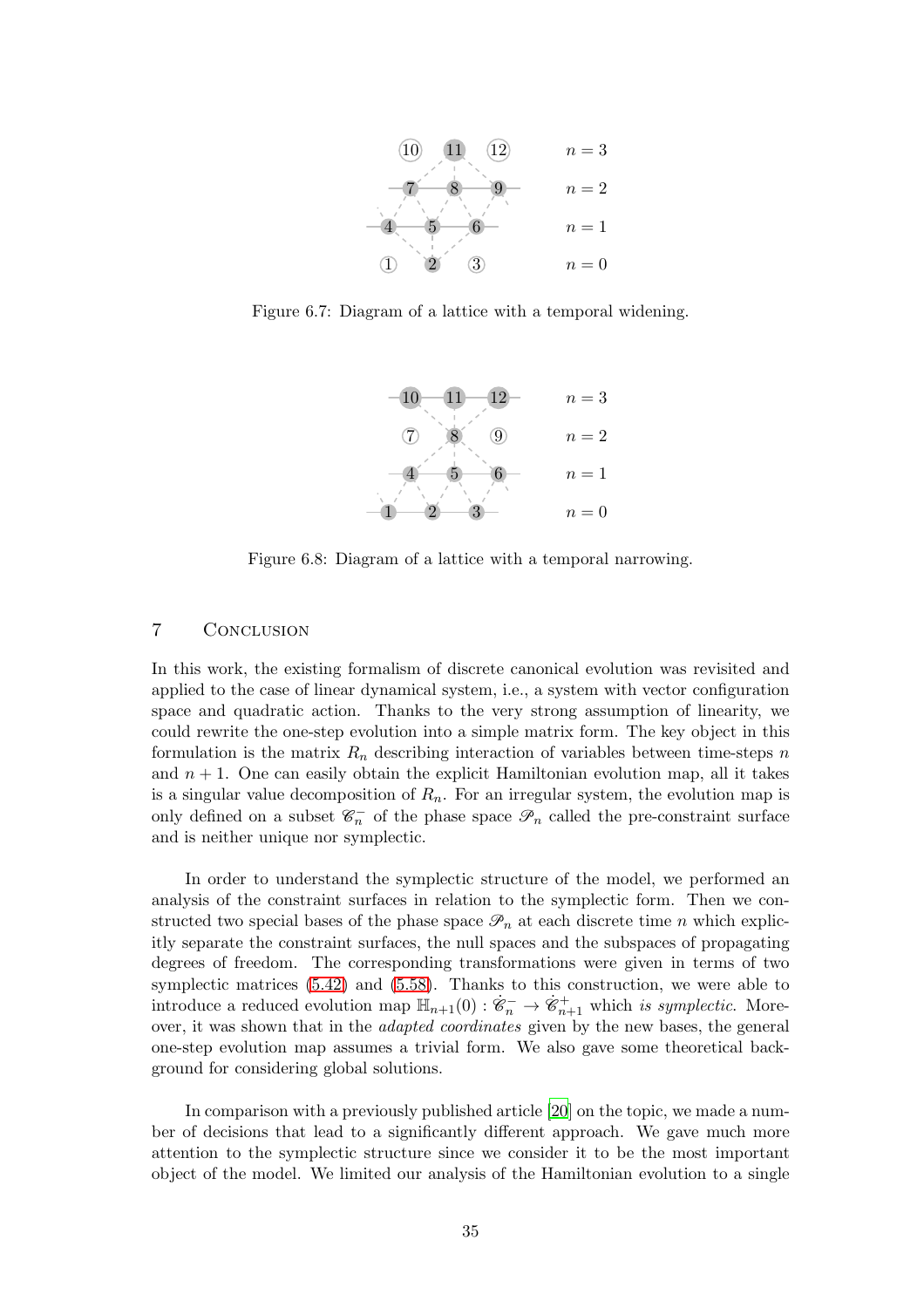time-step, which resulted in a less complex and arguably more straightforward treatment. Unlike in [\[20\]](#page-36-16), the construction is performed explicitly in terms of matrices present in the action or their singular value decomposition. This allows for a smooth implementation and an easy application of the formalism to any problem dealing with a linear discretely evolving system.

In the last section we provided a fully worked-out example of discrete linear evolution of massless scalar field on a fixed two-dimensional spacetime lattice. Although a toy model, it has a sound physical base, and one can easily think of generalizations. One can observe how the scalar field is shaped by the lattice, shaped by its geometry and causal structure. The example is closely related to the intended application of the present work, which is the description of matter or gauge fields on a fixed spacetime lattice in the manner similar to (quantum) field theory on curved spacetime. With this example we also demonstrated in simple fashion the most important features of the irregular linear evolution as well as its overall utility, and illustrated the previously introduced formalism.

The present analysis is supposed to serve one more purpose, namely to provide the necessary tools for a subsequent treatment of a quantum version of the considered system. This is an interesting and relevant problem, addressed before in Sec. 10 of [\[20](#page-36-16)] and more generally in the preceding work [\[29](#page-37-7), [30](#page-37-8)]. The pursuit craves for special preparation since the standard quantization procedure typically requires a one-to-one symplectic evolution map on the phase space which can be used to induce the corresponding unitary evolution map on the Hilbert space describing the system. However, the case of *discrete linear canonical evolution* does not meet this requirement. There are of course ways of surpassing this problem, yet they are easier to follow with an appropriate set of tools and good understanding of the classical design. Within this paper, we have spent effort to increase our understanding and prepare grounds for the following work concerning the quantum analogue. It is currently under preparation and likely to appear sometime in the near future.

# **ACKNOWLEDGMENTS**

This work was supported by Charles University Grant Agency [Project No. 906419].

### **BIBLIOGRAPHY**

- <span id="page-35-0"></span>[1] Kuize Zhang, Lijun Zhang, and Lihua Xie. Discrete-Time and Discrete-Space Dynamical Systems. Communications and Control Engineering. Springer Nature Switzerland AG, 2020.
- <span id="page-35-1"></span>[2] Wei-Bin Zhang. Discrete Dynamical Systems, Bifurcations and Chaos in Economics. Elsevier B. V., 2006.
- <span id="page-35-2"></span>[3] Linda J. S. Allen, Bernd Aulbach, Saber Elaydi, and Robert Sacker, editors. Difference Equations and Discrete Dynamical Systems. World Scientific, 2004. Proceedings of the 9th International Conference.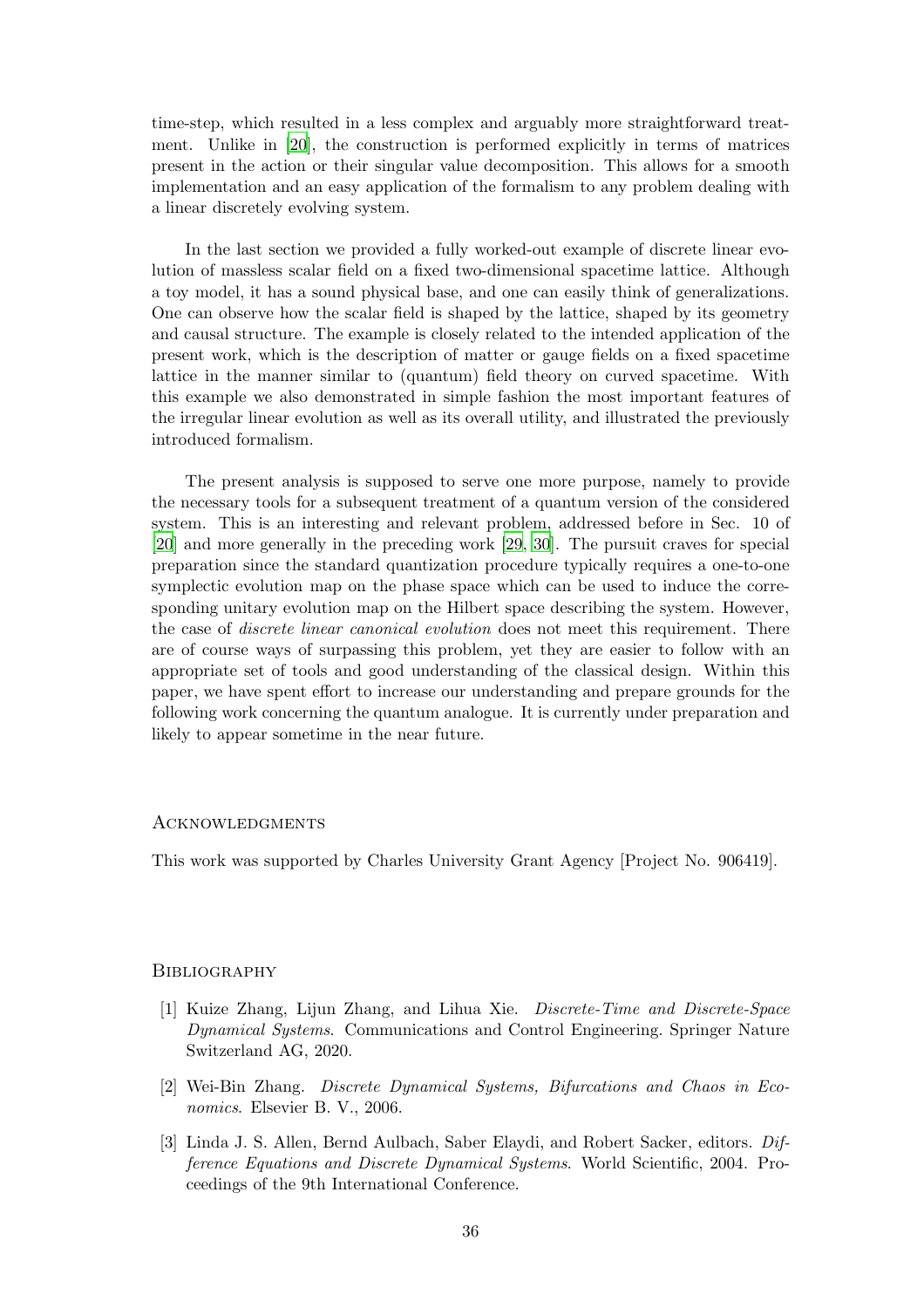- <span id="page-36-0"></span>[4] O. C. Zienkiewicz, R. L. Taylor, and J. Z. Zhu. The Finite Element Method: Its Basis and Fundamentals. Elsevier, seventh edition edition, 2013.
- <span id="page-36-1"></span>[5] Oded Galor. Discrete Dynamical Systems. Springer-Verlag, 2007.
- <span id="page-36-2"></span>[6] Herbert W. Hamber. Quantum Gravitation – The Feynman Path Integral Approach. Springer-Verlag Berlin Heidelberg, 2009.
- <span id="page-36-3"></span>[7] Jonathan R. McDonald and Warner A. Miller. Coupling non-gravitational fields with simplicial spacetimes. *Classical and Quantum Gravity*, 27:095011, 2010. arXiv:1002.5001.
- <span id="page-36-4"></span>[8] Rafael Sorkin. The electromagnetic field on a simplicial net. Journal of Mathematical Physics, 16(2432), 1975.
- <span id="page-36-5"></span>[9] Brendan Z. Foster and Ted Jacobson. Quantum field theory on a growing lattice. Journal of High Energy Physics, (8), 2004. arXiv:hep-th/0407019.
- <span id="page-36-6"></span>[10] Richard C. Brower, George T. Fleming, Andrew D. Gasbarro, Timothy G. Raben, Chung-I Tan, and Evan S. Weinberg. Quantum finite elements for lattice field theory. Proceedings of Science, The 33rd International Symposium on Lattice Field Theory, 2016.
- <span id="page-36-7"></span>[11] Richard C. Brower, Michael Cheng, George T. Fleming, Andrew D. Gasbarro, Timothy G. Raben, Chung-I Tan, and Evan S. Weinberg. Lattice phi4 field theory on riemann manifolds: Numerical tests for the 2-d ising cft on s2. 2018. arXiv:1803.08512v1.
- <span id="page-36-8"></span>[12] Daniele Oriti, editor. Approaches to Quantum Gravity: Toward a New Understanding of Space, Time and Matter. Cambridge University Press, 2009.
- <span id="page-36-9"></span>[13] Raghav G. Jha, Scott Bassler, J. Laiho, and Judah Unmuth-Yockey. Lattice quantum gravity with scalar fields. PoS Lattice 2018, (043), 2018. arXiv:1810.09946.
- <span id="page-36-10"></span>[14] Aleksandar Mikovic and Marko Vojinovic. Quantum gravity for piecewise flat spacetimes. Proceedings of the MPHYS9 conference, 2018. arXiv:1804.02560.
- <span id="page-36-11"></span>[15] R. Loll. Quantum gravity from causal dynamical triangulations: A review. 2019. arXiv:1905.08669.
- <span id="page-36-12"></span>[16] Bianca Dittrich and Philipp A. Höhn. From covariant to canonical formulations of discrete gravity. Classical and Quantum Gravity, 27(15), 2011. arXiv:0912.1817.
- <span id="page-36-13"></span>[17] Bianca Dittrich and Philipp A. Höhn. Canonical simplicial gravity. *Classical and* Quantum Gravity, 29(11), 2012. arXiv:1108.1974.
- <span id="page-36-14"></span>[18] Bianca Dittrich and Philipp A. Höhn. Constraint analysis for variational discrete systems. Journal of Mathematical Physics, 54:093505, 2013. arXiv:1303.4294.
- <span id="page-36-15"></span>[19] Paul A. M. Dirac. Lectures on quantum mechanics. Dover Publications, 2001.
- <span id="page-36-16"></span>[20] Philipp A. Höhn. Classification of constraints and degrees of freedom for quadratic discrete actions. Journal of Mathematical Physics, 55(113506), 2014.
- <span id="page-36-17"></span>[21] Tullio E. Regge. General relativity without coordinates. Nuovo Cimento, 19:558– 71, 1961.